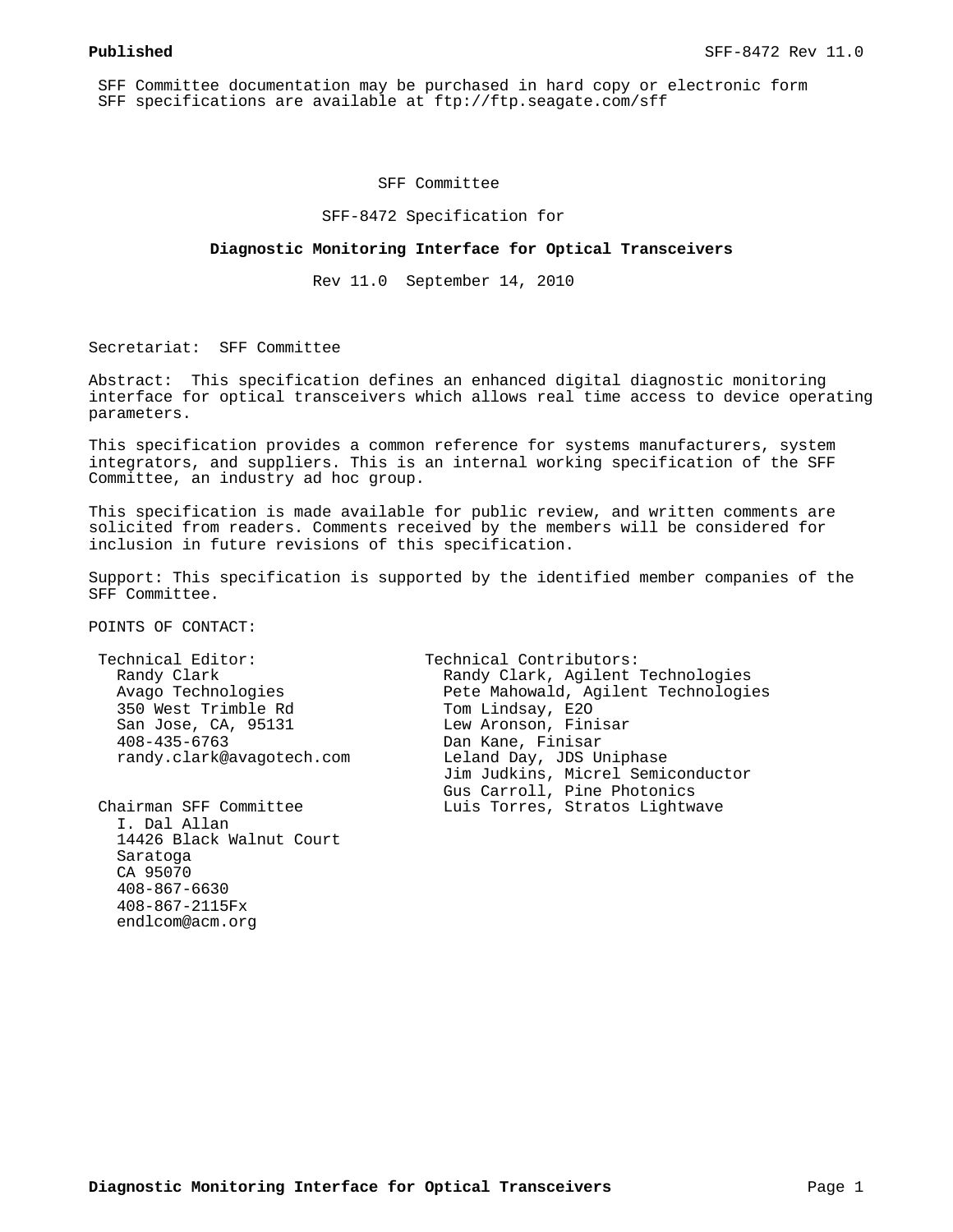#### EXPRESSION OF SUPPORT BY MANUFACTURERS

The following member companies of the SFF Committee voted in favor of this industry specification.

> AMCC JDS Uniphase Arista Networks Luxtera Avago Madison Cable Broadcom Micrel Clariphy Molex EMC NetLogic uSyst Emulex Nexans ENDL<br>ETRI Pandui ETRI Panduit<br>Finisar Picolig Hewlett Packard Samsung Hitachi GST Stratos Honda Connector Sun Microsystems IBM Unisys

Picolight Infineon Vitesse Semiconductor W L Gore

The following member companies of the SFF Committee voted to abstain on this industry specification.

> Amphenol LSI Brocade Maxtor Comax Montrose/CDT Cortina Systems Panasonic DDK Fujikura QLogic FCI Sumitomo Foxconn Toshiba America Fujitsu Components Tyco Fujitsu CPA Volex Hitachi America Xyratex

Adaptec Hitachi Cable Seagate

The user's attention is called to the possibility that implementation to this Specification may require use of an invention covered by patent rights. By distribution of this Specification, no position is taken with respect to the validity of this claim or of any patent rights in connection therewith. The patent holder has filed a statement of willingness to grant a license under these rights on reasonable and non-discriminatory terms and conditions to applicants desiring to obtain such a license.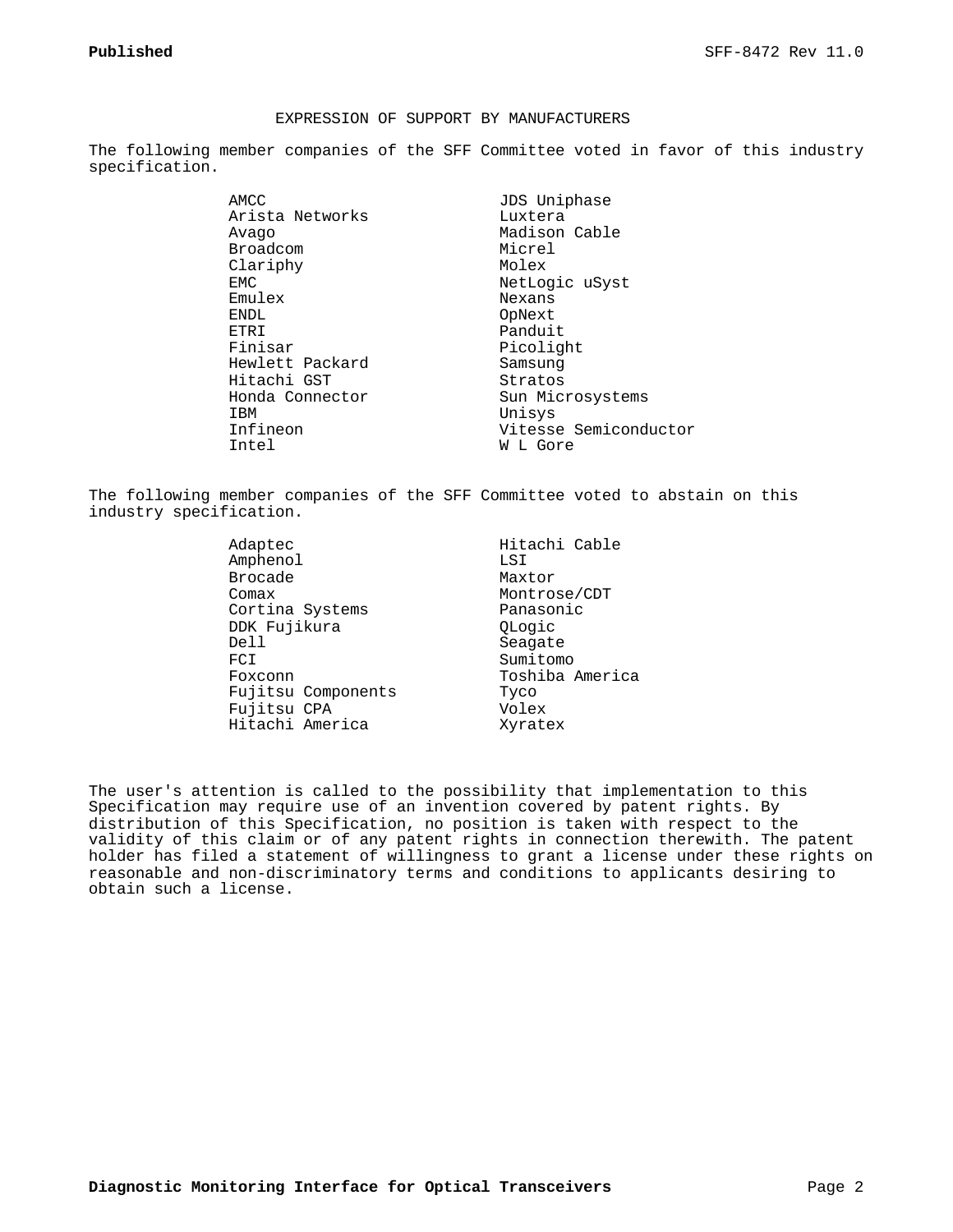#### **Foreword**

The development work on this specification was done by the SFF Committee, an industry group. The membership of the committee since its formation in August 1990 has included a mix of companies which are leaders across the industry.

When 2 1/2" diameter disk drives were introduced, there was no commonality on external dimensions e.g. physical size, mounting locations, connector type, connector location, between vendors.

The first use of these disk drives was in specific applications such as laptop portable computers and system integrators worked individually with vendors to develop the packaging. The result was wide diversity, and incompatibility.

The problems faced by integrators, device suppliers, and component suppliers led to the formation of the SFF Committee as an industry ad hoc group to address the marketing and engineering considerations of the emerging new technology.

During the development of the form factor definitions, other activities were suggested because participants in the SFF Committee faced more problems than the physical form factors of disk drives. In November 1992, the charter was expanded to address any issues of general interest and concern to the storage industry. The SFF Committee became a forum for resolving industry issues that are either not addressed by the standards process or need an immediate solution.

Those companies which have agreed to support a specification are identified in the first pages of each SFF Specification. Industry consensus is not an essential requirement to publish an SFF Specification because it is recognized that in an emerging product area, there is room for more than one approach. By making the documentation on competing proposals available, an integrator can examine the alternatives available and select the product that is felt to be most suitable.

SFF Committee meetings are held during T10 weeks (see www.t10.org), and Specific Subject Working Groups are held at the convenience of the participants. Material presented at SFF Committee meetings becomes public domain, and there are no restrictions on the open mailing of material presented at committee meetings.

Most of the specifications developed by the SFF Committee have either been incorporated into standards or adopted as standards by EIA (Electronic Industries Association), ANSI (American National Standards Institute) and IEC (International Electrotechnical Commission).

If you are interested in participating or wish to follow the activities of the SFF Committee, the signup for membership and/or documentation can be found at:

#### www.sffcommittee.com/ie/join.html

The complete list of SFF Specifications which have been completed or are currently being worked on by the SFF Committee can be found at:

#### ftp://ftp.seagate.com/sff/SFF-8000.TXT

If you wish to know more about the SFF Committee, the principles which guide the activities can be found at:

ftp://ftp.seagate.com/sff/SFF-8032.TXT

Suggestions for improvement of this specification will be welcome. They should be sent to the SFF Committee, 14426 Black Walnut Ct, Saratoga, CA 95070.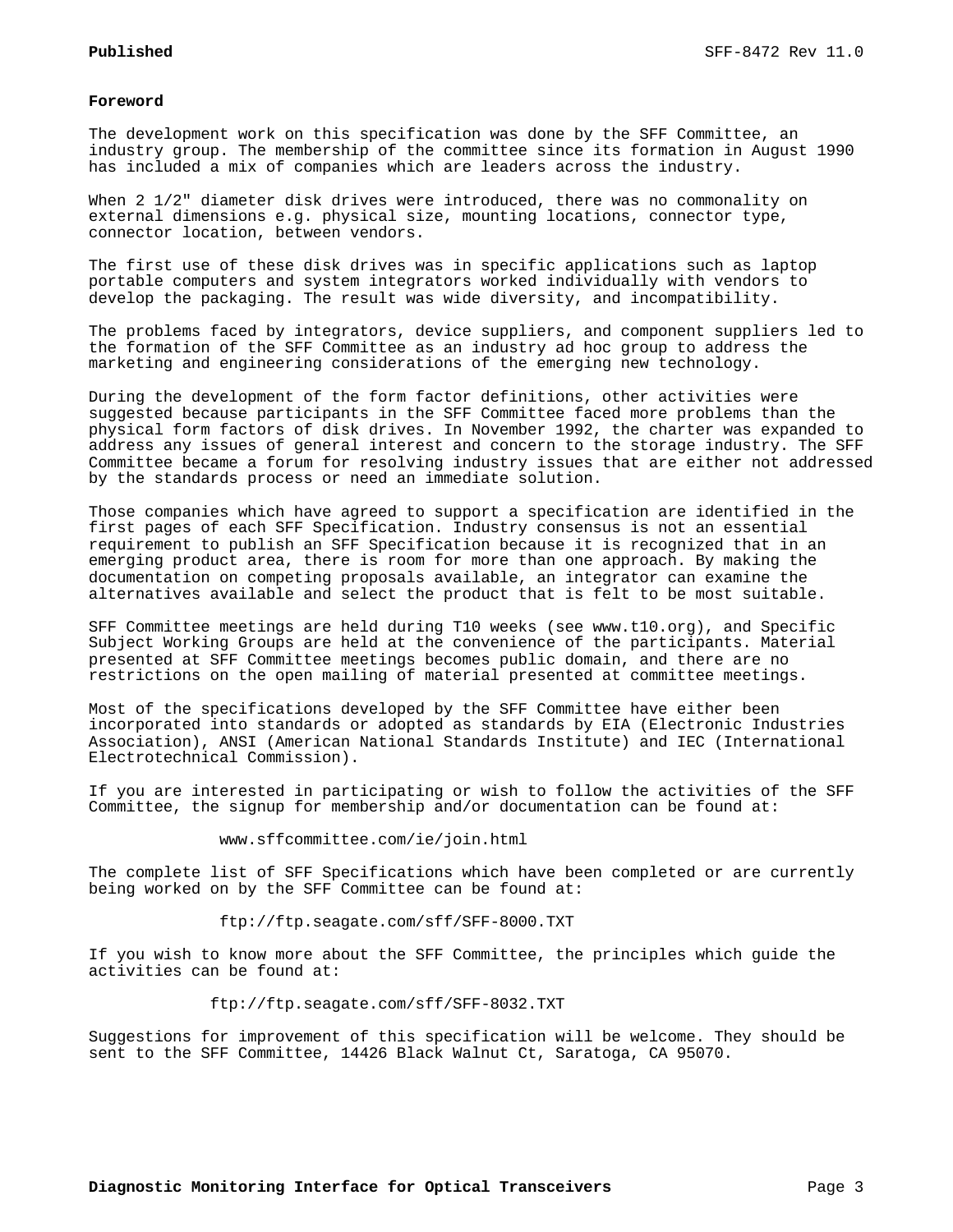| <b>Publication History</b> |  |
|----------------------------|--|
|----------------------------|--|

| Revision     | Description                                                                                                                                                                                                                                                                                                                                                                                                          | Date               |
|--------------|----------------------------------------------------------------------------------------------------------------------------------------------------------------------------------------------------------------------------------------------------------------------------------------------------------------------------------------------------------------------------------------------------------------------|--------------------|
| Number       |                                                                                                                                                                                                                                                                                                                                                                                                                      |                    |
| 1.0          | Initial Submission of Document, Preliminary                                                                                                                                                                                                                                                                                                                                                                          | 4/5/01             |
| 2.0          | Draft Second Revision, Preliminary                                                                                                                                                                                                                                                                                                                                                                                   | 5/18/01            |
| 3.0          | Draft Third Revision, Preliminary                                                                                                                                                                                                                                                                                                                                                                                    | 6/27/01            |
| 4.0          | Draft Fourth Revision, Preliminary                                                                                                                                                                                                                                                                                                                                                                                   | 10/8/01            |
| 5.0          | <b>Draft Fifth Revision</b>                                                                                                                                                                                                                                                                                                                                                                                          | 11/5/01            |
| 6.0          | <b>Draft Sixth Revision</b>                                                                                                                                                                                                                                                                                                                                                                                          | 11/19/01           |
| 7.0          | Draft Revision 7.0                                                                                                                                                                                                                                                                                                                                                                                                   | 01/09/02           |
| 8.0          | Draft Revision 8.0                                                                                                                                                                                                                                                                                                                                                                                                   | 02/01/02           |
| 9.0          | Draft Revision 9.0                                                                                                                                                                                                                                                                                                                                                                                                   | 03/28/02           |
| 9.0          | Revision 9.0 Approved for Technical Content                                                                                                                                                                                                                                                                                                                                                                          | 5/02               |
| 9.2          | Revision 9.2 Submitted for Publication                                                                                                                                                                                                                                                                                                                                                                               | 5/30/02            |
| 9.3          | Editorial Modifications to rev. 9.2. 9.3 Submitted for<br>Publication                                                                                                                                                                                                                                                                                                                                                | 8/01/02            |
| 9.4          | Add extensions to include additional technologies.<br>Results of Dec. 5 03 discussions. Includes:<br>Support for Multiple Application Selection<br>Reserved values for SFF-8079 in Table 3.1,<br>Table 3.10, Table 3.12, and Table 3.17.<br>Additional transceiver type values in Table 3.5<br>Additional values in Table 3.1a, 3.5a and 3.5b<br>Additional values in Table 3.12<br>General editorial modifications. | 5/26/04            |
| 9.5          | Editorial Modifications to rev. 9.4. 9.5 Submitted for<br>Publication.                                                                                                                                                                                                                                                                                                                                               | 6/01/04            |
| 10.0         | Add extensions to the following tables:<br>Table 3.1b, 3.2, 3.4, 3.5, 3.5b, 3.7, 3.11, 3.12, 3.21<br>Editorial changes to the following tables:<br>Table 3.2, 3.3, 3.4, 3.6, 3.7, 3.9, 3.10, 3.17<br>Add table 3.1a, 3.6a, 3.18a and references to 8079/8431.                                                                                                                                                        | 2/06/07            |
| 10.2         | Editorial updates per ballot feedback.<br>Technical update to Tables 3.1.                                                                                                                                                                                                                                                                                                                                            | 6/01/07            |
| 10.3         | Edits per SFF-8431                                                                                                                                                                                                                                                                                                                                                                                                   | 12/07/07           |
| 10.4<br>11.0 | Edits per SFF-8431, add bits in Table 3.5 and add Tables<br>3.6b and 3.6c for SFF-8431 and SFF-8461, Add Table<br>3.1c.                                                                                                                                                                                                                                                                                              | 1/30/09<br>5/21/10 |
|              | Edits per FC-PI-5 (16GFC) to tables 3.6a, 3.12,                                                                                                                                                                                                                                                                                                                                                                      |                    |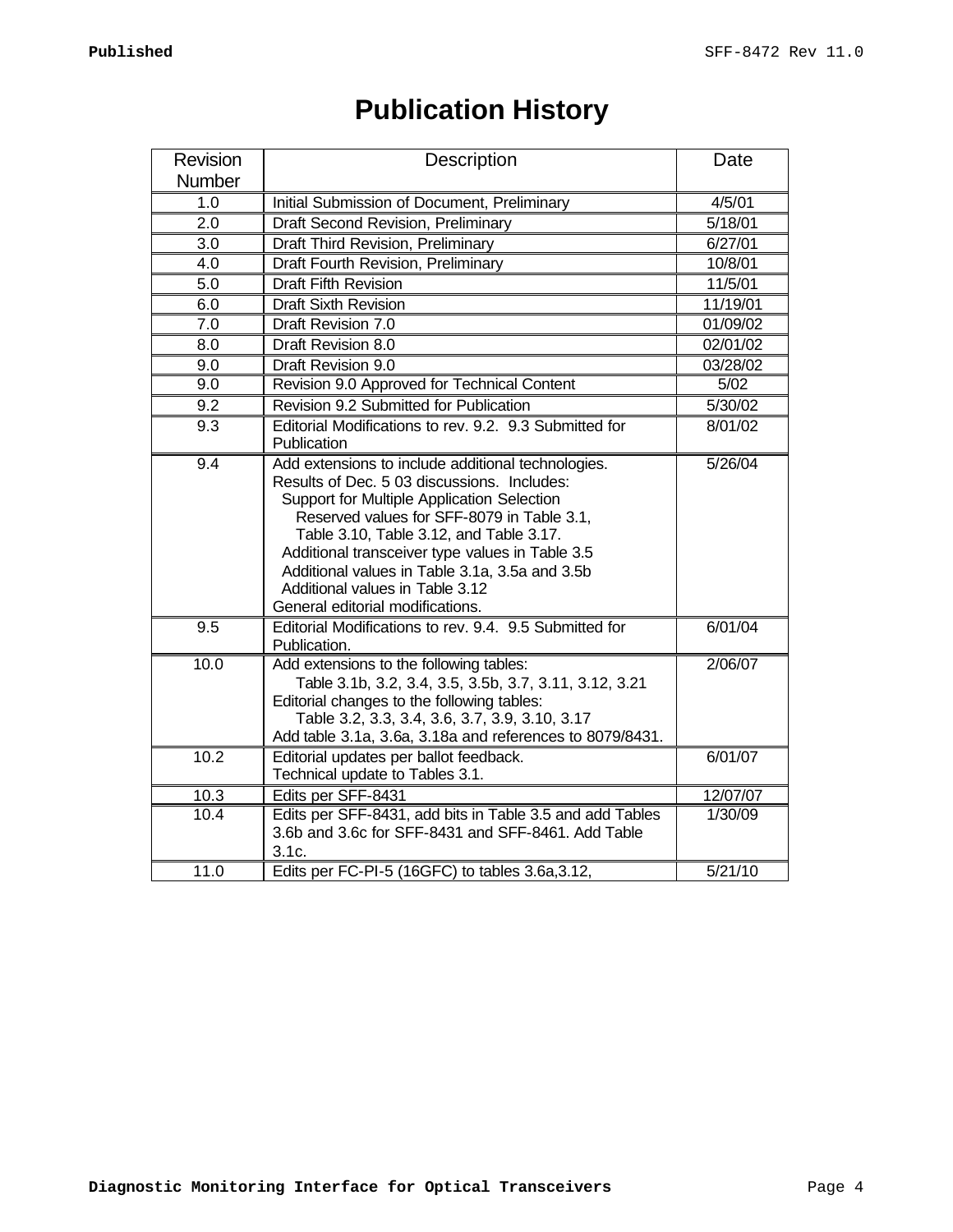| <b>Reference</b>                    | <b>Revision 9.3</b>    | <b>Revision 9.4/9.5</b>                                    | <b>Revision 10.2/10.4</b>           |
|-------------------------------------|------------------------|------------------------------------------------------------|-------------------------------------|
| Section 2 Applicable Documents      | GBIC and SFP MSA       | Add: SFF 8079 and 8089                                     | Add SFF 8431                        |
| Table 3.1 Address A0h               | Base definition        | Byte 13 = Reserved for SFF-8079                            | Byte $13$ = Rate Identifier         |
|                                     |                        | Bytes 128-255 Reserved for SFF-8079                        | Byte $19 = OM3$ Link Length         |
|                                     |                        |                                                            | Bytes 128-255 Reserved for SFF-8079 |
| Table 3.1a                          | n/a                    | Add Transceiver ID Examples                                | Change to A2h Diagnostic Fields     |
| Table 3.1b                          | n/a                    | n/a                                                        | Add Transceiver ID Examples         |
| Table 3.1c                          | n/a                    | n/a                                                        | Add Transceiver ID Examples         |
| Table 3.2 Identifiers               | Same as SFP MSA 8074   | Same as SFP MSA 8074                                       | Add 04h to 0Ch for alternate MSAs   |
| Table 3.4 Connectors                | Same as SFP MSA 8074   | Same as SFP MSA 8074                                       | Add 0Ch and 22h for new connectors  |
| Table 3.5 Transceiver Compliance    | Add Sonet and IB to    | Add ESCON, EFM, Copper and 8G                              | Add 10GE, 10GFC, OC-192,            |
|                                     | <b>SFP MSA 8074</b>    |                                                            | FC Base-T and medium FC length      |
| Table 3.5a Sonet Compliance         | Base definition        | Add short reach SR-1                                       | <same></same>                       |
| Table 3.5b Transceiver ID Examples  | n/a                    | <b>Add Base definition</b>                                 | Add more examples                   |
| Table 3.6 Encoding                  | Same as SFP MSA 8074   | Same as SFP MSA 8074                                       | Add $06h = 64B/66B$                 |
| Table 3.6a Rate Identifier          | n/a                    | n/a                                                        | Add Base definition                 |
| Table 3.6b Cable Identifier         | n/a                    | n/a                                                        | Add Base definition                 |
| Table 3.6c Cable Identifier         | n/a                    | n/a                                                        | Add Base definition                 |
| Table 3.7 Option Values             | Same as SFP MSA 8074   | Same as SFP MSA 8074                                       | Add Byte 64h for SFF 8431           |
| Table 3.10 Enhanced Options         | <b>Base definition</b> | Add Byte 93, Bit 2 for SFF 8079                            | Add Byte 93, Bit 1 for SFF-8431     |
| Table 3.11 Soft Timing              | Base definition        | <same></same>                                              | Add t_power_level2 for SFF-8431     |
| Table 3.12 Compliance               | $01h =$ revision 9.3   | $\overline{\text{Add } 02\text{h}} = \text{revision } 9.5$ | Add $03h =$ revision 10             |
| Table 3.17 Status/Control           | Base definition        | Reserve 110h/5 and all of 111h                             | Editorial changes only              |
|                                     |                        | for SFF 8079                                               |                                     |
| Table 3.18 Alarm/Warning Flags      | Base definition        | <same></same>                                              | Remove bytes 118 and 119            |
|                                     |                        |                                                            | for Table 3.18a                     |
| Table 3.18a Extended Status/Control | n/a                    | n/a                                                        | Add Byte 118 for SFF 8431           |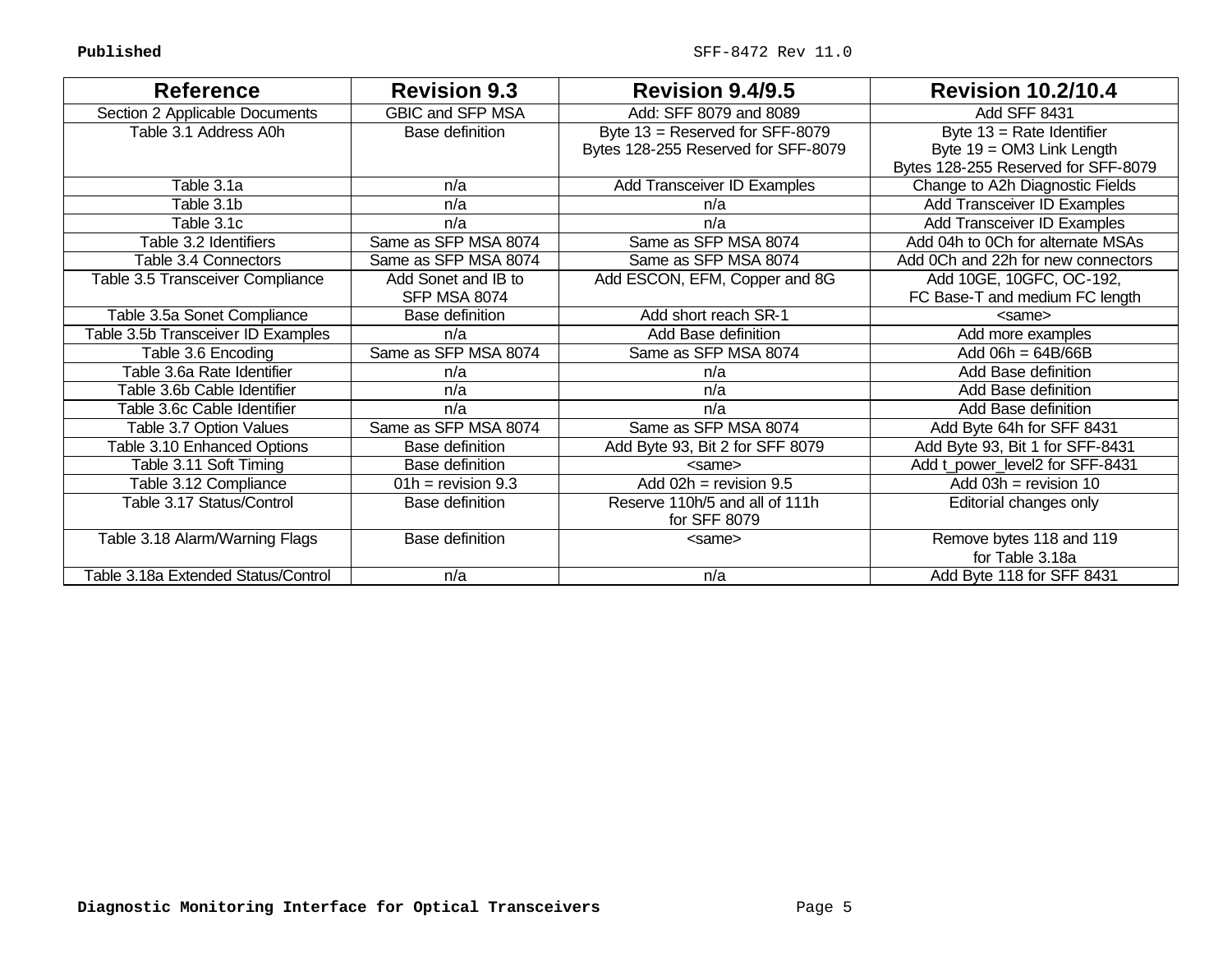| <b>Reference</b>                    | <b>Revision 10.4</b>                | <b>Revision 11.0</b>                  |
|-------------------------------------|-------------------------------------|---------------------------------------|
| Section 2 Applicable Documents      | Add SFF 8431                        | <no change=""></no>                   |
| Table 3.1 Address A0h               | Byte $13$ = Rate Identifier         | <no change=""></no>                   |
|                                     | Byte 19 = OM3 Link Length           |                                       |
|                                     | Bytes 128-255 Reserved for SFF-8079 |                                       |
| Table 3.1a                          | Change to A2h Diagnostic Fields     | <no change=""></no>                   |
| Table 3.1b                          | <b>Add Transceiver ID Examples</b>  | <no change=""></no>                   |
| Table 3.1c                          | <b>Add Transceiver ID Examples</b>  | <no change=""></no>                   |
| Table 3.2 Identifiers               | Add 04h to 0Ch for alternate MSAs   | <no change=""></no>                   |
| Table 3.4 Connectors                | Add 0Ch and 22h for new connectors  | <no change=""></no>                   |
| Table 3.5 Transceiver Compliance    | Add 10GE, 10GFC, OC-192,            | <no change=""></no>                   |
|                                     | FC Base-T and medium FC length      |                                       |
| Table 3.5a Sonet Compliance         | <same></same>                       | <no change=""></no>                   |
| Table 3.5b Transceiver ID Examples  | Add more examples                   | <no change=""></no>                   |
| Table 3.6 Encoding                  | Add $06h = 64B/66B$                 | <no change=""></no>                   |
| Table 3.6a Rate Identifier          | Add Base definition                 | Expand to add 08h and 0Ah for FC-PI-5 |
| Table 3.6b Cable Identifier         | Add Base definition                 | <no change=""></no>                   |
| Table 3.6c Cable Identifier         | Add Base definition                 | <no change=""></no>                   |
| Table 3.7 Option Values             | Add Byte 64h for SFF 8431           | <no change=""></no>                   |
| Table 3.10 Enhanced Options         | Add Byte 93, Bit 1 for SFF-8431     | <no change=""></no>                   |
| Table 3.11 Soft Timing              | Add t_power_level2 for SFF-8431     | <no change=""></no>                   |
| Table 3.12 Compliance               | Add $03h =$ revision 10             | Add $05h =$ revision 11.0             |
| Table 3.17 Status/Control           | Editorial changes only              | <no change=""></no>                   |
| Table 3.18 Alarm/Warning Flags      | Remove bytes 118 and 119            | <no change=""></no>                   |
|                                     | for Table 3.18a                     |                                       |
| Table 3.18a Extended Status/Control | Add Byte 118 for SFF 8431           | <no change=""></no>                   |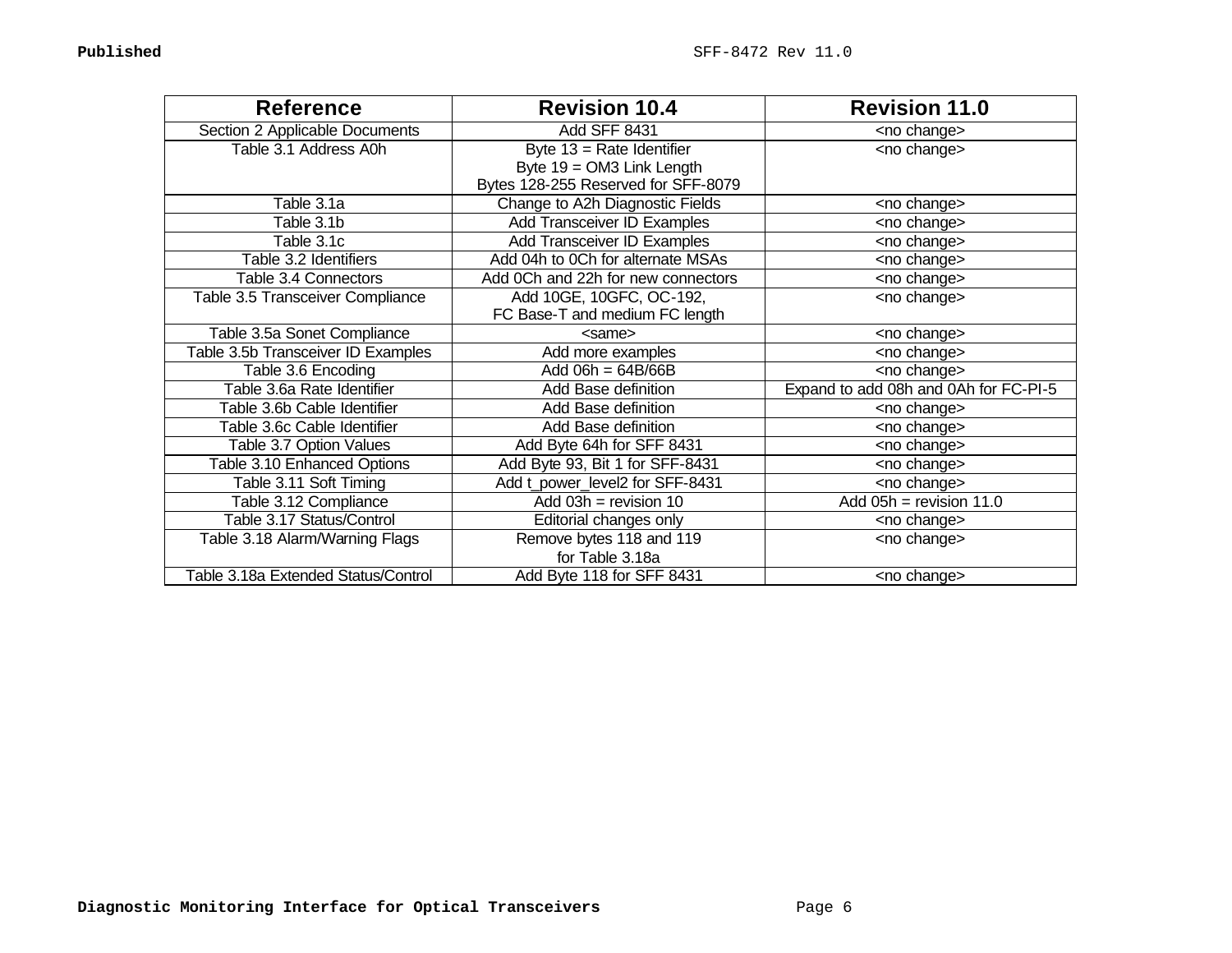# **1. Scope and Overview**

This document defines an enhanced memory map with a digital diagnostic monitoring interface for optical transceivers that allows pseudo real time access to device operating parameters. It also adds new options to the previously defined two-wire interface ID memory map that accommodate new transceiver types that were not considered in the SFP MSA or GBIC documents.

The interface is an extension of the two-wire interface ID interface defined in the GBIC specification as well as the SFP MSA. Both specifications define a 256 byte memory map in EEPROM which is accessible over a 2 wire serial interface at the 8 bit address 1010000X (A0h). The digital diagnostic monitoring interface makes use of the 8 bit address 1010001X (A2h), so the originally defined two-wire interface ID memory map remains unchanged. The interface is backward compatible with both the GBIC specification and the SFP MSA.

# **2. Applicable Documents**

Gigabit Interface Converter (GBIC). SFF document number: SFF-8053, rev. 5.5, September 27, 2000.

Small Form Factor Pluggable (SFP) Transceiver, SFF document number INF-8074, rev. 1.0, May 12, 2001 (Based on the initial September 14, 2001 MSA public release).

SFP Rate and Application Selection. SFF document number SFF-8079, rev 1.7, February 2, 2005.

SFP Rate and Application Codes. SFF document number SFF-8089, rev 1.3, February 3, 2005.

Enhanced 8.5 and 10 Gigabit Small Form Factor Pluggable Module (SFP Plus). SFF document number SFF-8431, rev 1.6, December 21, 2006.

# **3. Enhanced Digital Diagnostic Interface Definition**

#### **Overview**

The enhanced digital diagnostic interface is a superset of the MOD\_DEF interface defined in the SFP MSA document dated September 14, 2000, later submitted to the SFF Committee as INF-8074. The 2 wire interface pin definitions, hardware, and timing are clearly defined there.

This document describes an extension to the memory map defined in the SFP MSA (see Figure 3.1). The enhanced interface uses the two wire serial bus address 1010001X (A2h) to provide diagnostic information about the module's present operating conditions. The transceiver generates this diagnostic data by digitization of internal analog signals. Calibration and alarm/warning threshold data is written during device manufacture.

All bits that are unallocated or reserved for SFF-8472 shall be set to zero and/or ignored. Bits labeled as reserved or optional for other usage, such as for SFF-8079, shall be implemented per such other documents, or set to zero and/or ignored if not implemented.

If optional features for SFF-8472 are implemented, they shall be implemented as defined in SFF-8472. If they are not implemented, then write bits will be ignored, and state bits shall be set to zero.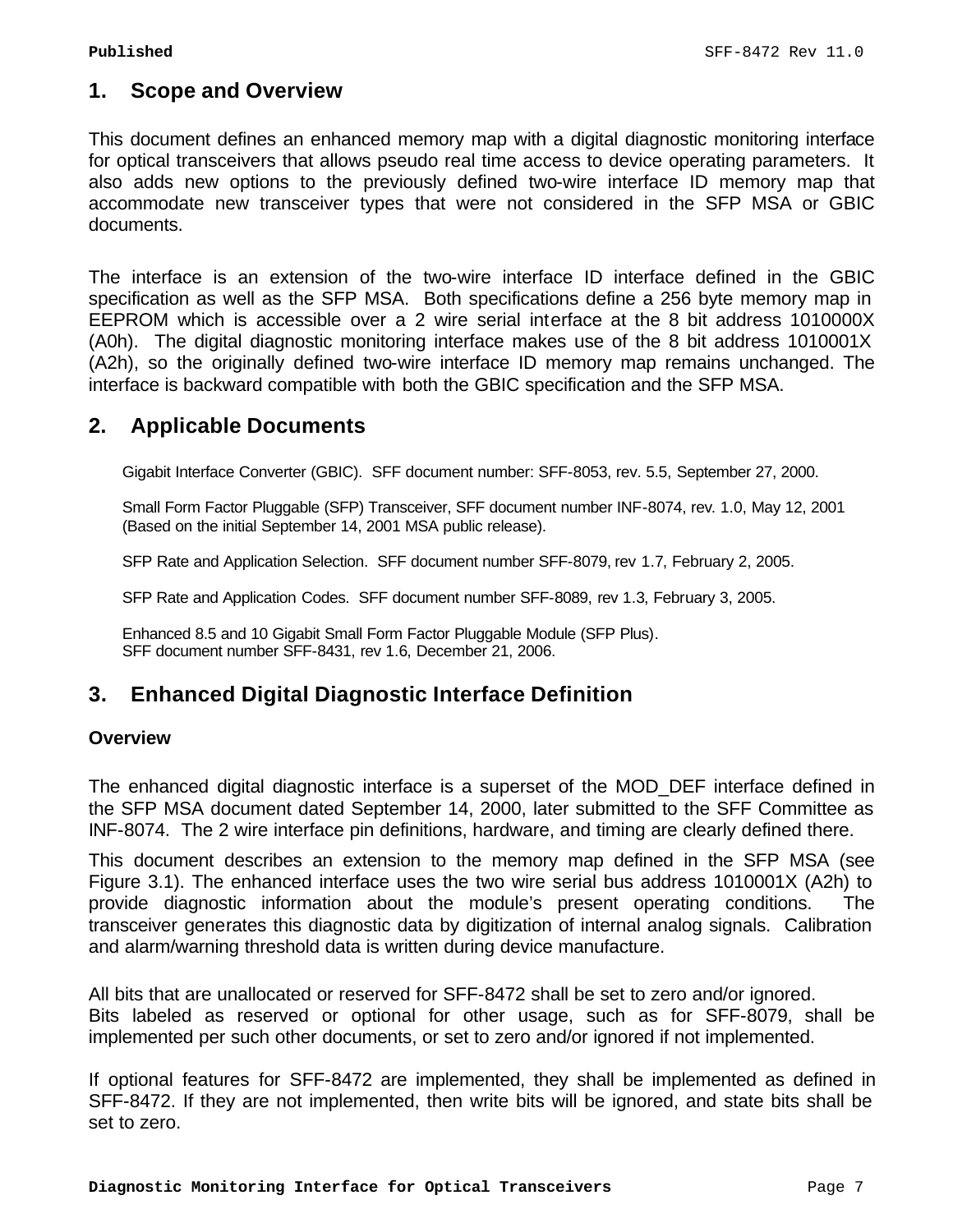Additional A0h and A2h memory allocations were provided in revision 9.5 to support multi-rate and application selection as defined in SFF-8079 and SFF-8089 documents.

Extensions have been made in revision 10.4 to several tables documenting new connectors, industry form factors and transceiver codes.



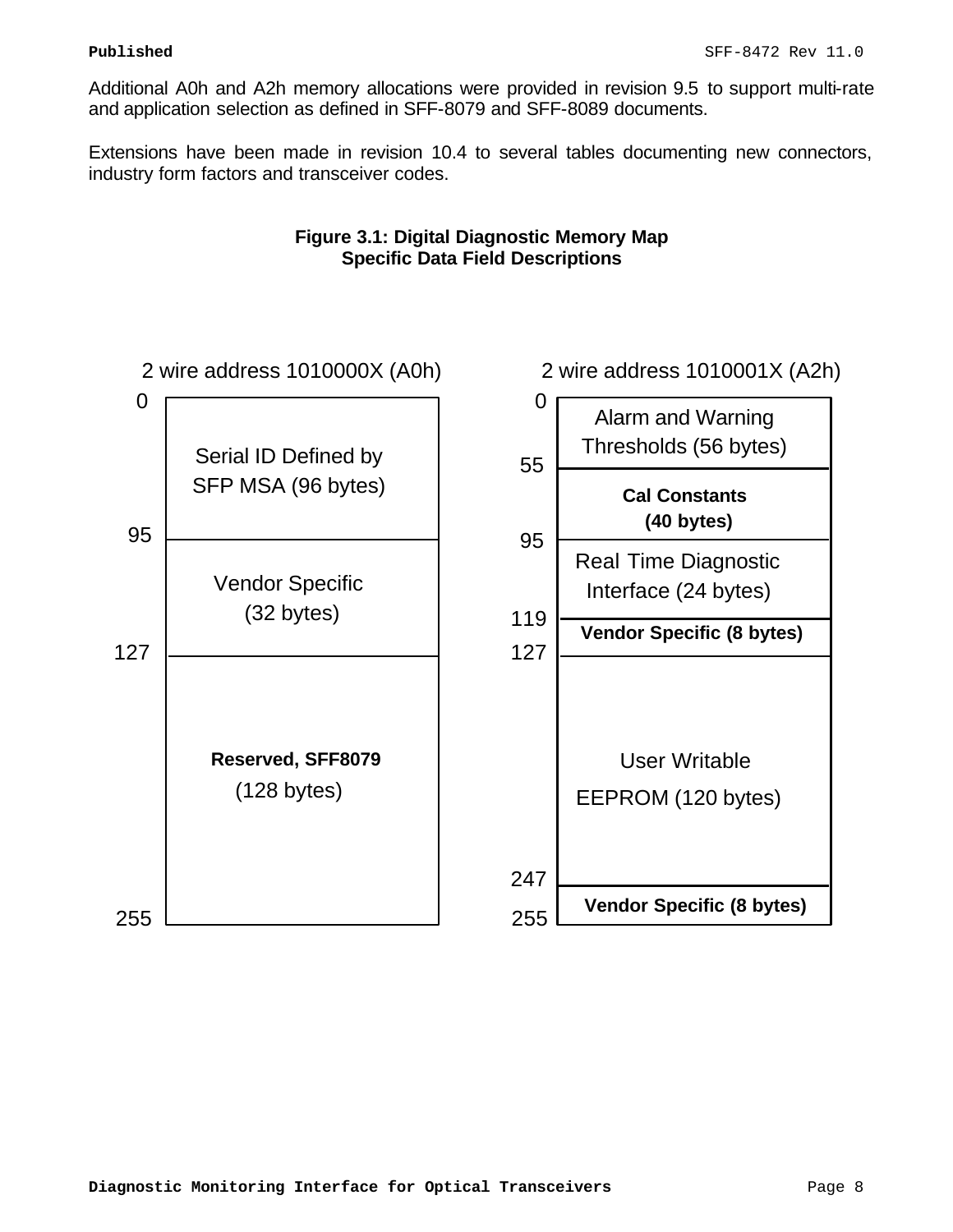# **Table 3.1 Two-wire interface ID: Data Fields – Address A0h**

| Data                  | <b>Size</b>    | Name of                                           |                                                                                                                     |  |  |  |  |
|-----------------------|----------------|---------------------------------------------------|---------------------------------------------------------------------------------------------------------------------|--|--|--|--|
| <b>Address</b>        | (Bytes)        | <b>Field</b>                                      | <b>Description of Field</b>                                                                                         |  |  |  |  |
| <b>BASE ID FIELDS</b> |                |                                                   |                                                                                                                     |  |  |  |  |
| $\mathbf 0$           | $\mathbf{1}$   | Identifier<br>Type of transceiver (see Table 3.2) |                                                                                                                     |  |  |  |  |
| 1                     | 1              | Ext. Identifier                                   | Extended identifier of type of transceiver (see Table 3.3)                                                          |  |  |  |  |
| $\overline{2}$        | 1              | Connector                                         | Code for connector type (see Table 3.4)                                                                             |  |  |  |  |
| $3 - 10$              | 8              | Transceiver                                       | Code for electronic or optical compatibility (see Table 3.5)                                                        |  |  |  |  |
| 11                    | 1              | Encoding                                          | Code for high speed serial encoding algorithm (see Table 3.6)                                                       |  |  |  |  |
| 12                    | 1              | BR, Nominal                                       | Nominal signalling rate, units of 100MBd.                                                                           |  |  |  |  |
| 13                    | 1              | Rate Identifier                                   | Type of rate select functionality (see Table 3.6a)                                                                  |  |  |  |  |
| 14                    | 1              | Length(SMF, km)                                   | Link length supported for single mode fiber, units of km                                                            |  |  |  |  |
| 15                    | 1              | Length (SMF)                                      | Link length supported for single mode fiber, units of 100 m                                                         |  |  |  |  |
| 16                    | 1              | Length (50um)                                     | Link length supported for 50 um OM2 fiber, units of 10 m                                                            |  |  |  |  |
| 17                    | 1              | Length (62.5um)                                   | Link length supported for 62.5 um OM1 fiber, units of 10 m                                                          |  |  |  |  |
| 18                    | 1              | Length (cable)                                    | Link length supported for copper or direct attach cable, units of m                                                 |  |  |  |  |
| 19                    | 1              | Length (OM3)                                      | Link length supported for 50 um OM3 fiber, units of 10 m                                                            |  |  |  |  |
| 20-35                 | 16             | Vendor name                                       | SFP vendor name (ASCII)                                                                                             |  |  |  |  |
| 36                    | 1              | Transceiver                                       | Code for electronic or optical compatibility (see Table 3.5)                                                        |  |  |  |  |
| 37-39                 | 3              | Vendor OUI                                        | SFP vendor IEEE company ID                                                                                          |  |  |  |  |
| 40-55                 | 16             | Vendor PN                                         | Part number provided by SFP vendor (ASCII)                                                                          |  |  |  |  |
| 56-59                 | 4              | Vendor rev                                        | Revision level for part number provided by vendor (ASCII)                                                           |  |  |  |  |
| 60-61                 | $\overline{2}$ | Wavelength                                        | Laser wavelength (Passive/Active Cable Specification Compliance)                                                    |  |  |  |  |
| 62                    | 1              | Unallocated                                       |                                                                                                                     |  |  |  |  |
| 63                    | 1              | CC_BASE                                           | Check code for Base ID Fields (addresses 0 to 62)                                                                   |  |  |  |  |
|                       |                |                                                   | <b>EXTENDED ID FIELDS</b>                                                                                           |  |  |  |  |
| 64-65                 | $\overline{2}$ | Options                                           | Indicates which optional transceiver signals are implemented<br>(see Table 3.7)                                     |  |  |  |  |
| 66                    | 1              | BR, max                                           | Upper bit rate margin, units of %                                                                                   |  |  |  |  |
| 67                    | 1              | BR, min                                           | Lower bit rate margin, units of %                                                                                   |  |  |  |  |
| 68-83                 | 16             | Vendor SN                                         | Serial number provided by vendor (ASCII)                                                                            |  |  |  |  |
| 84-91                 | 8              | Date code                                         | Vendor's manufacturing date code (see Table 3.8)                                                                    |  |  |  |  |
| 92                    | 1              | Diagnostic                                        | Indicates which type of diagnostic monitoring is implemented                                                        |  |  |  |  |
|                       |                | <b>Monitoring Type</b>                            | (if any) in the transceiver (see Table 3.9)                                                                         |  |  |  |  |
| 93                    | $\mathbf{1}$   |                                                   | Enhanced Options Indicates which optional enhanced features are implemented                                         |  |  |  |  |
| 94                    | 1              | <b>SFF-8472</b>                                   | (if any) in the transceiver (see Table 3.10)<br>Indicates which revision of SFF-8472 the transceiver complies with. |  |  |  |  |
|                       |                | Compliance                                        | (see Table 3.12)                                                                                                    |  |  |  |  |
| 95                    | 1              | CC_EXT                                            | Check code for the Extended ID Fields (addresses 64 to 94)                                                          |  |  |  |  |
|                       |                |                                                   | <b>VENDOR SPECIFIC ID FIELDS</b>                                                                                    |  |  |  |  |
| 96-127                | 32             | Vendor Specific                                   | Vendor Specific EEPROM                                                                                              |  |  |  |  |
| 128-255               | 128            | Reserved                                          | Reserved for SFF-8079                                                                                               |  |  |  |  |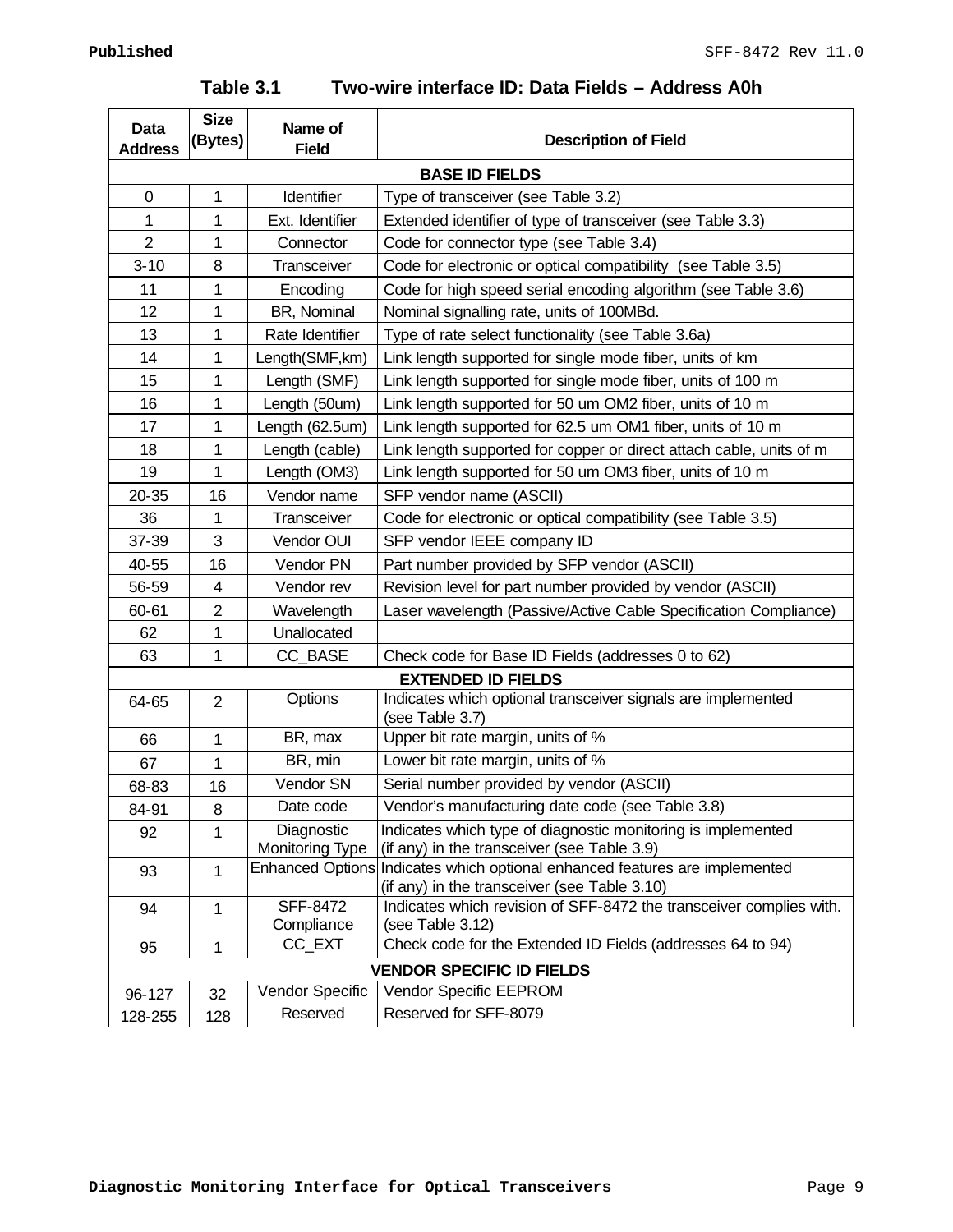| Data<br><b>Address</b> | <b>Size</b><br>(Bytes)                      | Name of<br><b>Field</b>                                                         | <b>Description of Field</b>                                                            |  |  |  |  |  |
|------------------------|---------------------------------------------|---------------------------------------------------------------------------------|----------------------------------------------------------------------------------------|--|--|--|--|--|
|                        | <b>DIAGNOSTIC AND CONTROL/STATUS FIELDS</b> |                                                                                 |                                                                                        |  |  |  |  |  |
| $0 - 39$               | 40                                          | A/W Thresholds<br>Diagnostic Flag Alarm and Warning Thresholds (see Table 3.15) |                                                                                        |  |  |  |  |  |
| 40-55                  | 16                                          | Unallocated                                                                     |                                                                                        |  |  |  |  |  |
| 56-91                  | 36                                          | <b>Ext Cal Constants</b>                                                        | Diagnostic calibration constants for optional External Calibration<br>(see Table 3.16) |  |  |  |  |  |
| 92-94                  | 3                                           | Unallocated                                                                     |                                                                                        |  |  |  |  |  |
| 95                     | 1                                           | CC_DMI                                                                          | Check code for Base Diagnostic Fields (addresses 0 to 94)                              |  |  |  |  |  |
| 96-105                 | 10                                          | <b>Diagnostics</b>                                                              | Diagnostic Monitor Data (internally or externally calibrated)<br>(see Table 3.17)      |  |  |  |  |  |
| 106-109                | 4                                           | Unallocated                                                                     |                                                                                        |  |  |  |  |  |
| 110                    | 1                                           | Status/Control                                                                  | Optional Status and Control Bits (see Table 3.17)                                      |  |  |  |  |  |
| 111                    | 1                                           | Reserved                                                                        | Reserved for SFF-8079                                                                  |  |  |  |  |  |
| 112-113                | $\overline{2}$                              | Alarm Flags                                                                     | Diagnostic Alarm Flag Status Bits (see Table 3.18)                                     |  |  |  |  |  |
| 114-115                | $\overline{2}$                              | Unallocated                                                                     |                                                                                        |  |  |  |  |  |
| 116-117                | $\overline{2}$                              | <b>Warning Flags</b>                                                            | Diagnostic Warning Flag Status Bits (see Table 3.18)                                   |  |  |  |  |  |
| 118-119                | $\overline{2}$                              | <b>Ext Status/Control</b>                                                       | Extended module control and status bytes (see Table 3.18a)                             |  |  |  |  |  |
|                        |                                             |                                                                                 | <b>GENERAL USE FIELDS</b>                                                              |  |  |  |  |  |
| 120-127                | 8                                           | Vendor Specific                                                                 | Vendor specific memory addresses (see Table 3.19)                                      |  |  |  |  |  |
| 128-247                | 120                                         | User EEPROM                                                                     | User writable non-volatile memory (see Table 3.20)                                     |  |  |  |  |  |
| 248-255                | 8                                           | <b>Vendor Control</b>                                                           | Vendor specific control addresses (see Table 3.21)                                     |  |  |  |  |  |

# **Table 3.1a Diagnostics: Data Fields – Address A2h**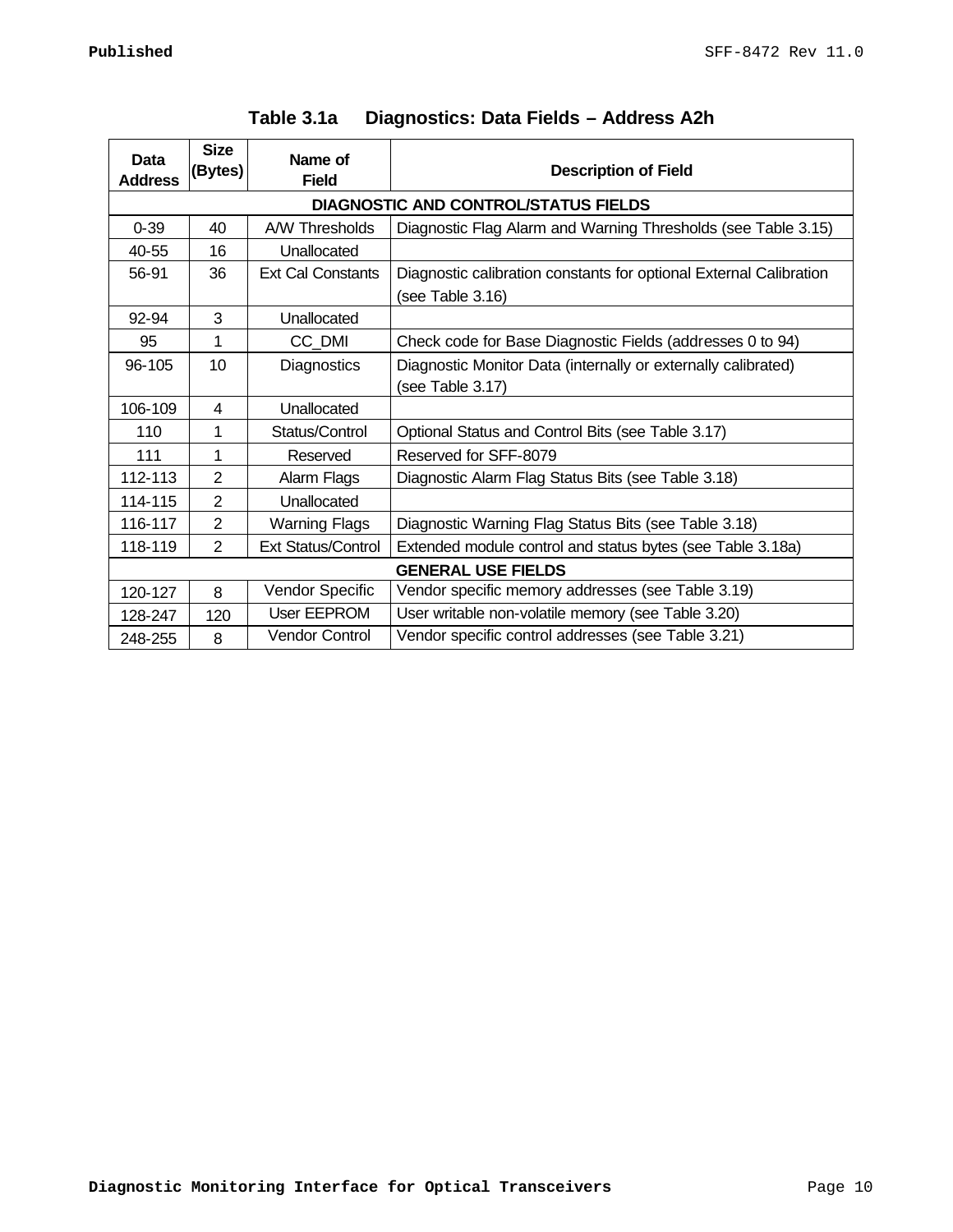Examples of transceiver and copper cable performance codes are given in Table 3.1b and Table 3.1c for illustration. Compliance to additional standards and technologies is possible so bits other than those indicated in each row may also be set to indicate compliance to these additional standards and technologies.

|                                                 |                                               | <b>Address A0h</b> |                                 |             |                  | Wavelength       |             |               |
|-------------------------------------------------|-----------------------------------------------|--------------------|---------------------------------|-------------|------------------|------------------|-------------|---------------|
|                                                 |                                               |                    | <b>Rate and Distance Fields</b> |             |                  |                  |             | <b>Fields</b> |
|                                                 |                                               | <b>Byte</b>        | <b>Byte</b>                     | <b>Byte</b> | <b>Byte</b>      | <b>Byte</b>      | <b>Byte</b> | <b>Bytes</b>  |
| <b>Transceiver Type</b>                         | <b>Transceiver Description</b>                | 12                 | 14                              | 15          | 16               | 17               | 18          | 60 & 61       |
| 100-M5-SN-I and<br>100-M6-SN-I                  | 1062.5 MBd MM 850nm<br>500m/50um, 300m/62.5um | 0Bh                | 00h                             | 00h         | 32h              | 1Eh              | 00h         | 0352h         |
| 200-SM-LC-L and<br>100-SM-LC-L                  | 2125 MBd and 1062.5 MBd<br>10km SM 1310nm     | 15h <sup>3</sup>   | 0Ah <sup>3</sup>                | $64h^3$     | 00h              | 00h              | 00h         | 051Eh         |
| 400-M5-SN-I and<br>400-M6-SN-I <sup>4</sup>     | 4250 MBd MM 850nm<br>150m/50um, 70m/62.5um    | 2Bh <sup>3</sup>   | 00h                             | 00h         | OFh <sup>3</sup> | $07h^3$          | 00h         | 0352h         |
| 400-SM-LC-M                                     | 4250 MBd SM 1310nm<br>4km "medium" length     | 2Bh <sup>3</sup>   | 04h                             | 28h         | 00h              | 00h              | 00h         | 051Eh         |
| 400-SM-LC-L                                     | 4250 MBd SM 1310nm<br>10km "long" length      | 2Bh <sup>3</sup>   | 0Ah                             | 64h         | 00h              | 00h              | 00h         | 051Eh         |
| 200-SM-LL-V and<br>100-SM-LL-V                  | 2125 MBd and 1062.5 MBd<br>50km SM 1550nm     | $15h^3$            | 32h                             | FFh         | 00h              | 00h              | 00h         | 060Eh         |
| <b>ESCON SM</b>                                 | 200 MBd 20km<br><b>SM 1310nm</b>              | 02h                | 14h                             | C8h         | 00h              | 00h              | 00h         | 051Eh         |
| 100BASE-LX10                                    | 125 MBd 10km<br><b>SM 1310nm</b>              |                    | 0Ah                             | 64h         | 00h              | 00h              | 00h         | 051Eh         |
| <b>1000BASE-T</b>                               | 1250 MBd 100m<br>Cat 5 Cable                  | ODh <sup>1</sup>   | 00h                             | 00h         | 00h              | 00h              | 64h         | 0000h         |
| 1000BASE-SX                                     | 1250 MBd 550m<br><b>MM 850nm</b>              |                    | 00h                             | 00h         | $37h^2$          | 1Bh <sup>2</sup> | 00h         | 0352h         |
| 1000BASE-LX<br>1250 MBd 5km<br><b>SM 1310nm</b> |                                               | ODh <sup>1</sup>   | 05h                             | 32h         | 37h              | 37h              | 00h         | 051Eh         |
| 1000BASE-LX10                                   | 1250 MBd 10km<br><b>SM 1310nm</b>             | ODh <sup>1</sup>   | 0Ah                             | 64h         | 00h              | 00h              | 00h         | 051Eh         |
| 1000BASE-BX10-D                                 | 1250 MBd 10km SM<br>1490nm downstream TX      | ODh <sup>1</sup>   | 0Ah                             | 64h         | 00h              | 00h              | 00h         | 05D2h         |
| 1000BASE-BX10-U                                 | 1250 MBd 10km SM<br>1310nm upstream TX        | ODh <sup>1</sup>   | 0Ah                             | 64h         | 00h              | 00h              | 00h         | 051Eh         |
| OC3/STM1 SR-1                                   | 155 MBd 2km<br><b>SM 1310nm</b>               |                    | 02h                             | 14h         | 00h              | 00h              | 00h         | 051Eh         |
| OC12/STM4 LR-1                                  | 622 MBd 40km<br><b>SM 1310nm</b>              | $06h^3$            | 28h                             | FFh         | 00h              | 00h              | 00h         | 051Eh         |
| <b>OC48/STM16 LR-2</b>                          | 2488 MBd 80km<br>SM 1550nm                    | $19h^3$            | 50h                             | FFh         | 00h              | 00h              | 00h         | 060Eh         |

1. By convention 1.25 Gb/s should be rounded up to 0Dh (13 in units of 100 MBd) for Ethernet 1000BASE-X.

2. Link distances for 1000BASE-SX variants vary between high and low bandwidth cable types per 802.3 Clause 38. The values shown are 270m [275m per 802.3] for 62.5um/200 MHz\*km cable and 550m for 50um/500 MHz\*km cable.

3. For transceivers supporting multiple data rates (and hence multiple distances with a single fiber type) the highest data rate and the distances achievable at that data rate are to be identified in these fields.

4. In this example, the transceiver supports 400-M5-SN-I, 200-M5-SN-I, 100-M5-SN-I, 400-M6-SN-I, 200-M6-SN-I and 100-M6-SN-I.

# **Table 3.1c: Copper Cable Identification/Performance Examples (A0h Bytes 7, 8, 60, 61)**

|                                                                          | Link Length and               |        | Laser wavelength and                  |
|--------------------------------------------------------------------------|-------------------------------|--------|---------------------------------------|
|                                                                          | <b>Transmitter Technology</b> |        | <b>Cable Specification Compliance</b> |
| <b>Cable Type</b>                                                        | <b>Byte 7</b>                 | Byte 8 | Bytes 60 and 61                       |
| Passive Cable compliant to SFF-8431 Appendix E.                          | 00h                           | 04h    | 0100h                                 |
| Active cable compliant to SFF-8431 Appendix E                            | 00h                           | 08h    | 0100h                                 |
| Active cable compliant to SFF-8431 limiting                              | 00h                           | 08h    | 0400h                                 |
| Active cable compliant to both SFF-8431 limiting and<br>FC-PI-4 limiting | 00h                           | 08h    | 0C00h                                 |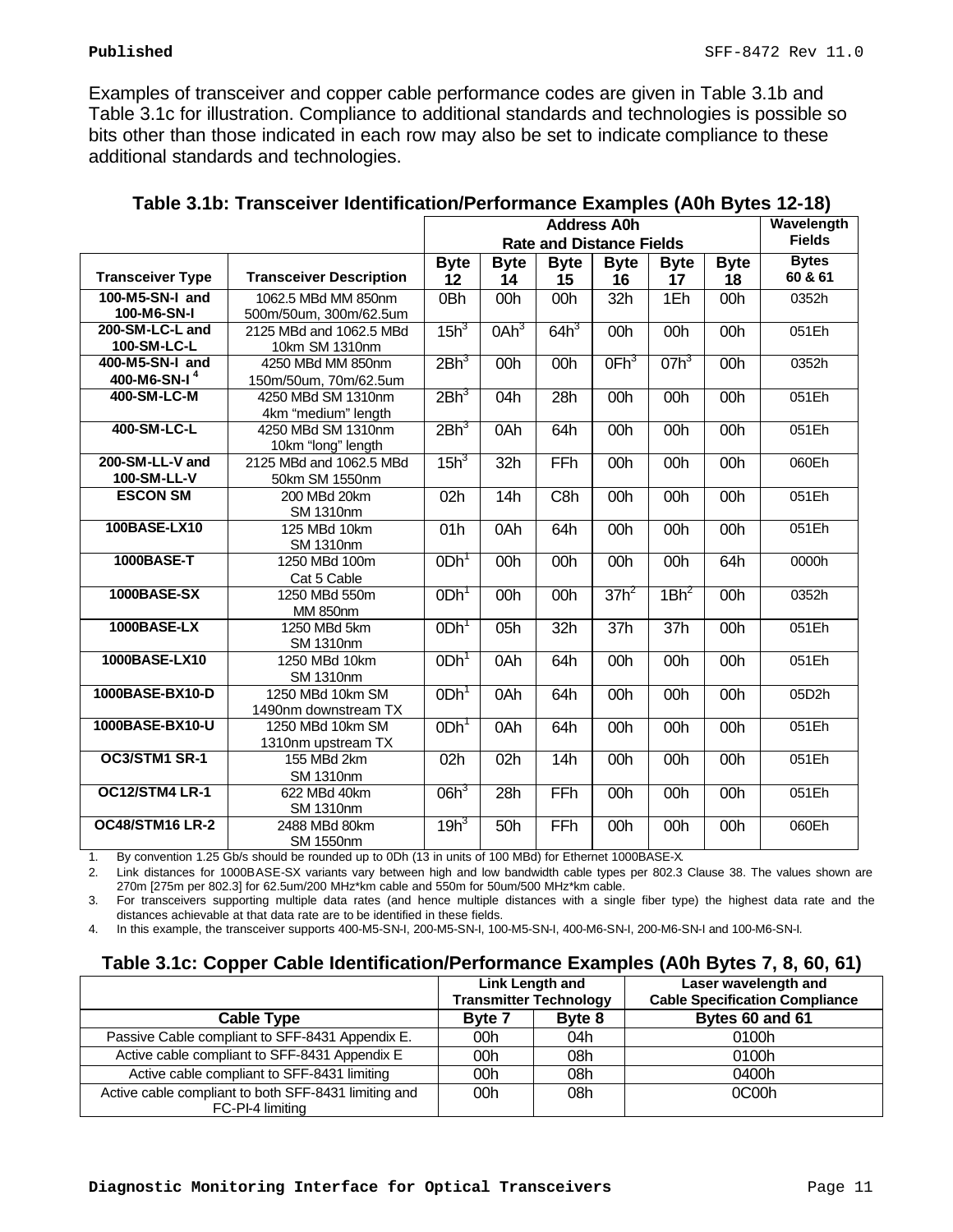# **Identifier [Address A0h, Byte 0]**

The identifier value specifies the physical device described by two-wire interface information. This value shall be included in the two-wire interface data. The defined identifier values are shown in Table 3.2.

| A0h data |                                         |                                          |  |  |
|----------|-----------------------------------------|------------------------------------------|--|--|
| address  | Value<br>Description of physical device |                                          |  |  |
| 0        | 00h                                     | Unknown or unspecified                   |  |  |
|          | 01h                                     | <b>GBIC</b>                              |  |  |
|          | 02 <sub>h</sub>                         | Module soldered to motherboard (ex: SFF) |  |  |
|          | 03h                                     | SFP or SFP "Plus"                        |  |  |
|          | 04h                                     | Reserved for "300 pin XBI" devices*      |  |  |
|          | 05h                                     | Reserved for "Xenpak" devices*           |  |  |
|          | 06h                                     | Reserved for "XFP" devices*              |  |  |
|          | 07h                                     | Reserved for "XFF" devices*              |  |  |
|          | 08h                                     | Reserved for "XFP-E" devices*            |  |  |
|          | 09h                                     | Reserved for "XPak" devices*             |  |  |
|          | 0Ah                                     | Reserved for "X2" devices*               |  |  |
|          | 0Bh                                     | Reserved for "DWDM-SFP" devices*         |  |  |
|          | 0Ch                                     | Reserved for "QSFP" devices*             |  |  |
|          | 0D-7Fh                                  | Reserved, unallocated                    |  |  |
|          | 80-FFh                                  | Vendor specific                          |  |  |

| <b>TABLE 3.2: Identifier values</b> |  |  |
|-------------------------------------|--|--|
|-------------------------------------|--|--|

\* These device types are not impacted by this document and are shown only to avoid multiple industry definitions in this type of "Physical Device" identifier field.

# **Extended Identifier [Address A0h, Byte 1]**

The extended identifier value provides additional information about the transceiver. The field should be set to 04h for all SFP modules indicating two-wire interface ID module definition. In many cases, a GBIC elects to use MOD\_DEF 4 to make additional information about the GBIC available, even though the GBIC is actually compliant with one of the six other MOD\_DEF values defined for GBICs. The extended identifier allows the GBIC to explicitly specify such compliance without requiring the MOD DEF value to be inferred from the other information provided. The defined extended identifier values are shown in Table 3.3.

| A0h Data<br>Address | Value           | Description of connector                                                                                                                      |
|---------------------|-----------------|-----------------------------------------------------------------------------------------------------------------------------------------------|
| 1                   | 00h             | GBIC definition is not specified or the GBIC definition is not<br>compliant with a defined MOD_DEF. See product specification<br>for details. |
|                     | 01h             | GBIC is compliant with MOD DEF 1                                                                                                              |
|                     | 02 <sub>h</sub> | GBIC is compliant with MOD_DEF 2                                                                                                              |
|                     | 03h             | GBIC is compliant with MOD_DEF 3                                                                                                              |
|                     | 04h             | GBIC/SFP function is defined by two-wire interface ID only                                                                                    |
|                     | 05h             | GBIC is compliant with MOD_DEF 5                                                                                                              |
|                     | 06h             | GBIC is compliant with MOD_DEF 6                                                                                                              |
|                     | 07h             | GBIC is compliant with MOD_DEF 7                                                                                                              |
|                     | 08-FFh          | Unallocated                                                                                                                                   |

**TABLE 3.3: Extended identifier values**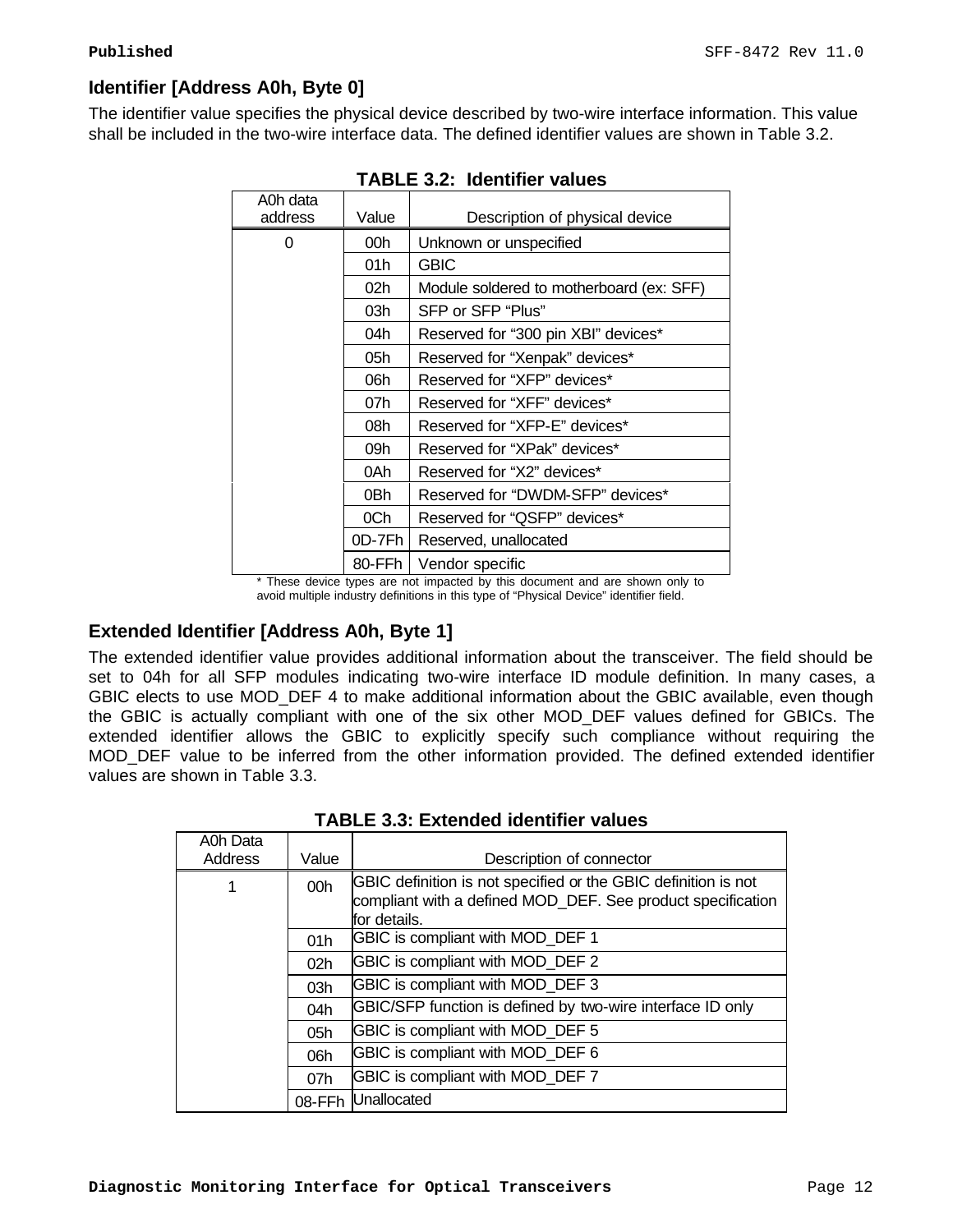# **Connector [Address A0h, Byte 2]**

The connector value indicates the external optical or electrical cable connector provided as the media interface. This value shall be included in the two-wire interface data. The defined connector values are shown in Table 3.4. Note that 01h to 05h are not SFP compatible, and are included for compatibility with GBIC standards.

|         | Description of connector               |
|---------|----------------------------------------|
| 00h     | Unknown or unspecified                 |
| 01h     | SC                                     |
| 02h     | Fibre Channel Style 1 copper connector |
| 03h     | Fibre Channel Style 2 copper connector |
| 04h     | <b>BNC/TNC</b>                         |
| 05h     | Fibre Channel coaxial headers          |
| 06h     | FiberJack                              |
| 07h     | LC                                     |
| 08h     | MT-RJ                                  |
| 09h     | MU                                     |
| 0Ah     | SG                                     |
| 0Bh     | Optical pigtail                        |
| 0Ch     | <b>MPO Parallel Optic</b>              |
| 0D-1Fh  | Unallocated                            |
| 20h     | <b>HSSDC II</b>                        |
| 21h     | Copper pigtail                         |
| 22h     | <b>RJ45</b>                            |
| 23h-7Fh | Unallocated                            |
| 80-FFh  | Vendor specific                        |
|         | Value                                  |

**TABLE 3.4: Connector values**

# **Transceiver Compliance Codes [Address A0h, Bytes 3-10]**

The following bit significant indicators define the electronic or optical interfaces that are supported by the transceiver. At least one bit shall be set in this field. For Fibre Channel transceivers, the Fibre Channel speed, transmission media, transmitter technology, and distance capability shall all be indicated. SONET compliance codes are completed by including the contents of Table 3.5a. Ethernet, ESCON and InfiniBand codes have been included to broaden the available applications of SFP transceivers.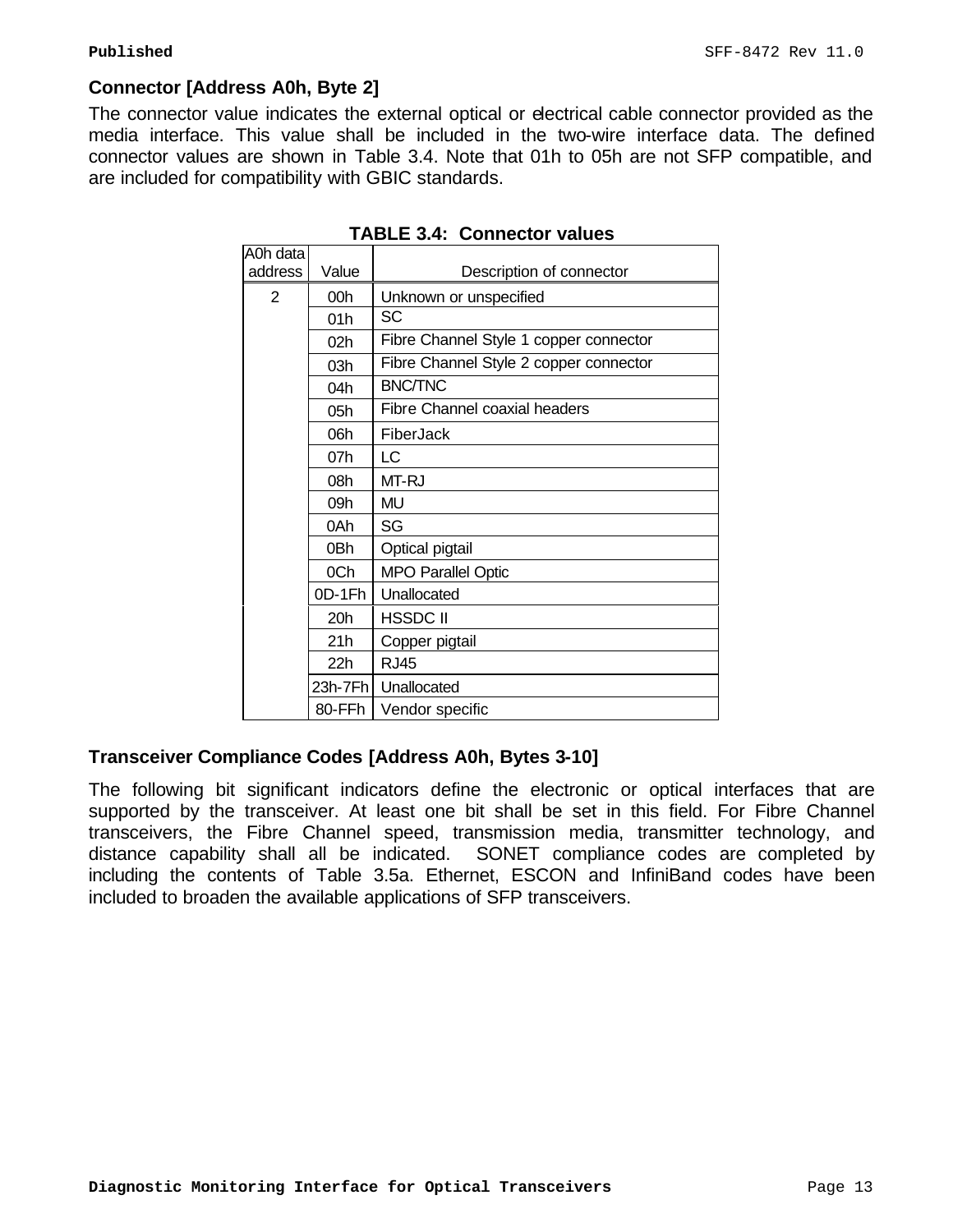|                            |                  |                                               |                            | Bit <sup>1</sup>                  | , , , , , ,                                |
|----------------------------|------------------|-----------------------------------------------|----------------------------|-----------------------------------|--------------------------------------------|
| <b>Data</b><br><b>Addr</b> | Bit <sup>1</sup> | <b>Description of transceiver</b>             | <b>Data</b><br><b>Addr</b> | <b>Description of transceiver</b> |                                            |
|                            |                  | <b>Unallocated</b>                            |                            |                                   |                                            |
| $\overline{36}$            | $1 - 7$          | Unallocated                                   |                            |                                   |                                            |
|                            |                  | <b>10G Ethernet Compliance Codes</b>          |                            |                                   | <b>Fibre Channel Link Length</b>           |
| 36                         | $\mathbf 0$      | Unallocated                                   | $\overline{7}$             | 7                                 | very long distance (V)                     |
| $\overline{3}$             | $\overline{7}$   | 10G Base-ER                                   | $\overline{7}$             | $\overline{6}$                    | short distance (S)                         |
| $\overline{3}$             | $\overline{6}$   | 10G Base-LRM                                  | $\overline{7}$             | 5                                 | intermediate distance (I)                  |
| $\overline{3}$             | $\overline{5}$   | 10G Base-LR                                   | 7                          | $\overline{4}$                    | long distance (L)                          |
| $\overline{3}$             | $\overline{4}$   | 10G Base-SR                                   | 7                          | $\overline{3}$                    | medium distance (M)                        |
|                            |                  | <b>Infiniband Compliance Codes</b>            |                            |                                   | <b>Fibre Channel Technology</b>            |
| $\overline{3}$             | 3                | $1X$ SX                                       | $\overline{7}$             | $\overline{2}$                    | Shortwave laser, linear Rx (SA)            |
| $\overline{3}$             | $\overline{2}$   | $1X$ LX                                       | $\overline{7}$             | $\overline{1}$                    | Longwave laser (LC) <sup>6</sup>           |
| $\overline{3}$             | $\mathbf{1}$     | 1X Copper Active                              | $\overline{7}$             | $\mathbf 0$                       | Electrical inter-enclosure (EL)            |
| $\overline{3}$             | $\mathbf 0$      | 1X Copper Passive                             | $\overline{8}$             | $\overline{7}$                    | Electrical intra-enclosure (EL)            |
|                            |                  | <b>ESCON Compliance Codes</b>                 | $\overline{8}$             | 6                                 | Shortwave laser w/o OFC (SN)               |
| $\overline{4}$             | $\overline{7}$   | ESCON MMF, 1310nm LED                         | $\overline{8}$             | $\overline{5}$                    | Shortwave laser with OFC <sup>4</sup> (SL) |
| $\overline{4}$             | $\overline{6}$   | ESCON SMF, 1310nm Laser                       | $\overline{8}$             | $\overline{4}$                    | Longwave laser (LL) <sup>5</sup>           |
|                            |                  | <b>SONET Compliance Codes</b>                 |                            |                                   | <b>SFP+ Cable Technology</b>               |
| $\overline{4}$             | 5                | OC-192, short reach <sup>2</sup>              | $\overline{8}$             | $\overline{3}$                    | Active Cable <sup>8</sup>                  |
| $\overline{4}$             | 4                | SONET reach specifier bit 1                   | $\overline{8}$             | $\overline{2}$                    | Passive Cable <sup>8</sup>                 |
| $\overline{4}$             | $\overline{3}$   | SONET reach specifier bit 2                   | <b>Unallocated</b>         |                                   |                                            |
| $\overline{4}$             | $\overline{2}$   | OC-48, long reach <sup>2</sup>                | 8                          | 1                                 | Unallocated                                |
| $\overline{4}$             | 1                | OC-48, intermediate reach <sup>2</sup>        | $\overline{8}$             | $\overline{0}$                    | Unallocated                                |
| $\overline{4}$             | $\mathbf 0$      | OC-48, short reach <sup>2</sup>               |                            |                                   | <b>Fibre Channel Transmission Media</b>    |
| $\overline{5}$             | $\overline{7}$   | Unallocated                                   | 9                          | $\overline{7}$                    | Twin Axial Pair (TW)                       |
| 5                          | 6                | OC-12, single mode, long reach $2$            | 9                          | $\overline{6}$                    | Twisted Pair (TP)                          |
| 5                          | $\overline{5}$   | OC-12, single mode, inter. reach <sup>2</sup> | $\overline{9}$             | $\overline{5}$                    | Miniature Coax (MI)                        |
| 5                          | $\overline{4}$   | OC-12, short reach <sup>2</sup>               | $\overline{9}$             | $\overline{4}$                    | Video Coax (TV)                            |
| $\overline{5}$             | 3                | Unallocated                                   | $\overline{9}$             | $\overline{3}$                    | Multimode, 62.5um (M6)                     |
| $\overline{5}$             | $\overline{2}$   | OC-3, single mode, long reach $2$             | $\overline{9}$             | $\overline{2}$                    | Multimode, 50um (M5, M5E)                  |
| 5                          | $\mathbf{1}$     | OC-3, single mode, inter. reach <sup>2</sup>  | $\overline{9}$             | 1                                 | Unallocated                                |
| $\overline{5}$             | $\mathbf 0$      | OC-3, short reach $2$                         | $\overline{9}$             | $\mathbf 0$                       | Single Mode (SM)                           |
|                            |                  | <b>Ethernet Compliance Codes</b>              |                            |                                   | <b>Fibre Channel Speed</b>                 |
| $\overline{6}$             | $\overline{7}$   | BASE-PX <sup>3</sup>                          | 10                         | $\overline{7}$                    | 1200 MBytes/sec                            |
| 6                          | 6                | BASE-BX10 <sup>3</sup>                        | 10                         | $\overline{6}$                    | 800 MBytes/sec                             |
| $\overline{6}$             | $\overline{5}$   | 100BASE-FX                                    | 10                         | $\overline{5}$                    | 1600 MBytes/sec                            |
| $\overline{6}$             | $\overline{4}$   | 100BASE-LX/LX10                               | $\overline{10}$            | $\overline{4}$                    | 400 MBytes/sec                             |
| $\overline{6}$             | $\overline{3}$   | 1000BASE-T                                    | 10                         | $\overline{3}$                    | Unallocated                                |
| $\overline{6}$             | $\overline{2}$   | 1000BASE-CX                                   | 10                         | $\overline{2}$                    | 200 MBytes/sec                             |
| $\overline{6}$             | 1                | 1000BASE-LX $3$                               | 10                         | 1                                 | Unallocated                                |
| $\overline{6}$             | $\overline{0}$   | 1000BASE-SX                                   | 10                         | $\overline{0}$                    | 100 MBytes/sec                             |

#### **Table 3.5: Transceiver codes(Address A0h)**

Bit 7 is the high order bit and is transmitted first in each byte.

<sup>2</sup> SONET compliance codes require reach specifier bits 3 and 4 in Table 3.5a to completely specify transceiver capabilities.

 $^3$  Ethernet LX, PX and BX compliance codes require the use of the Bit Rate, Nominal value (byte 12), link length values for single mode and two types of multimode fiber (Bytes 14-17) and wavelength value for the laser (Bytes 60 & 61) as specified in Table 3.1 to completely specify transceiver capabilities. See Tables 3.1a and 3.5b for examples of setting values for these parameters.

<sup>4</sup> Note: Open Fiber Control (OFC) is a legacy eye safety electrical interlock system implemented on Gigabit Link Module (GLM) type transceiver devices and is not considered relevant to SFP transceivers.

 $^5$  Laser type "LL" (long length) is usually associated with 1550nm, narrow spectral width lasers capable of very long link lengths.

Laser type "LC" (low cost) is usually associated with 1310nm lasers capable of medium to long link lengths.

 $^7$  Classes SN and SA are mutually exclusive. Both are without OFC. SN has a limiting Rx output, SA has a linear Rx output, per FC-PI-4.

<sup>8</sup> Refer to bytes 60 and 61 for definitions of the application copper cable standard specification.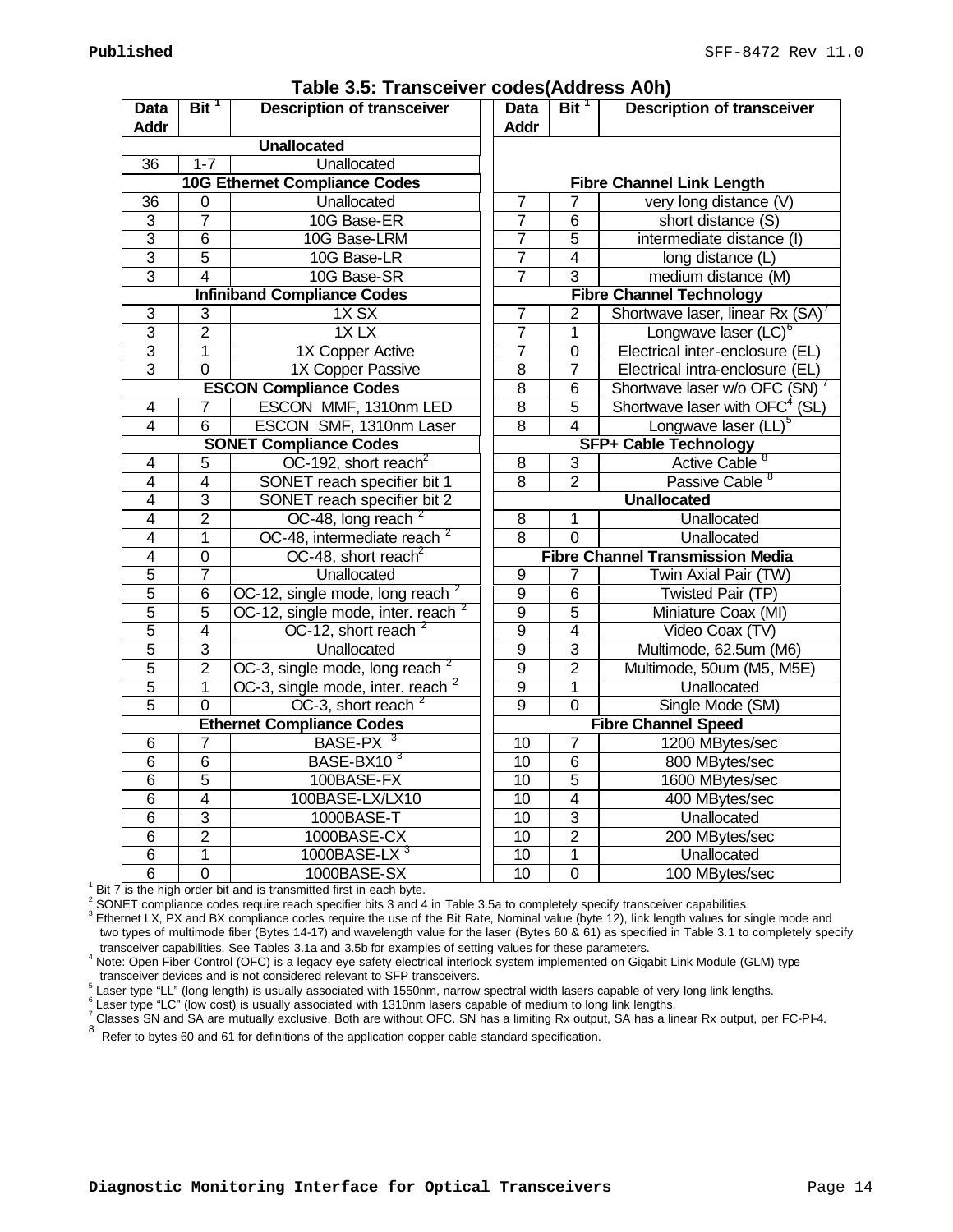The SONET compliance code bits allow the host to determine with which specifications a SONET transceiver complies. For each bit rate defined in Table 3.5 (OC-3, OC-12, OC-48), SONET specifies short reach (SR), intermediate reach (IR), and long reach (LR) requirements. For each of the three bit rates, a single short reach (SR) specification is defined. Two variations of intermediate reach (IR-1, IR-2) and three variations of long reach (LR-1, LR-2, and LR-3) are also defined for each bit rate. Byte 4, bits 0-2, and byte 5, bits 0-7 allow the user to determine which of the three reaches has been implemented – short, intermediate, or long. Two additional bits (byte 4, bits 3-4) are necessary to discriminate between different intermediate or long reach variations. These codes are defined in Table 3.5a.

| <b>Speed</b>            | Reach        | <b>Specifier bit 1</b><br>(Byte 4 bit 4) | <b>Specifier bit 2</b><br>(Byte 4 bit 3) | <b>Description</b>                |
|-------------------------|--------------|------------------------------------------|------------------------------------------|-----------------------------------|
| OC 3/OC 12/OC 48/OC 192 | Short        |                                          |                                          | SONET SR compliant                |
| OC 3/OC 12/OC 48/OC 192 | Short        |                                          |                                          | SONET SR-1 compliant <sup>2</sup> |
| OC 3/OC 12/OC 48        | Intermediate |                                          |                                          | SONET IR-1 compliant              |
| OC 3/OC 12/OC 48        | Intermediate |                                          |                                          | SONET IR-2 compliant              |
| OC 3/OC 12/OC 48        | Long         |                                          |                                          | SONET LR-1 compliant              |
| OC 3/OC 12/OC 48        | Long         |                                          |                                          | SONET LR-2 compliant              |
| OC 3/OC 12/OC 48        | Lona         |                                          |                                          | SONET LR-3 compliant              |

| Table 3.5a: SONET Compliance Specifiers (A0h) |  |  |
|-----------------------------------------------|--|--|
|                                               |  |  |

<sup>1</sup> OC 3/OC 12 SR is multimode based short reach

 $2^2$  OC 3/OC 12 SR-1 is single-mode based short reach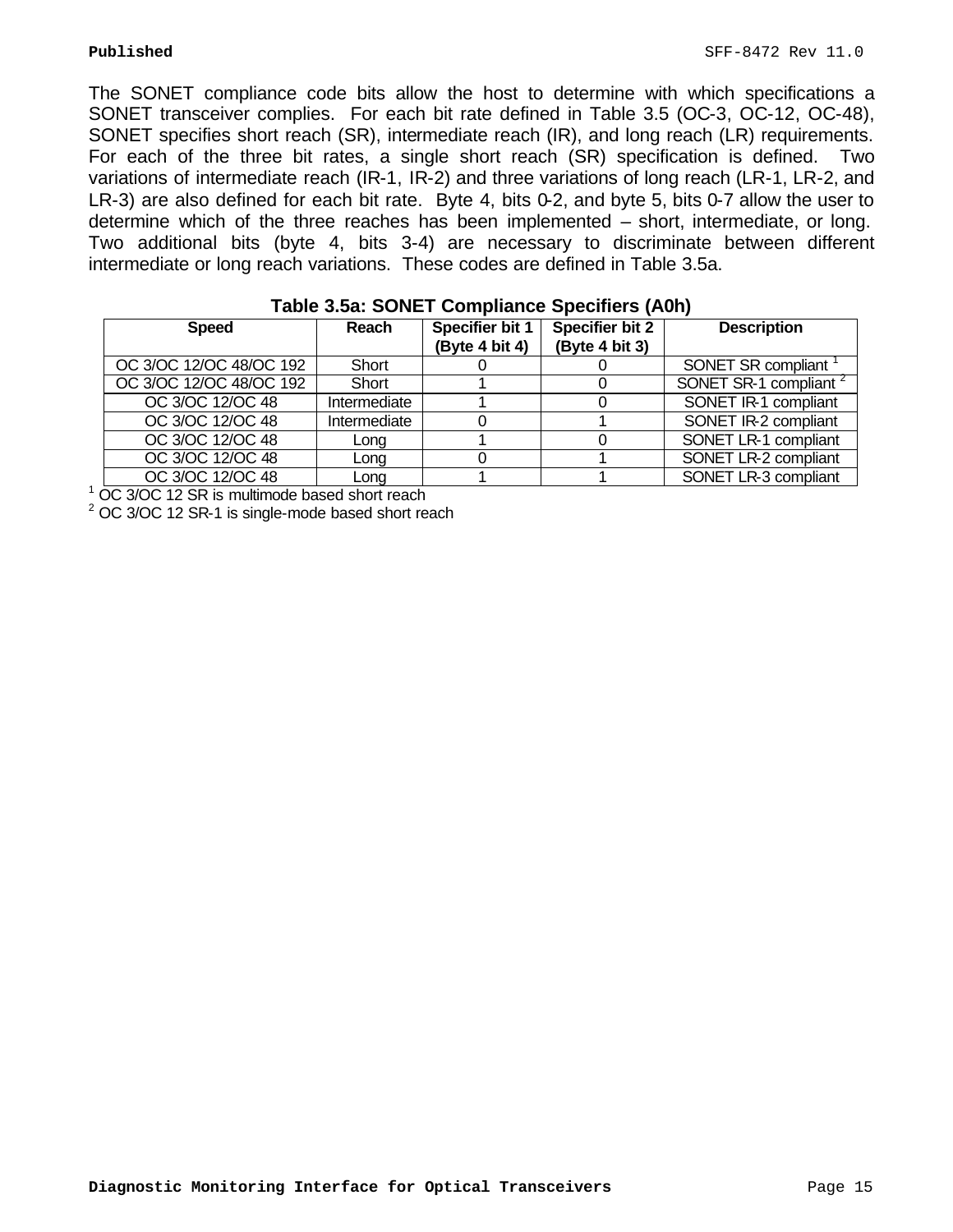Examples of transceiver code use are given in Table 3.5b for illustration.

|                            |                                                                    | $\cdot$<br><b>Address A0h Transceiver Code Fields</b> |                  |                  |             |             |                   |                  |                 |
|----------------------------|--------------------------------------------------------------------|-------------------------------------------------------|------------------|------------------|-------------|-------------|-------------------|------------------|-----------------|
|                            |                                                                    | <b>Byte</b>                                           | <b>Byte</b>      | <b>Byte</b>      | <b>Byte</b> | <b>Byte</b> | <b>Byte</b>       | <b>Byte</b>      | <b>Byte</b>     |
| <b>Transceiver Type</b>    | <b>Transceiver Description</b>                                     | 3                                                     | 4                | 5                | 6           | 7           | 8                 | 9                | 10              |
| 100-M5-SN-I and            | 1062.5 MBd MM 850nm                                                | 00h                                                   | 00h              | 00h              | 00h         | 20h         | 40h               | 0Ch              | 01h             |
| 100-M6-SN-I                | 500m/50um, 300m/62.5um                                             |                                                       |                  |                  |             |             |                   |                  |                 |
| 200-SM-LC-L and            | 2125 MBd 10km                                                      | 00h                                                   | 00h              | 00h              | 00h         | 12h         | 00h               | 01h              | 05h             |
| 100-SM-LC-L                | <b>SM 1310nm</b>                                                   |                                                       |                  |                  |             |             |                   |                  |                 |
| 400-M5-SN-I and            | 4/2/1 GBd MM 850nm                                                 | 00h                                                   | 00h              | 00h              | 00h         | 20h         | 40h               | $\overline{OCh}$ | 15h             |
| 400-M6-SN-I <sup>1</sup>   | 150m/50um, 70m/62.5um                                              |                                                       |                  |                  |             |             |                   |                  |                 |
| 800-M5-SN-I and            | 8/4/2 GBd MM 850nm                                                 | 00h                                                   | 00h              | 00h              | 00h         | 20h         | 40h               | 0 <sub>Ch</sub>  | 54h             |
| 800-M6-SN-I <sup>1</sup>   | 50um & 62.5um                                                      |                                                       |                  |                  |             |             |                   |                  |                 |
| $400-SM-LC-M$ <sup>1</sup> | 4250 MBd SM 1310nm                                                 | 00h                                                   | 00h              | 00h              | 00h         | 0Ah         | 00h               | 01h              | 15h             |
| $400-SM-LC-L$              | 4km "medium" length                                                |                                                       |                  |                  |             |             |                   |                  |                 |
|                            | 4250 MBd SM 1310nm                                                 | 00h                                                   | 00h              | 00h              | 00h         | 12h         | 00h               | 01h              | 15h             |
| 200-SM-LL-V and            | 10km "long" length<br>2125 MBd 50km                                | 00h                                                   | 00h              | 00h              | 00h         | 80h         | 10h               | 01h              | 05h             |
| 100-SM-LL-V                | <b>SM 1550nm</b>                                                   |                                                       |                  |                  |             |             |                   |                  |                 |
| 1000BASE-T                 | 1250 MBd 100m                                                      | 00h                                                   | 00h              | 00h              | 08h         | 00h         | 00h               | 00h              | 00h             |
|                            | Cat 5 Cable                                                        |                                                       |                  |                  |             |             |                   |                  |                 |
| 1000BASE-SX                | 1250 MBd 550m                                                      | 00h                                                   | 00h              | 00h              | 01h         | 00h         | $\overline{00h}$  | 00h              | 00h             |
|                            | MM 850nm                                                           |                                                       |                  |                  |             |             |                   |                  |                 |
| 1000BASE-LX                | 1250 MBd 5km                                                       | 00h                                                   | 00h              | 00h              | $02h^2$     | 00h         | $\overline{00}$ h | 00h              | 00h             |
|                            | <b>SM 1310nm</b>                                                   |                                                       |                  |                  |             |             |                   |                  |                 |
| 1000BASE-LX10              | 1250 MBd 10km                                                      | 00h                                                   | 00h              | 00h              | $02h^2$     | 00h         | 00h               | 00h              | 00h             |
|                            | <b>SM 1310nm</b>                                                   |                                                       |                  |                  |             |             |                   |                  |                 |
| 10GBASE-SR                 | 10.3125 GBd 300m OM3                                               | 00h                                                   | 00h              | 00h              | 00h         | 00h         | 00h               | 00h              | 20h             |
|                            | <b>MM 850nm</b>                                                    |                                                       |                  |                  |             |             |                   |                  |                 |
| 10GBASE-LR                 | 10.3125 GBd 10km                                                   | 00h                                                   | 00h              | 00h              | 00h         | 00h         | 00h               | 00h              | 10 <sub>h</sub> |
|                            | SM 1310nm                                                          |                                                       |                  |                  |             |             |                   |                  |                 |
| OC3/STM1 SR-1              | 155 MBd 2km                                                        | 00h                                                   | 00h              | $\overline{01h}$ | 00h         | 00h         | 00h               | 00h              | 00h             |
|                            | <b>SM 1310nm</b>                                                   |                                                       |                  |                  |             |             |                   |                  |                 |
| OC12/STM4 LR-1             | 622 MBd 40km                                                       | 00h                                                   | 10h              | 40h              | 00h         | 00h         | 00h               | 00h              | 00h             |
|                            | <b>SM 1310nm</b>                                                   |                                                       |                  |                  |             |             |                   |                  |                 |
| <b>OC48/STM16 LR-2</b>     | 2488 MBd 80km                                                      | 00h                                                   | $\overline{OCh}$ | 00h              | 00h         | 00h         | 00h               | 00h              | 00h             |
|                            | <b>SM 1550nm</b>                                                   |                                                       |                  |                  |             |             |                   |                  |                 |
|                            | 10GE Passive copper cable<br>with embedded SFP ends <sup>3,4</sup> | 00h                                                   | 00h              | 00h              | 00h         | 00h         | $\overline{0}$ 4h | 00h              | 00h             |
|                            | 10GE Active cable with                                             | 00h                                                   | 00h              | 00h              | 00h         | 00h         | 08h               | 00h              | 00h             |
|                            | embedded SFP ends <sup>3,4</sup>                                   |                                                       |                  |                  |             |             |                   |                  |                 |
|                            | 8/4/2G Passive copper cable                                        | 00h                                                   | 00h              | 00h              | 00h         | 00h         | 04h               | 00h              | 54h             |
|                            | with embedded SFP ends <sup>3</sup>                                |                                                       |                  |                  |             |             |                   |                  |                 |
|                            | 8/4/2G Active cable with                                           | 00h                                                   | 00h              | 00h              | 00h         | 00h         | $\overline{08}h$  | 00h              | 54h             |
|                            | embedded SFP ends <sup>3</sup>                                     |                                                       |                  |                  |             |             |                   |                  |                 |

#### **Table 3.5b: Transceiver Identification Examples (A0h Bytes 3-10)**

1. The assumption for this example is the transceiver is "4-2-1" compatible, meaning operational at 4.25 Gb/s, 2.125 Gb/s & 1.0625 Gb/s. 2. To distinguish between 1000BASE-LX and 1000BASE-LX10, A0h Bytes 12 to18 must be used … see Tables 3.1 and 3.1a for more information.

3. See A0h Bytes 60 and 61 for compliance of these media to industry electrical specifications.

4. For Ethernet and Sonet applications, data rate capability of these links will be identified in A0h Byte 12 [nominal bit rate identifier]. This is due to no formal IEEE designation for passive and active cable interconnects, and lack of corresponding identifiers in Table 3.5.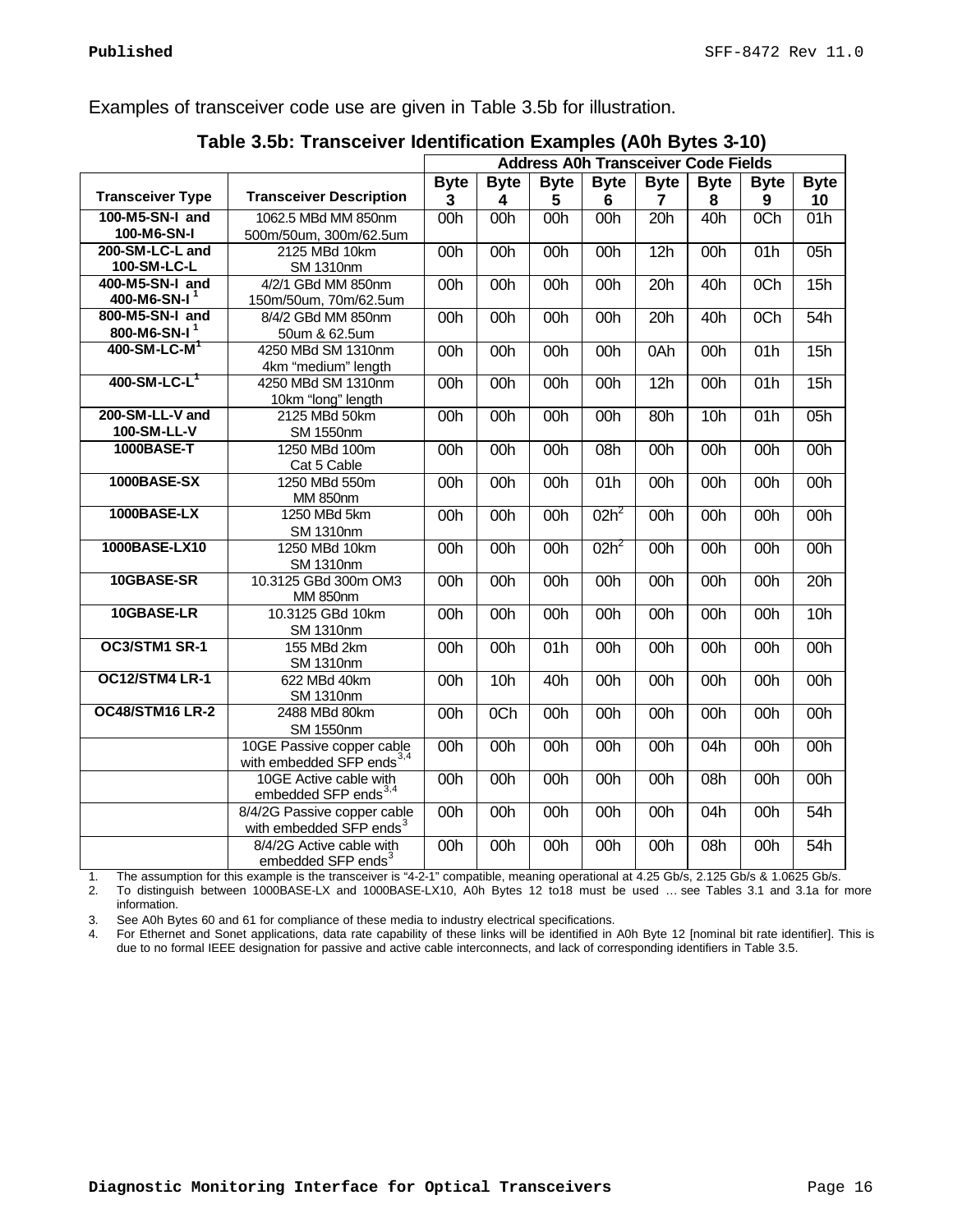# **Encoding [Address A0h, Byte 11]**

The encoding value indicates the serial encoding mechanism that is the nominal design target of the particular transceiver. For devices supporting multiple encoding types, the primary product application should dictate the value chose (ie. for 16G/8G/4G or 10G/1G, a value of 06h should be chosen). The value shall be contained in the two-wire interface data. The defined encoding values are shown in Table 3.6.

| A0h data<br>address | Value           | Description of encoding mechanism |
|---------------------|-----------------|-----------------------------------|
| 11                  | 00h             | Unspecified                       |
|                     | 01h             | 8B/10B                            |
|                     | 02 <sub>h</sub> | 4B/5B                             |
|                     | 03h             | <b>NRZ</b>                        |
|                     | 04h             | Manchester                        |
|                     | 05h             | <b>SONET Scrambled</b>            |
|                     | 06h             | 64B/66B                           |
|                     |                 | 07h - FFh   Unallocated           |

|  |  | <b>Table 3.6: Encoding codes</b> |  |
|--|--|----------------------------------|--|
|--|--|----------------------------------|--|

# **BR, nominal [Address A0h, Byte 12]**

The nominal bit (signaling) rate (BR, nominal) is specified in units of 100 MBd, rounded off to the nearest 100 MBd. The bit rate includes those bits necessary to encode and delimit the signal as well as those bits carrying data information. A value of 0 indicates that the bit rate is not specified and must be determined from the transceiver technology. The actual information transfer rate will depend on the encoding of the data, as defined by the encoding value.

# **Rate Identifier [Address A0h, Byte 13]**

The rate identifier byte refers to several (optional) industry standard definitions of Rate\_Select or Application Select control behaviors, intended to manage transceiver optimization for multiple operating rates.

| A0h     |                 |                                                                                       |  |  |  |  |
|---------|-----------------|---------------------------------------------------------------------------------------|--|--|--|--|
| address | Value           | Description of rate selection functionality                                           |  |  |  |  |
| 13      | 00h             | Unspecified                                                                           |  |  |  |  |
|         | 01h             | Defined for SFF-8079 (4/2/1G Rate Select & AS0/AS1)                                   |  |  |  |  |
|         | 02 <sub>h</sub> | Defined for SFF-8431 (8/4/2G Rx Rate Select only)                                     |  |  |  |  |
|         | 03h             | Unspecified *                                                                         |  |  |  |  |
|         | 04h             | Defined for SFF-8431 (8/4/2G Tx Rate Select only)                                     |  |  |  |  |
|         | 05h             | Unspecified *                                                                         |  |  |  |  |
|         | 06h             | Defined for SFF-8431 (8/4/2G Independent Rx & Tx Rate_select)                         |  |  |  |  |
|         | 07h             | Unspecified *                                                                         |  |  |  |  |
|         | 08h             | Defined for FC-PI-5 (16/8/4G Rx Rate_select only) High=16G only, Low=8G/4G            |  |  |  |  |
|         | 09h             | Unspecified *                                                                         |  |  |  |  |
|         | 0Ah             | Defined for FC-PI-5 (16/8/4G Independent Rx, Tx Rate select) High=16G only, Low=8G/4G |  |  |  |  |
|         | 0Bh - FFh       | Unallocated                                                                           |  |  |  |  |

#### **Table 3.6a: Rate Identifier**

\* To support legacy, the LSB is reserved for Unspecified or INF-8074 (value = 0) or 4/2/1G selection per SFF-8079 (value = 1). Other rate selection functionalities are not allowed to depend on the LSB.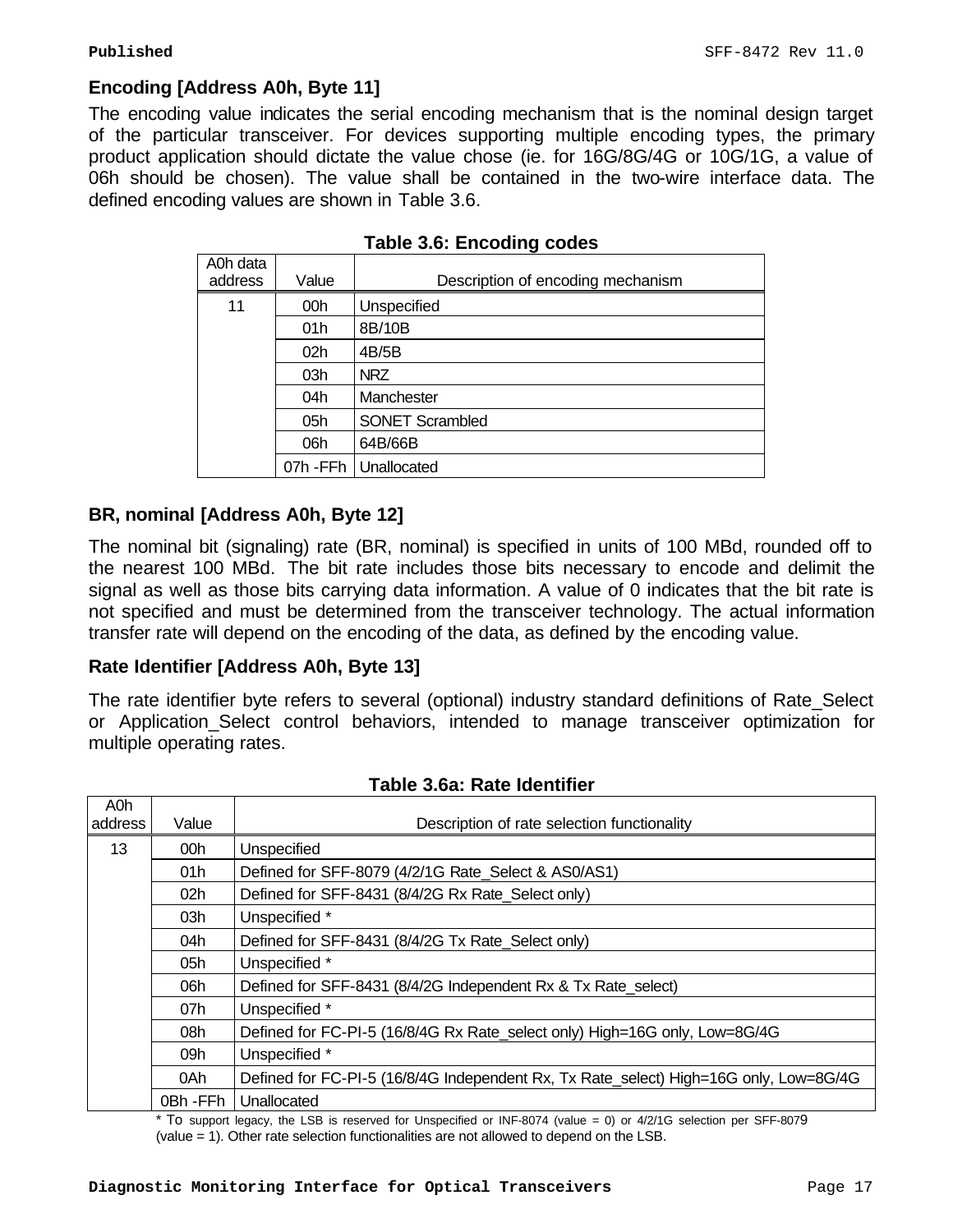# **Length (single mode)-km [Address A0h, Byte 14]**

Addition to EEPROM data from original GBIC definition. This value specifies the link length that is supported by the transceiver while operating in compliance with the applicable standards using single mode fiber. The value is in units of kilometers. A value of 255 means that the transceiver supports a link length greater than 254 km. A value of zero means that the transceiver does not support single mode fiber or that the length information must be determined from the transceiver technology.

# **Length (single mode)-(100's)m [Address A0h, Byte 15]**

This value specifies the link length that is supported by the transceiver while operating in compliance with the applicable standards using single mode fiber. The value is in units of 100 meters. A value of 255 means that the transceiver supports a link length greater than 25.4 km. A value of zero means that the transceiver does not support single mode fiber or that the length information must be determined from the transceiver technology.

# **Length (50um, OM2) [Address A0h, Byte 16]**

This value specifies link length that is supported by the transceiver while operating in compliance with applicable standards using 50 micron multimode OM2 [500MHz\*km at 850nm, ] fiber. The value is in units of 10 meters. A value of 255 means that the transceiver supports a link length greater than 2.54 km. A value of zero means that the transceiver does not support 50 micron multimode fiber or that the length information must be determined from the transceiver technology.

# **Length (62.5um, OM1) [Address A0h, Byte 17]**

This value specifies link length that is supported by the transceiver while operating in compliance with applicable standards using 62.5 micron multimode OM1 [200 MHz\*km at 850nm, 500 MHz\*km at 1310nm] fiber. The value is in units of 10 meters. A value of 255 means that the transceiver supports a link length greater than 2.54 km. A value of zero means that the transceiver does not support 62.5 micron multimode fiber or that the length information must determined from the transceiver technology. It is common for a multimode transceiver to support OM1, OM2 and OM3 fiber.

# **Length (Active Cable or Copper) [Address A0h, Byte 18]**

This value specifies minimum link length supported by the transceiver while operating in compliance with applicable standards using copper cable. For active cable, this value represents actual length. The value is in units of 1 meter. A value of 255 means the transceiver supports a link length greater than 254 meters. A value of zero means the transceiver does not support copper or active cables or the length information must be determined from transceiver technology. Further information about cable design, equalization, and connectors is usually required to guarantee meeting a particular length requirement.

# **Length (50um, OM3) [Address A0h, Byte 19]**

This value specifies link length that is supported by the transceiver while operating in compliance with applicable standards using 50 micron multimode OM3 [2000 MHz\*km] fiber. The value is in units of 10 meters. A value of 255 means that the transceiver supports a link length greater than 2.54 km. A value of zero means that the transceiver does not support 50 micron multimode fiber or that the length information must be determined from the transceiver technology.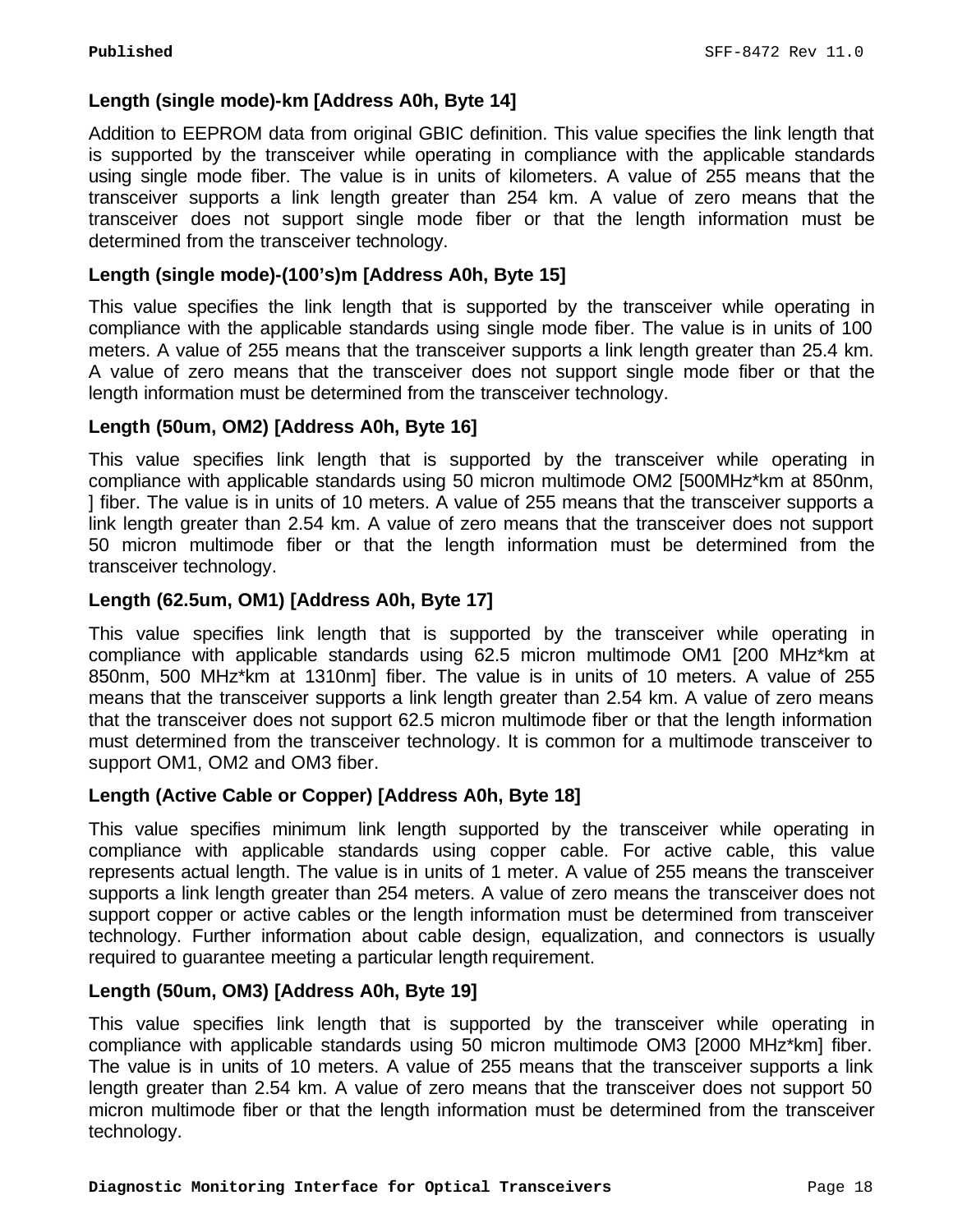# **Vendor name [Address A0h, Bytes 20-35]**

The vendor name is a 16 character field that contains ASCII characters, left-aligned and padded on the right with ASCII spaces (20h). The vendor name shall be the full name of the corporation, a commonly accepted abbreviation of the name of the corporation, the SCSI company code for the corporation, or the stock exchange code for the corporation. At least one of the vendor name or the vendor OUI fields shall contain valid data.

# **Vendor OUI [Address A0h, Bytes 37-39]**

The vendor organizationally unique identifier field (vendor OUI) is a 3-byte field that contains the IEEE Company Identifier for the vendor. A value of all zero in the 3-byte field indicates that the Vendor OUI is unspecified.

# **Vendor PN [Address A0h, Bytes 40-55]**

The vendor part number (vendor PN) is a 16-byte field that contains ASCII characters, leftaligned and padded on the right with ASCII spaces (20h), defining the vendor part number or product name. A value of all zero in the 16-byte field indicates that the vendor PN is unspecified.

# **Vendor Rev [Address A0h, Bytes 56-59]**

The vendor revision number (vendor rev) is a 4-byte field that contains ASCII characters, leftaligned and padded on the right with ASCII spaces (20h), defining the vendor's product revision number. A value of all zero in the 4-byte field indicates that the vendor revision is unspecified.

# **Laser Wavelength (optical variants) & Cable Specification Compliance (passive or active cable variants) [Address A0h, Bytes 60-61]**

For optical variants, as defined by having zero's in A0h Byte 8 bits 2 and 3, Bytes 60 and 61 denote nominal transmitter output wavelength at room temperature. 16 bit value with byte 60 as high order byte and byte 61 as low order byte. The laser wavelength is equal to the the 16 bit integer value in nm. This field allows the user to read the laser wavelength directly, so it is not necessary to infer it from the transceiver "Code for Electronic Compatibility" (bytes 3 to 10). This also allows specification of wavelengths not covered in bytes 3 to 10, such as those used in coarse WDM systems.

For passive/active cable variants, as defined in byte 8 (bits 2 or 3), see Tables 3.6b and 3.6c below for cable specification compliance details.

A value of 00h for both A0h Byte 60 and Byte 61 denotes laser wavelength or cable specification compliance is unspecified.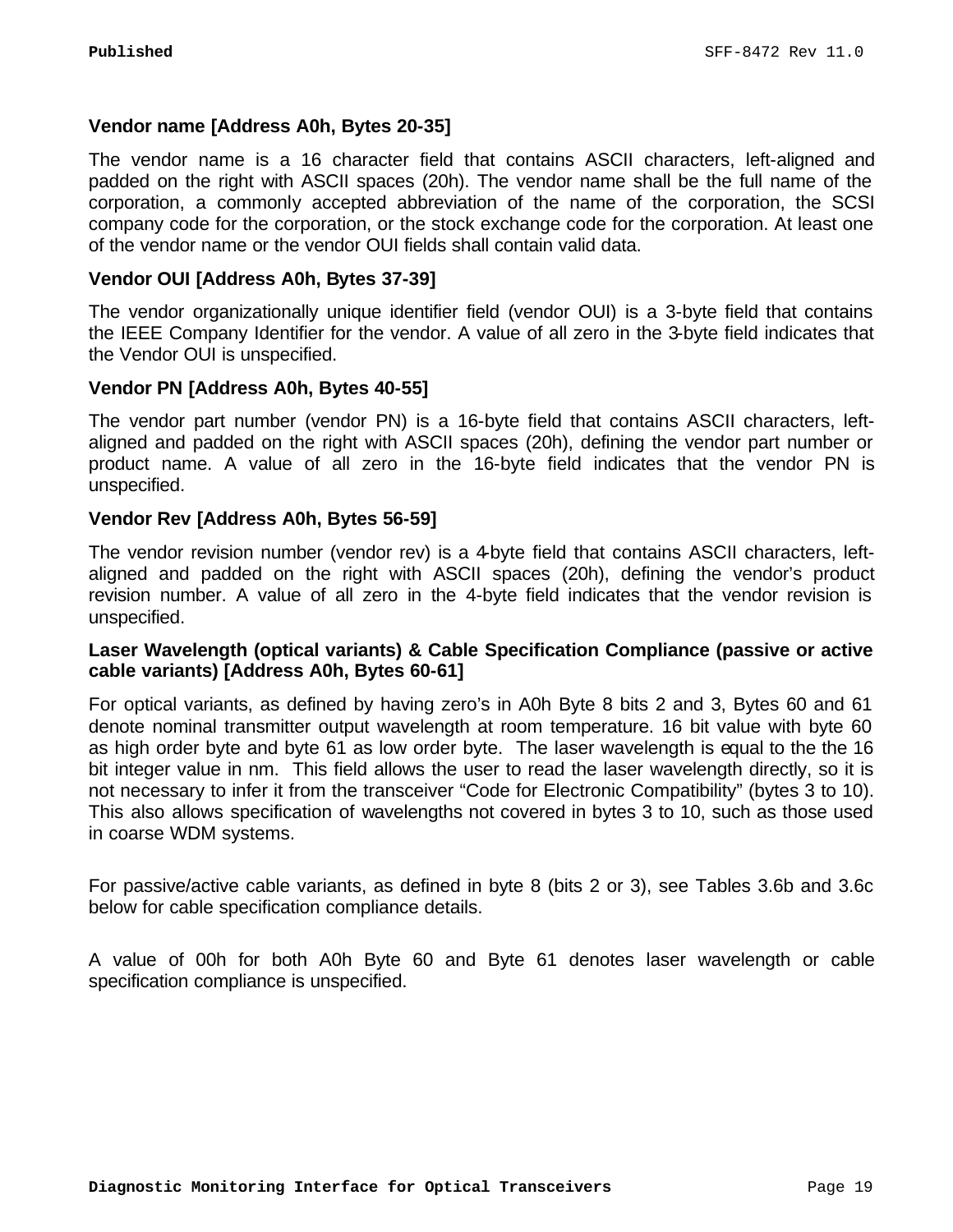|                     | $1800$ view. The source capital operation of the source (AVII Dyte of Dit 2 Set) |                                  |  |                     |            |                             |
|---------------------|----------------------------------------------------------------------------------|----------------------------------|--|---------------------|------------|-----------------------------|
| Data<br><b>Addr</b> | <b>Bit</b>                                                                       | <b>Description of cable</b>      |  | <b>Data</b><br>Addr | <b>Bit</b> | <b>Description of cable</b> |
| 60                  |                                                                                  | Unallocated                      |  | 61                  |            | Unallocated                 |
| 60                  | 6                                                                                | Unallocated                      |  | 61                  | 6          | Unallocated                 |
| 60                  | 5                                                                                | Reserved for SFF-8461            |  | 61                  | 5          | Unallocated                 |
| 60                  | 4                                                                                | Reserved for SFF-8461            |  | 61                  |            | Unallocated                 |
| 60                  | 3                                                                                | Reserved for SFF-8461            |  | 61                  | 3          | Unallocated                 |
| 60                  | 2                                                                                | Reserved for SFF-8461            |  | 61                  | 2          | Unallocated                 |
| 60                  |                                                                                  | Compliant to FC-PI-4 Appendix H  |  | 61                  |            | Unallocated                 |
| 60                  | 0                                                                                | Compliant to SFF-8431 Appendix E |  | 61                  |            | Unallocated                 |

#### **Table 3.6b: Passive Cable Specification Compliance (A0h Byte 8 Bit 2 set)**

# **Table 3.6c: Active Cable Specification Compliance (A0h Byte 8 Bit 3 set)**

| Data        | <b>Bit</b> | <b>Description of cable</b>      |  | <b>Data</b> | <b>Bit</b> | <b>Description of cable</b> |
|-------------|------------|----------------------------------|--|-------------|------------|-----------------------------|
| <b>Addr</b> |            |                                  |  | Addr        |            |                             |
| 60          |            | Unallocated                      |  | 61          |            | Unallocated                 |
| 60          | 6          | Unallocated                      |  | 61          | 6          | Unallocated                 |
| 60          | 5          | Unallocated                      |  | 61          | 5          | Unallocated                 |
| 60          | 4          | Unallocated                      |  | 61          | 4          | Unallocated                 |
| 60          | 3          | Compliant to FC-PI-4 Limiting    |  | 61          | 3          | Unallocated                 |
| 60          | 2          | Compliant to SFF-8431 Limiting   |  | 61          | ◠          | Unallocated                 |
| 60          |            | Compliant to FC-PI-4 Appendix H  |  | 61          |            | Unallocated                 |
| 60          |            | Compliant to SFF-8431 Appendix E |  | 61          |            | Unallocated                 |

# **CC\_BASE [Address A0h, Byte 63]**

The check code is a one byte code that can be used to verify that the first 64 bytes of two-wire interface information in the SFP is valid. The check code shall be the low order 8 bits of the sum of the contents of all the bytes from byte 0 to byte 62, inclusive.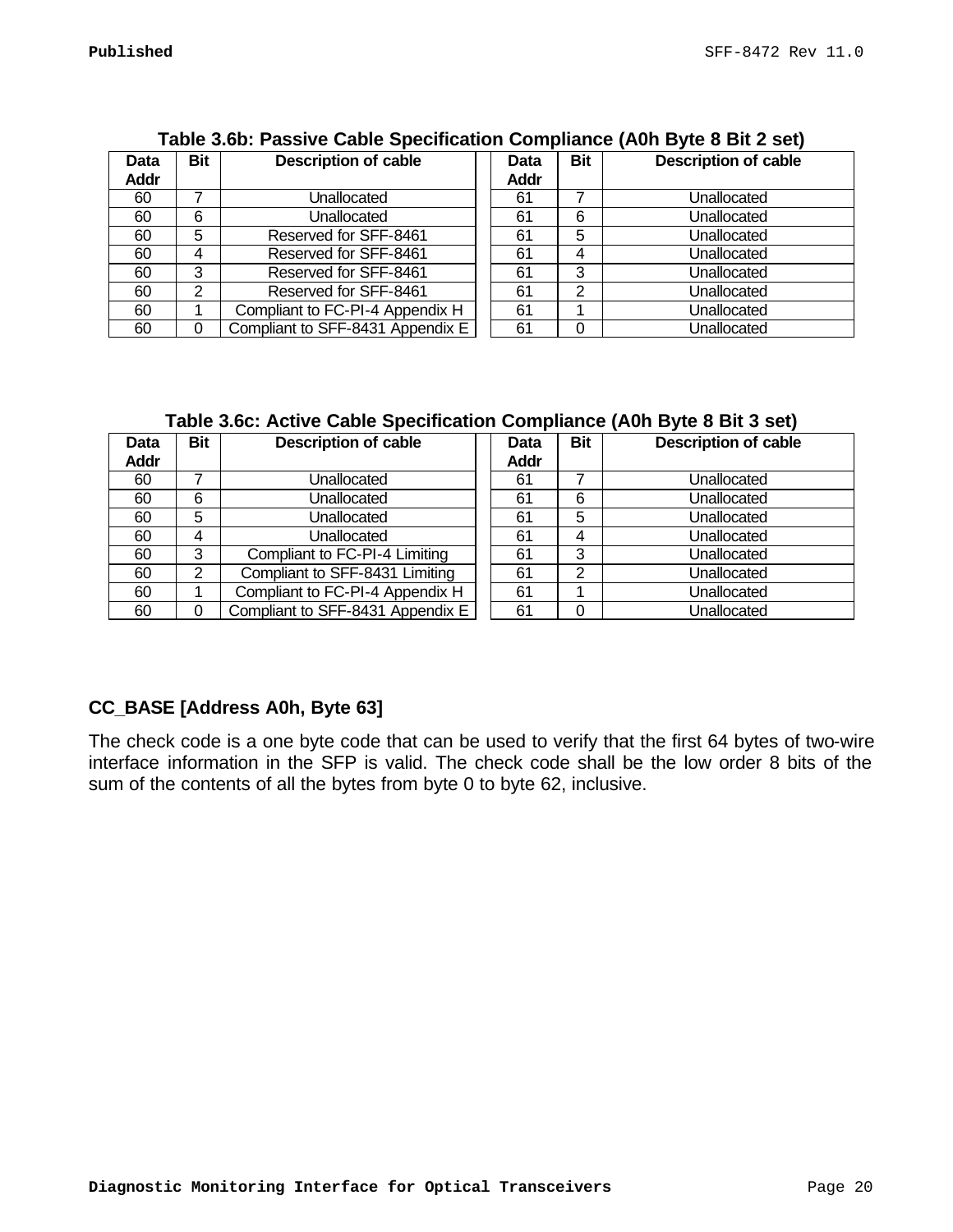# **Options [Address A0h, Bytes 64-65]**

The bits in the option field shall specify the options implemented in the transceiver as described in Table 3.7.

| A0h data address | bit            | Description of option                                                              |
|------------------|----------------|------------------------------------------------------------------------------------|
| 64               | $7 - 3$        | Unallocated                                                                        |
|                  | $\overline{2}$ | Cooled Transceiver Declaration (see SFF-8431).                                     |
|                  |                | Value of zero identifies a conventional uncooled (or unspecified) laser            |
|                  |                | implementation. Value of one identifies a cooled laser transmitter implementation. |
|                  | $\mathbf{1}$   | Power Level Declaration (see SFF-8431).                                            |
|                  |                | Value of zero identifies Power Level 1 (or unspecified) requirements.              |
|                  |                | Value of one identifies Power Level 2 requirement.                                 |
|                  |                | See Table 3.11 and Table 3.18a for control, status, timing.                        |
|                  | $\mathbf 0$    | Linear Receiver Output Implemented (see SFF-8431).                                 |
|                  |                | Value of zero identifies a conventional limiting (or unspecified) receiver output. |
|                  |                | Value of one identifies a linear receiver output.                                  |
| 65               | 7-6            | Unallocated                                                                        |
|                  | 5              | RATE_SELECT functionality is implemented                                           |
|                  |                |                                                                                    |
|                  |                | NOTE: Lack of implemention does not indicate lack of simultaneous compliance       |
|                  |                | with multiple standard rates. Compliance with particular standards should be       |
|                  |                | determined from Transceiver Code Section (Table 3.5). Refer to Table 3.6a for      |
|                  |                | Rate_Select functionality type identifiers.                                        |
|                  | 4              | TX_DISABLE is implemented and disables the high speed serial output.               |
|                  | 3              | TX_FAULT signal implemented. (See SFP MSA)                                         |
|                  | $\overline{2}$ | Loss of Signal implemented, signal inverted from standard definition in SFP MSA    |
|                  |                | (often called "Signal Detect").                                                    |
|                  |                |                                                                                    |
|                  |                | NOTE: This is not standard SFP/GBIC behavior and should be avoided, since non-     |
|                  |                | interoperable behavior results.                                                    |
|                  | 1              | Loss of Signal implemented, signal as defined in SFP MSA                           |
|                  |                | (often called "Rx_LOS").                                                           |
|                  | $\Omega$       | Unallocated                                                                        |

# **Table 3.7: Option values**

# **BR, max [Address A0h, Byte 66]**

The upper bit rate limit at which the transceiver will still meet its specifications (BR, max) is specified in units of 1% above the nominal bit rate. A value of zero indicates that this field is not specified.

# **BR, min [Address A0h, Byte 67]**

The lower bit rate limit at which the transceiver will still meet its specifications (BR, min) is specified in units of 1% below the nominal bit rate. A value of zero indicates that this field is not specified.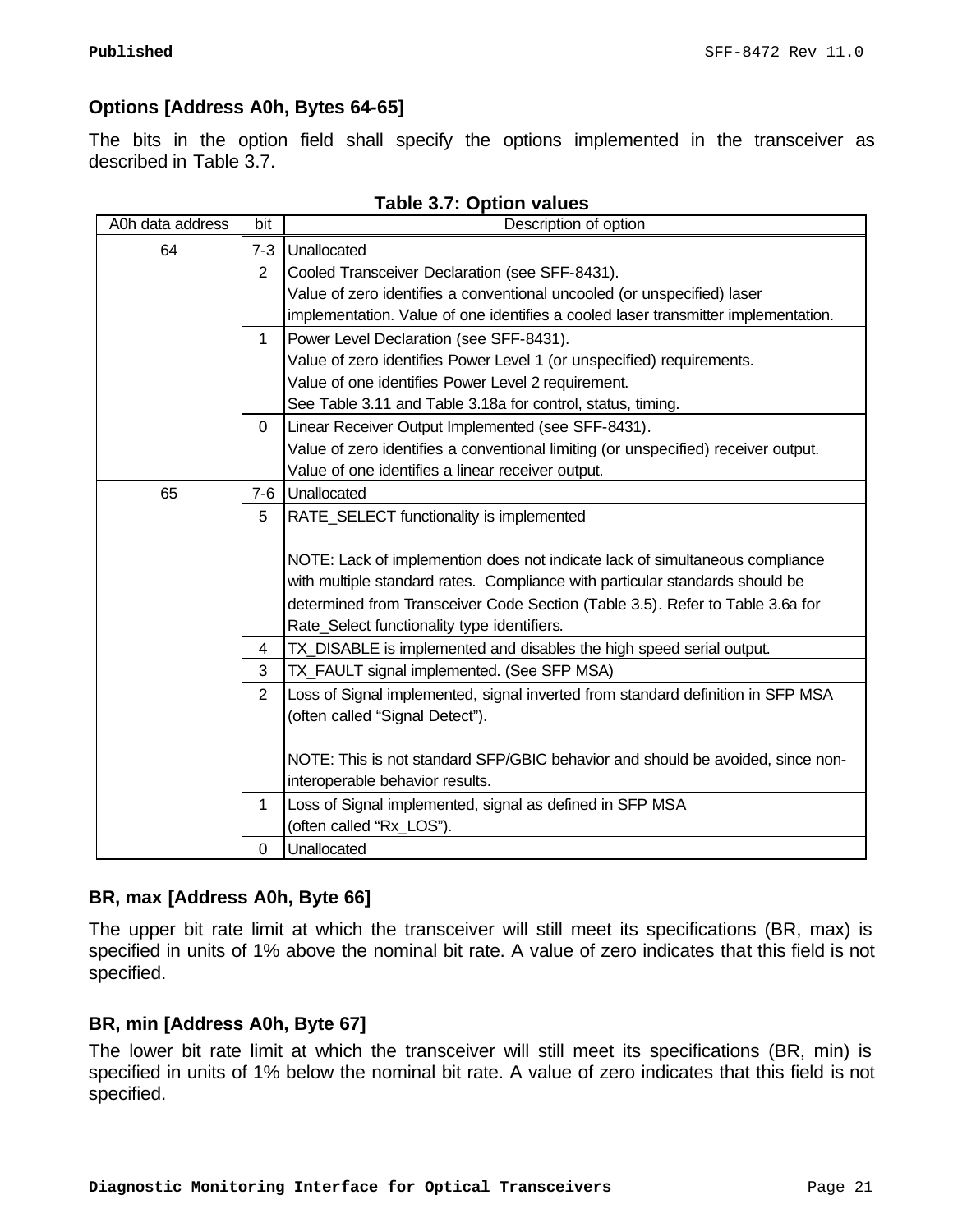# **Vendor SN [Address A0h, Bytes 68-83]**

The vendor serial number (vendor SN) is a 16 character field that contains ASCII characters, left-aligned and padded on the right with ASCII spaces (20h), defining the vendor's serial number for the transceiver. A value of all zero in the 16-byte field indicates that the vendor SN is unspecified.

# **Date Code [Address A0h, Bytes 84-91]**

The date code is an 8-byte field that contains the vendor's date code in ASCII characters. The date code is mandatory. The date code shall be in the format specified by Table 3.8.

|                  | Tapic J.V. Dalc Oodc                                         |
|------------------|--------------------------------------------------------------|
| A0h Data Address | Description of field                                         |
| 84-85            | ASCII code, two low order digits of year. $(00 = 2000)$ .    |
| 86-87            | ASCII code, digits of month (01 = Jan through $12 =$<br>(Dec |
| 88-89            | ASCII code, day of month (01 - 31)                           |
| $90 - 91$        | ASCII code, vendor specific lot code, may be blank           |

**Table 3.8: Date Code**

# **Diagnostic Monitoring Type [Address A0h, Byte 92]**

"Diagnostic Monitoring Type" is a 1 byte field with 8 single bit indicators describing how diagnostic monitoring is implemented in the particular transceiver.

Note that if bit 6, address 92 is set indicating that digital diagnostic monitoring has been implemented, received power monitoring, transmitted power monitoring, bias current monitoring, supply voltage monitoring and temperature monitoring must all be implemented. Additionally, alarm and warning thresholds must be written as specified in this document at locations 00 to 55 on 2 wire serial address 1010001X (A2h) (see Table 3.9).

Two calibration options are possible if bit 6 has been set indicating that digital diagnostic monitoring has been implemented. If bit 5, "Internally calibrated", is set, the transceiver directly reports calibrated values in units of current, power etc. If bit 4, "Externally calibrated", is set, the reported values are A/D counts which must be converted to real world units using calibration values read using 2 wire serial address 1010001X (A2h) from bytes 56 to 95. See "Diagnostics" section for details.

Bit 3 indicates whether the received power measurement represents average input optical power or OMA. If the bit is set, average power is monitored. If it is not, OMA is monitored.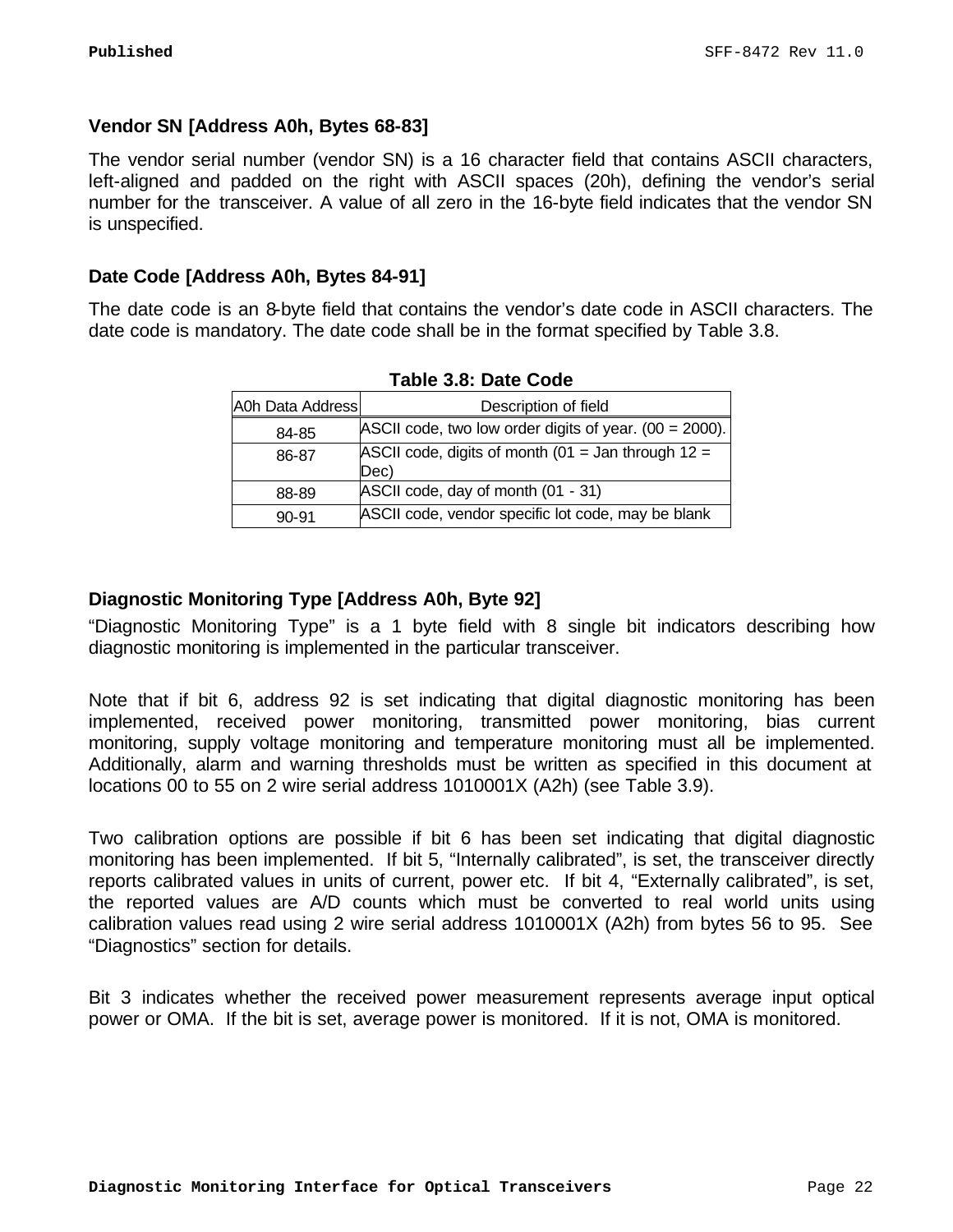#### **Addressing Modes**

Bit 2 indicates whether or not it is necessary for the host to perform an address change sequence before accessing information at 2-wire serial address A2h. If this bit is not set, the host may simply read from either address, A0h or A2h, by using that value in the address byte during the 2-wire communication sequence. If the bit is set, the following sequence must be executed prior to accessing information at address A2h. Once A2h has been accessed, it will be necessary to execute the address change sequence again prior to reading from A0h. The address change sequence is defined as the following steps on the 2 wire serial interface:

- 1) Host controller performs a Start condition, followed by a slave address of 0b00000000. Note that the R/W bit of this address indicates transfer from host to device ('0'b).
- 2) Device responds with Ack
- 3) Host controller transfers 0b00000100 (04h) as the next 8 bits of data This value indicates that the device is to change its address
- 4) Device responds with Ack
- 5) Host controller transfers one of the following values as the next 8 bits of data: 0bXXXXXX00 – specifies Two-wire interface ID memory page 0bXXXXXX10 – specifies Digital Diagnostic memory page
- 6) Device responds with Ack
- 7) Host controller performs a Stop condition
- 8) Device changes address that it responds to, based on the Step 5 byte value above: 0bXXXXXX00 – address becomes 0b1010000X (A0h) 0bXXXXXX10 – address becomes 0b1010001X (A2h)

| A0h Data Address | Bit           | Description                                                                                                                  |
|------------------|---------------|------------------------------------------------------------------------------------------------------------------------------|
| 92               |               | Reserved for legacy diagnostic<br>implementations. Must be '0' for compliance<br>with this document.                         |
|                  | 6             | Digital diagnostic monitoring implemented<br>(described in this document). Must be '1' for<br>compliance with this document. |
|                  | 5             | Internally calibrated                                                                                                        |
|                  | 4             | <b>Externally calibrated</b>                                                                                                 |
|                  | 3             | Received power measurement type<br>$0 = OMA$ , 1 = average power                                                             |
|                  | $\mathcal{P}$ | Address change required see section above,<br>"addressing modes"                                                             |
|                  | 1-0           | Unallocated                                                                                                                  |

# **Table 3.9: Diagnostic Monitoring Type**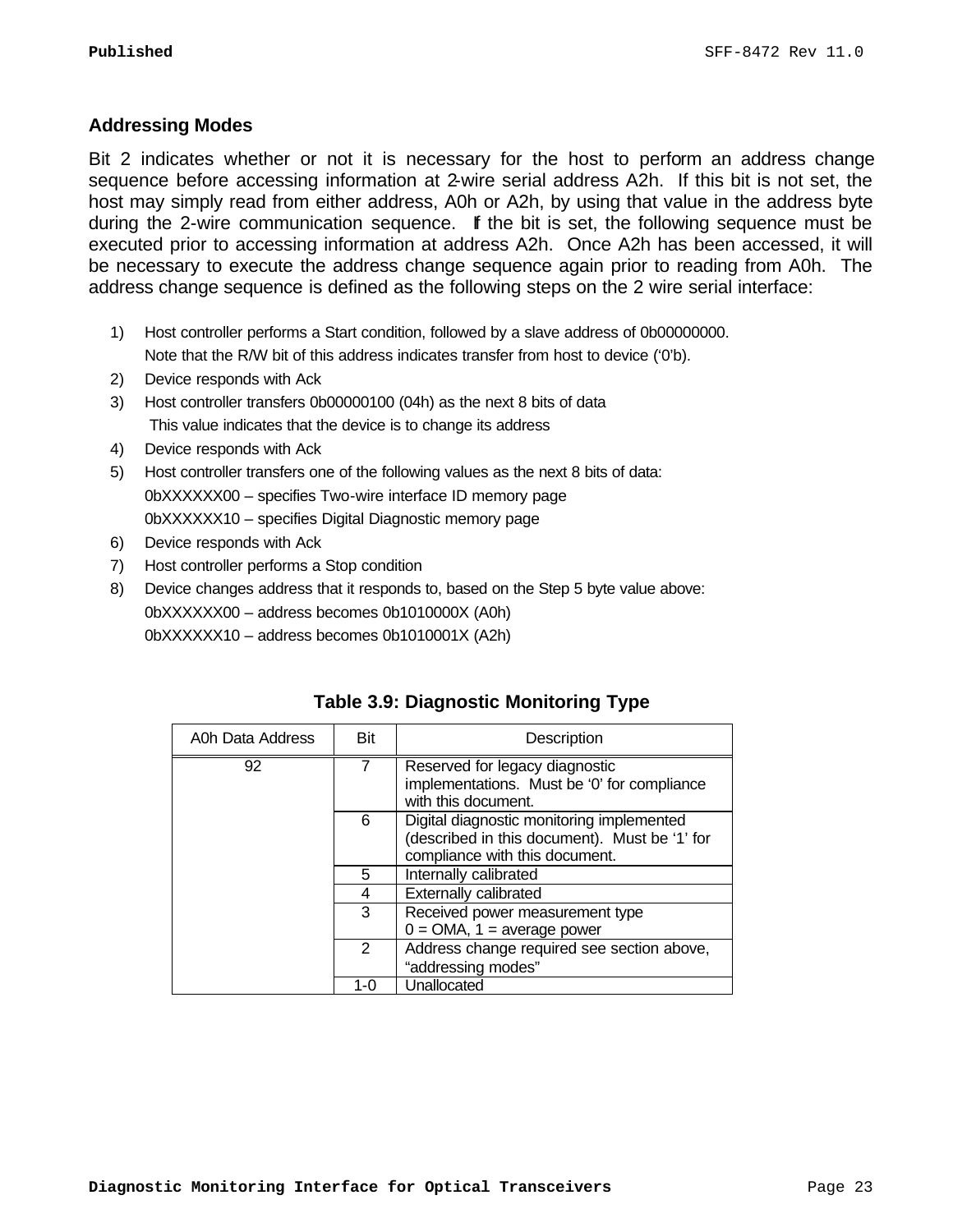# **Enhanced Options [Address A0h, Byte 93]**

"Enhanced Options" is a one byte field with 8 single bit indicators which describe the optional digital diagnostic features implemented in the transceiver. Since transceivers will not necessarily implement all optional features described in this document, the "Enhanced Options" bit field allows the host system to determine which functions are available over the 2 wire serial bus. A '1' indicates that the particular function is implemented in the transceiver. Bits 3 and 6 of byte 110 (see Table 3.17) allow the user to control the Rate\_Select and TX Disable functions. If these functions are not implemented, the bits remain readable and writable, but the transceiver ignores them.

Note that "soft" functions of TX\_DISABLE, TX\_FAULT, RX\_LOS, and RATE\_SELECT do not meet timing requirements as specified in the SFP MSA section B3 "Timing Requirements of Control and Status I/O" and the GBIC Specification, revision 5.5, (SFF-8053), section 5.3.1, for their corresponding pins. The soft functions allow a host to poll or set these values over the two-wire interface bus as an alternative to monitoring/setting pin values. Timing is vendor specific, but must meet the requirements specified in Table 3.11 below. Asserting either the "hard pin" or "soft bit" (or both) for TX\_DISABLE or RATE\_SELECT will result in that function being asserted.

| A0h Address | Bit            | Description                                                                            |
|-------------|----------------|----------------------------------------------------------------------------------------|
| 93          | 7              | Optional Alarm/warning flags implemented for all monitored quantities (see Table 3.18) |
|             | 6              | Optional soft TX DISABLE control and monitoring implemented                            |
|             | 5              | Optional soft TX FAULT monitoring implemented                                          |
|             | $\overline{4}$ | Optional soft RX_LOS monitoring implemented                                            |
|             | 3              | Optional soft RATE SELECT control and monitoring implemented                           |
|             | 2              | Optional Application Select control implemented per SFF-8079                           |
|             | 1              | Optional soft Rate Select control implemented per SFF-8431                             |
|             | $\Omega$       | Unallocated                                                                            |

#### **Table 3.10: Enhanced Options**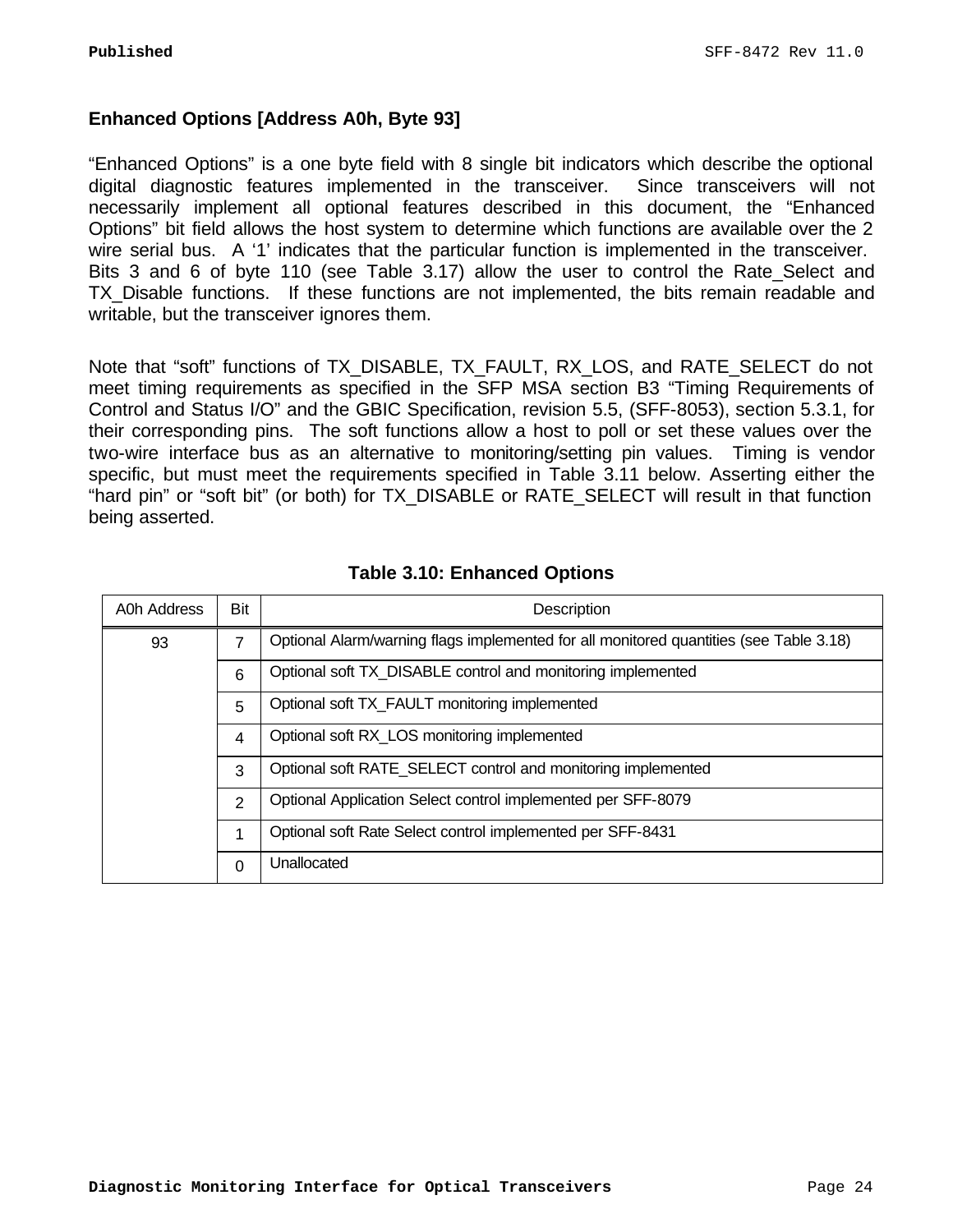# **Table 3.11: I/O Timing for Soft (via 2-wire interface) Control & Status Functions**

| Parameter                                                                                                                                                            | Symbol         | Min | Max              | Units          | Conditions                                                                                                                                   |
|----------------------------------------------------------------------------------------------------------------------------------------------------------------------|----------------|-----|------------------|----------------|----------------------------------------------------------------------------------------------------------------------------------------------|
| TX_DISABLE assert time                                                                                                                                               | t off          |     | 100              | m <sub>s</sub> | Time from TX_DISABLE bit set <sup>1</sup> until<br>optical output falls below 10% of<br>nominal                                              |
| TX DISABLE deassert time                                                                                                                                             | t on           |     | 100              | m <sub>s</sub> | Time from TX_DISABLE bit cleared <sup>1</sup><br>until optical output rises above 90% of<br>nominal                                          |
| Time to initialize, including<br>reset of TX FAULT                                                                                                                   | t_init         |     | 300              | ms             | Time from power on or negation of<br>TX_FAULT using TX_DISABLE until<br>transmitter output is stable <sup>2</sup> .                          |
| TX_FAULT assert time                                                                                                                                                 | t fault        |     | 100              | m <sub>s</sub> | Time from fault to TX_FAULT bit set.                                                                                                         |
| RX LOS assert time                                                                                                                                                   | t_loss_on      |     | 100              | ms             | Time from LOS state to RX LOS<br>bit set                                                                                                     |
| RX_LOS deassert time                                                                                                                                                 | t_loss_off     |     | 100              | ms             | Time from non-LOS state to RX_LOS<br>bit cleared                                                                                             |
| Rate select change time                                                                                                                                              | t_rate_select  |     | 100 <sup>3</sup> | m <sub>s</sub> | Time from change of state of Rate<br>Select bit <sup>1</sup> until receiver bandwidth is<br>in conformance with appropriate<br>specification |
| Two-wire serial interface<br>Clock rate                                                                                                                              | f serial clock |     | 100              | kHz            | n/a                                                                                                                                          |
| Two-wire serial interface<br>Diagnostic data ready time                                                                                                              | t data         |     | 1000             | ms             | From power on to data ready, bit 0 of<br>byte 110 set                                                                                        |
| Two-wire serial interface<br>Bus hardware ready time                                                                                                                 | t serial       |     | 300              | m <sub>s</sub> | Time from power on until module is<br>ready for data transmission over the<br>two wire serial bus.                                           |
| Optional.<br>Power Level 2 assert time<br>(per SFF-8431)                                                                                                             | t_power_level2 |     | 300              | m <sub>s</sub> | Time from Power Level 2 enable bit<br>set until module operation is stable.<br>See Table 3.18a for control bit.                              |
| Measured from falling clock edge after stop bit of write transaction.<br><sup>2</sup> See Gigabit Interface Converter (GBIC). SFF-8053, rev. 5.5, September 27, 2000 |                |     |                  |                |                                                                                                                                              |

 $3$ The T11.2 committee, as part of its FC-PI-2 standardization effort, has advised that a 1ms maximum is required to be compatible with auto-negotiation algorithms documented in the FC-FS specification.

# **SFF-8472 Compliance [Address A0h, Byte 94]**

Byte 94 contains an unsigned integer that indicates which feature set(s) are implemented in the transceiver.

| A0h Data Address | Value           | Interpretation                                              |
|------------------|-----------------|-------------------------------------------------------------|
| 94               | 00 <sub>h</sub> | Digital diagnostic functionality not included or undefined. |
|                  | 01h             | Includes functionality described in Rev 9.3 of SFF-8472.    |
|                  | 02 <sub>h</sub> | Includes functionality described in Rev 9.5 of SFF-8472.    |
|                  | 03h             | Includes functionality described in Rev 10.2 of SFF-8472.   |
|                  | 04h             | Includes functionality described in Rev 10.4 of SFF-8472.   |
|                  | 05h             | Includes functionality described in Rev 11.0 of SFF-8472.   |
|                  | $06h$ – FF $h$  | Unallocated                                                 |

# **Table 3.12: SFF-8472 Compliance**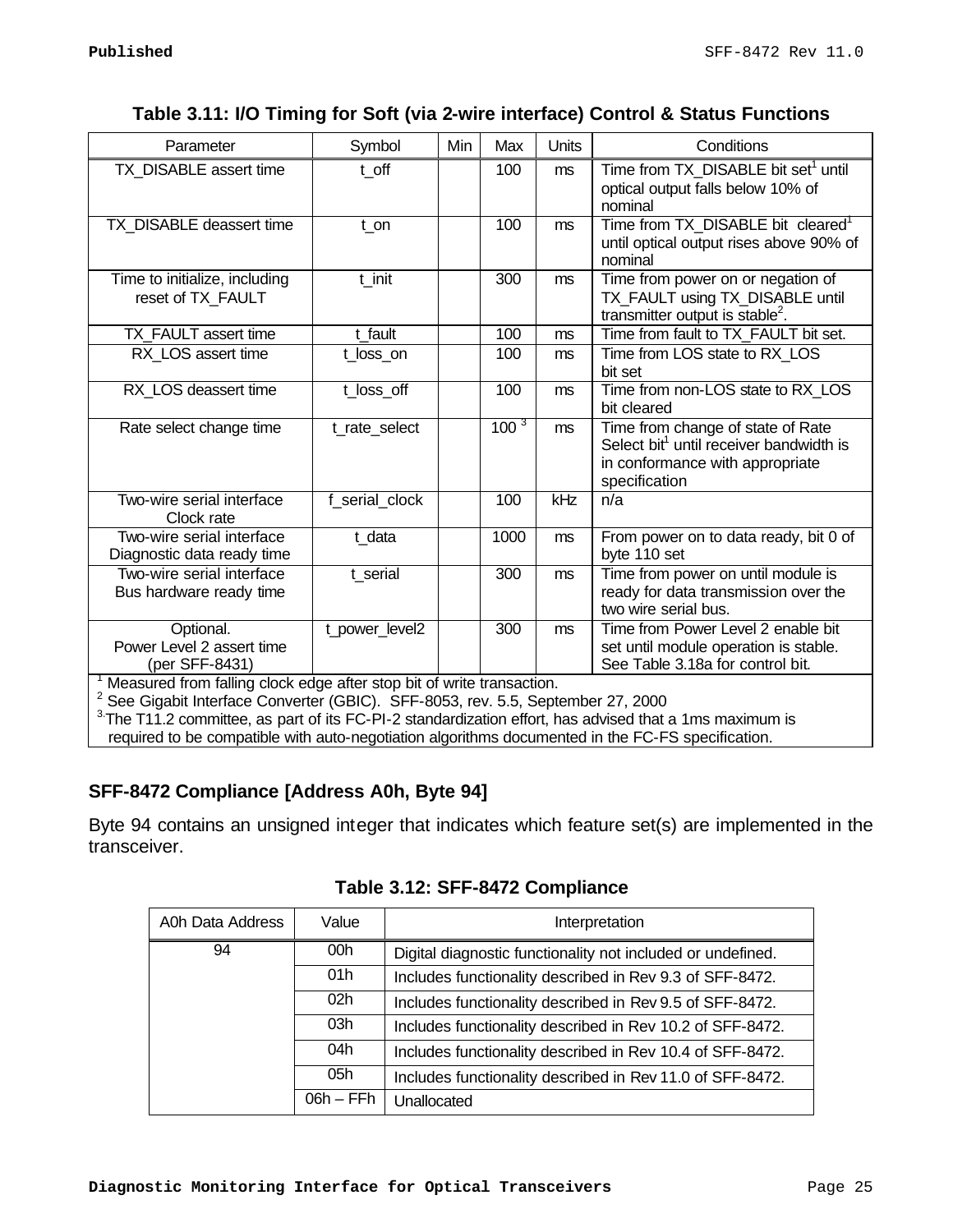# **CC\_EXT [Address A0h, Byte 95]**

The check code is a one byte code that can be used to verify that the first 32 bytes of extended two-wire interface information in the SFP is valid. The check code shall be the low order 8 bits of the sum of the contents of all the bytes from byte 64 to byte 94, inclusive.

# **Diagnostics Overview [Address A2h]**

2 wire serial bus address 1010001X (A2h) is used to access measurements of transceiver temperature, internally measured supply voltage, TX bias current, TX output power, received optical power, and two additional quantities to be defined in the future.

The values are interpreted differently depending upon the option bits set at address 92. If bit 5 "internally calibrated" is set, the values are calibrated absolute measurements, which should be interpreted according to the section "Internal Calibration" below. If bit 4 "externally calibrated" is set, the values are A/D counts, which are converted into real units per the subsequent section titled "External Calibration".

Measured parameters are reported in 16 bit data fields, i.e., two concatenated bytes. The 16 bit data fields allow for wide dynamic range. This is not intended to imply that a 16 bit A/D system is recommended or required in order to achieve the accuracy goals stated below. The width of the data field should not be taken to imply a given level of precision. It is conceivable that the accuracy goals herein can be achieved by a system having less than 16 bits of resolution. It is recommended that any low-order data bits beyond the system's specified accuracy be fixed at zero. Overall system accuracy and precision will be vendor dependent.

To guarantee coherency of the diagnostic monitoring data, the host is required to retrieve any multi-byte fields from the diagnostic monitoring data structure (IE: Rx Power MSB - byte 104 in A2h, Rx Power LSB - byte 105 in A2h) by the use of a single two-byte read sequence across the two-wire interface interface.

The transceiver is required to ensure that any multi-byte fields which are updated with diagnostic monitoring data (e.g. Rx Power MSB - byte 104 in A2h, Rx Power LSB - byte 105 in A2h) must have this update done in a fashion which guarantees coherency and consistency of the data. In other words, the update of a multi-byte field by the transceiver must not occur such that a partially updated multi-byte field can be transferred to the host. Also, the transceiver shall not update a multi-byte field within the structure during the transfer of that multi-byte field to the host, such that partially updated data would be transferred to the host.

Accuracy requirements specified below shall apply to the operating signal range specified in the relevant standard. The manufacturer's specification should be consulted for more detail on the conditions under which the accuracy requirements are met.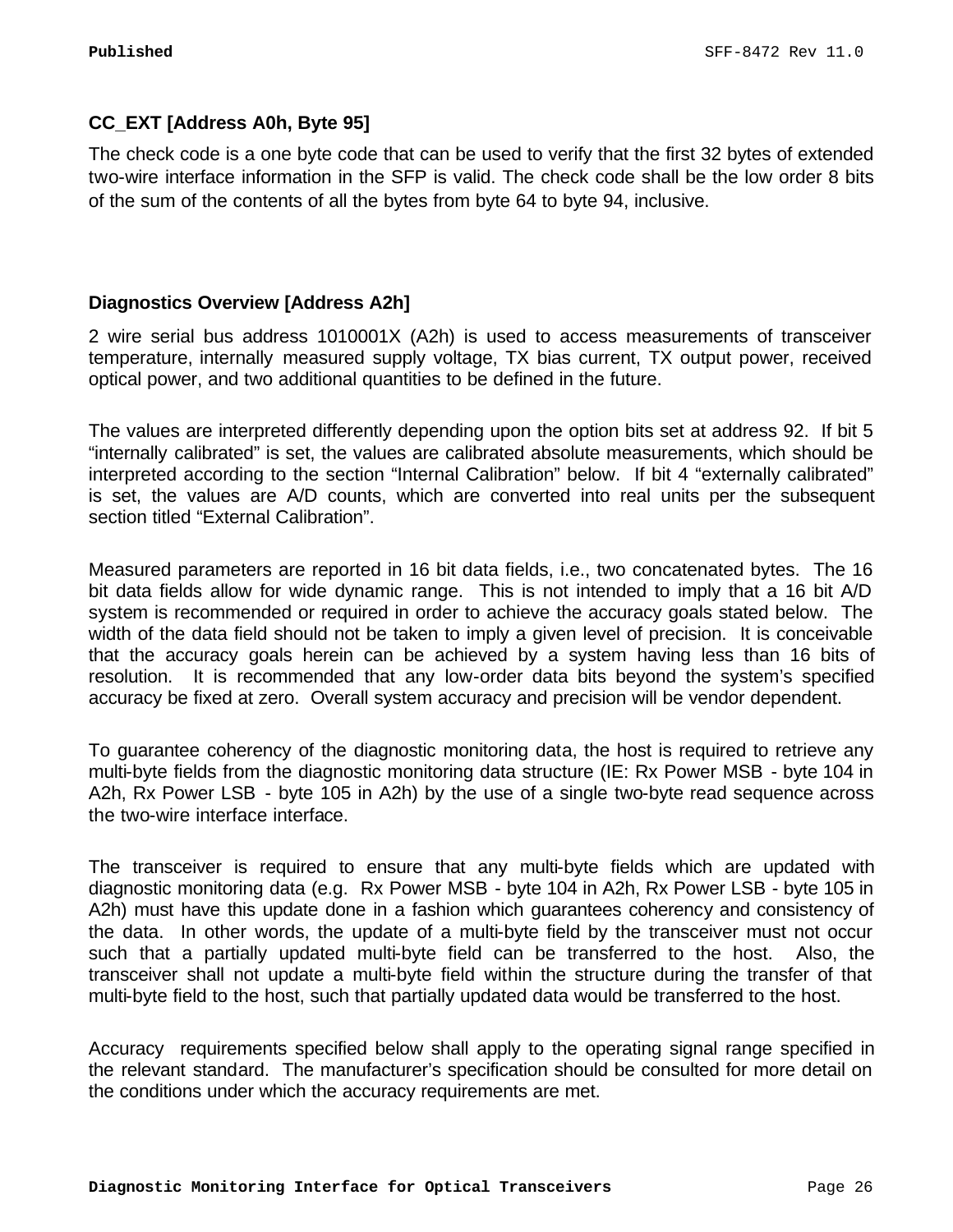# **Internal Calibration**

Measurements are calibrated over vendor specified operating temperature and voltage and should be interpreted as defined below. Alarm and warning threshold values should be interpreted in the same manner as real time 16 bit data.

- 1) Internally measured transceiver temperature. Represented as a 16 bit signed twos complement value in increments of 1/256 degrees Celsius, yielding a total range of -128C to  $+128C$ . Temperature accuracy is vendor specific but must be better than  $\pm 3$  degrees Celsius over specified operating temperature and voltage. Please see vendor specification for details on location of temperature sensor. The temperature in degrees Celsius is given by the signed twos complement value with LSB equal to 1/256 C. See Tables 3.13 and 3.14 below for examples of temperature format.
- 2) Internally measured transceiver supply voltage. Represented as a 16 bit unsigned integer with the voltage defined as the full 16 bit value  $(0 - 65535)$  with LSB equal to 100 uVolt, yielding a total range of 0 to +6.55 Volts. Practical considerations to be defined by transceiver manufacturer will tend to limit the actual bounds of the supply voltage measurement. Accuracy is vendor specific but must be better than  $\pm 3\%$  of the manufacturer's nominal value over specified operating temperature and voltage. Note that in some transceivers, transmitter supply voltage and receiver supply voltage are isolated. In that case, only one supply is monitored. Refer to the device specification for more detail.
- 3) Measured TX bias current in uA. Represented as a 16 bit unsigned integer with the current defined as the full 16 bit value  $(0 - 65535)$  with LSB equal to 2 uA, yielding a total range of 0 to 131 mA. Accuracy is vendor specific but must be better than  $\pm 10\%$  of the manufacturer's nominal value over specified operating temperature and voltage.
- 4) Measured TX output power in mW. Represented as a 16 bit unsigned integer with the power defined as the full 16 bit value (0 – 65535) with LSB equal to 0.1 uW, yielding a total range of 0 to 6.5535 mW  $\left(-\right. -40$  to  $+8.2$  dBm). Data is assumed to be based on measurement of laser monitor photodiode current. It is factory calibrated to absolute units using the most representative fiber output type. Accuracy is vendor specific but must be better than ±3dB over specified temperature and voltage. Data is not valid when the transmitter is disabled.
- 5) Measured RX received optical power in mW. Value can represent either average received power or OMA depending upon how bit 3 of byte 92 (A0h) is set. Represented as a 16 bit unsigned integer with the power defined as the full 16 bit value  $(0 - 65535)$  with LSB equal to 0.1 uW, yielding a total range of 0 to 6.5535 mW ( $\sim$  -40 to +8.2 dBm). Absolute accuracy is dependent upon the exact optical wavelength. For the vendor specified wavelength, accuracy shall be better than ±3dB over specified temperature and voltage. This accuracy shall be maintained for input power levels up to the lesser of maximum transmitted or maximum received optical power per the appropriate standard. It shall be maintained down to the minimum transmitted power minus cable plant loss (insertion loss or passive loss) per the appropriate standard. Absolute accuracy beyond this minimum required received input optical power range is vendor specific.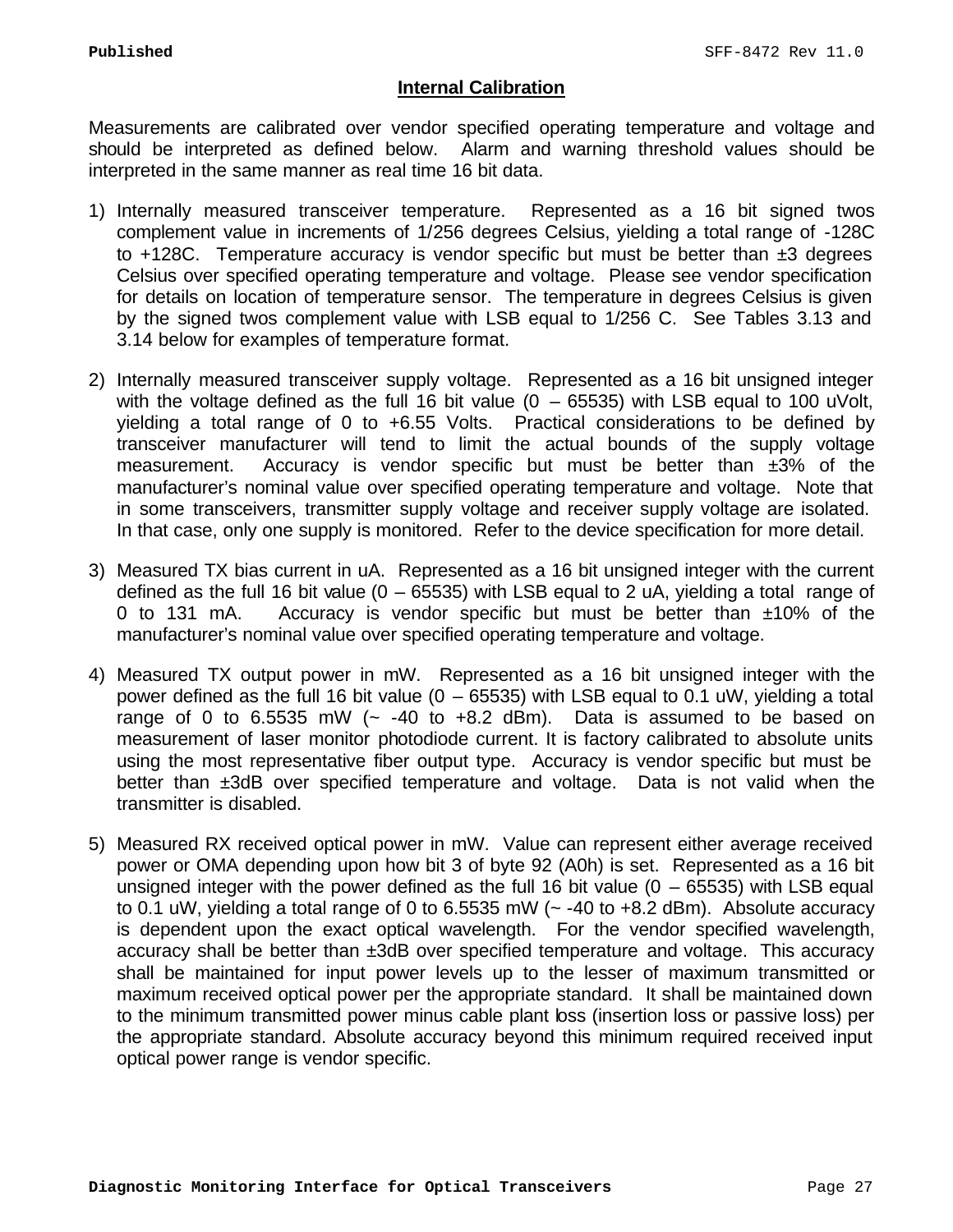Tables 3.13 and 3.14 below illustrate the 16 bit signed twos complement format used for temperature reporting. The most significant bit (D7) represents the sign, which is zero for positive temperatures and one for negative temperatures.

| Table 3.13: Bit weights (°C) for temperature reporting registers |  |  |  |  |  |  |
|------------------------------------------------------------------|--|--|--|--|--|--|
|------------------------------------------------------------------|--|--|--|--|--|--|

| Most Significant Byte (byte 96) |    |    |     |    |    |     | Least Significant Byte (byte 97) |     |      |      |      |       |       |
|---------------------------------|----|----|-----|----|----|-----|----------------------------------|-----|------|------|------|-------|-------|
|                                 | ∩ה | ነፍ | ר ∩ | ᇰᄼ | D0 |     | D6                               | n5  | )4   |      |      |       |       |
| <b>SIGN</b>                     | 64 | 32 | 16  |    |    | 1/2 | 1/4                              | 1/8 | 1/16 | 1/32 | 1/64 | 1/128 | 1/256 |

| <b>Temperature</b> |                 |                  | <b>BINARY</b>   | <b>HEXADECIMAL</b> |                 |  |
|--------------------|-----------------|------------------|-----------------|--------------------|-----------------|--|
| <b>DECIMAL</b>     | <b>FRACTION</b> | <b>HIGH BYTE</b> | <b>LOW BYTE</b> | <b>HIGH BYTE</b>   | <b>LOW BYTE</b> |  |
| +127.996           | +127 255/256    | 01111111         | 11111111        | 7F                 | FF              |  |
| $+125.000$         | $+125$          | 01111101         | 00000000        | 7D                 | 00              |  |
| $+25.000$          | $+25$           | 00011001         | 00000000        | 19                 | 00              |  |
| $+1.004$           | $+1$ 1/256      | 00000001         | 00000001        | 01                 | 01              |  |
| $+1.000$           | $+1$            | 00000001         | 00000000        | 01                 | 00              |  |
| $+0.996$           | $+255/256$      | 00000000         | 11111111        | 00                 | FF              |  |
| $+0.004$           | $+1/256$        | 00000000         | 00000001        | 00                 | 01              |  |
| 0.000              | 0               | 00000000         | 00000000        | 00                 | 00              |  |
| $-0.004$           | $-1/256$        | 11111111         | 11111111        | <b>FF</b>          | <b>FF</b>       |  |
| $-1.000$           | -1              | 11111111         | 00000000        | FF                 | 00              |  |
| $-25.000$          | $-25$           | 11100111         | 00000000        | E7                 | 00              |  |
| $-40.000$          | -40             | 11011000         | 00000000        | D <sub>8</sub>     | 00              |  |
| $-127.996$         | -127 255/256    | 10000000         | 00000001        | 80                 | 01              |  |
| $-128.000$         | -128            | 10000000         | 00000000        | 80                 | 00              |  |

# **Table 3.14: Digital temperature format**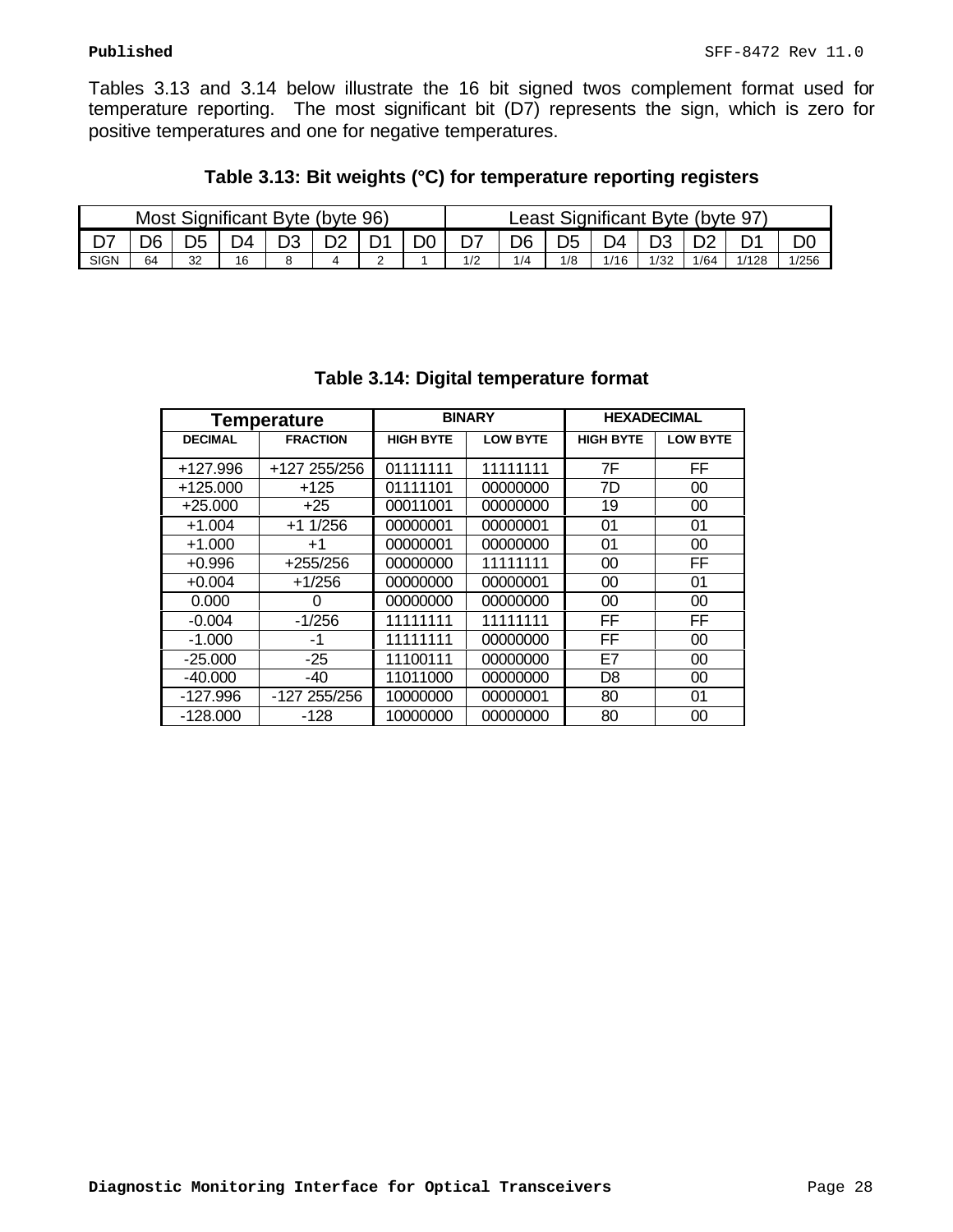# **External Calibration**

Measurements are raw A/D values and must be converted to real world units using calibration constants stored in EEPROM locations 56 – 95 at 2 wire serial bus address A2h. Calibration is valid over vendor specified operating temperature and voltage. Alarm and warning threshold values should be interpreted in the same manner as real time 16 bit data.

After calibration per the equations given below for each variable, the results are consistent with the accuracy and resolution goals for internally calibrated devices.

1) Internally measured transceiver temperature. Module temperature, T, is given by the following equation:  $T(C) = T_{\text{slope}} * T_{AD}$  (16 bit signed twos complement value) +  $T_{\text{offset}}$ . The result is in units of 1/256C, yielding a total range of –128C to +128C. See Table 3.16 for locations of  $T_{\text{slope}}$  and  $T_{\text{OFFSET}}$ . Temperature accuracy is vendor specific but must be better than  $\pm 3$  degrees Celsius over specified operating temperature and voltage. Please see vendor specification sheet for details on location of temperature sensor. Tables 3.13 and 3.14 above give examples of the 16 bit signed twos complement temperature format.

2) Internally measured supply voltage. Module internal supply voltage, V, is given in microvolts by the following equation:  $V(uV) = V_{\text{slope}} * V_{\text{AD}}$  (16 bit unsigned integer) +  $V_{\text{OFFSET}}$ . The result is in units of 100uV, yielding a total range of  $0 - 6.55V$ . See Table 3.16 for locations of  $V_{SLOPE}$  and  $V_{\text{OFFEFT}}$ . Accuracy is vendor specific but must be better than  $\pm 3\%$  of the manufacturer's nominal value over specified operating temperature and voltage. Note that in some transceivers, transmitter supply voltage and receiver supply voltage are isolated. In that case, only one supply is monitored. Refer to the manufacturer's specification for more detail.

3) Measured transmitter laser bias current. Module laser bias current, I, is given in microamps by the following equation: I (uA) =  $I_{SLOPE}$  \*  $I_{AD}$  (16 bit unsigned integer) +  $I_{OFSET}$ . This result is in units of 2 uA, yielding a total range of 0 to 131 mA. See Table 3.16 for locations of  $I_{SLOPE}$  and  $I_{\text{OFFF}}$ . Accuracy is vendor specific but must be better than  $\pm 10\%$  of the manufacturer's nominal value over specified operating temperature and voltage.

4) Measured coupled TX output power. Module transmitter coupled output power, TX\_PWR, is given in uW by the following equation:  $TX_PWR$  (uW) =  $TX_PWR_{SLOPE}$  \*  $TX_PWR_{AD}$  (16 bit unsigned integer) + TX\_PWR<sub>OFFSET</sub>. This result is in units of 0.1uW yielding a total range of 0 – 6.5mW. See Table 3.16 for locations of  $TX_PWR_{SLOPE}$  and  $TX_PWR_{OFFSET}$ . Accuracy is vendor specific but must be better than ±3dB over specified operating temperature and voltage. Data is assumed to be based on measurement of a laser monitor photodiode current. It is factory calibrated to absolute units using the most representative fiber output type. Data is not valid when the transmitter is disabled.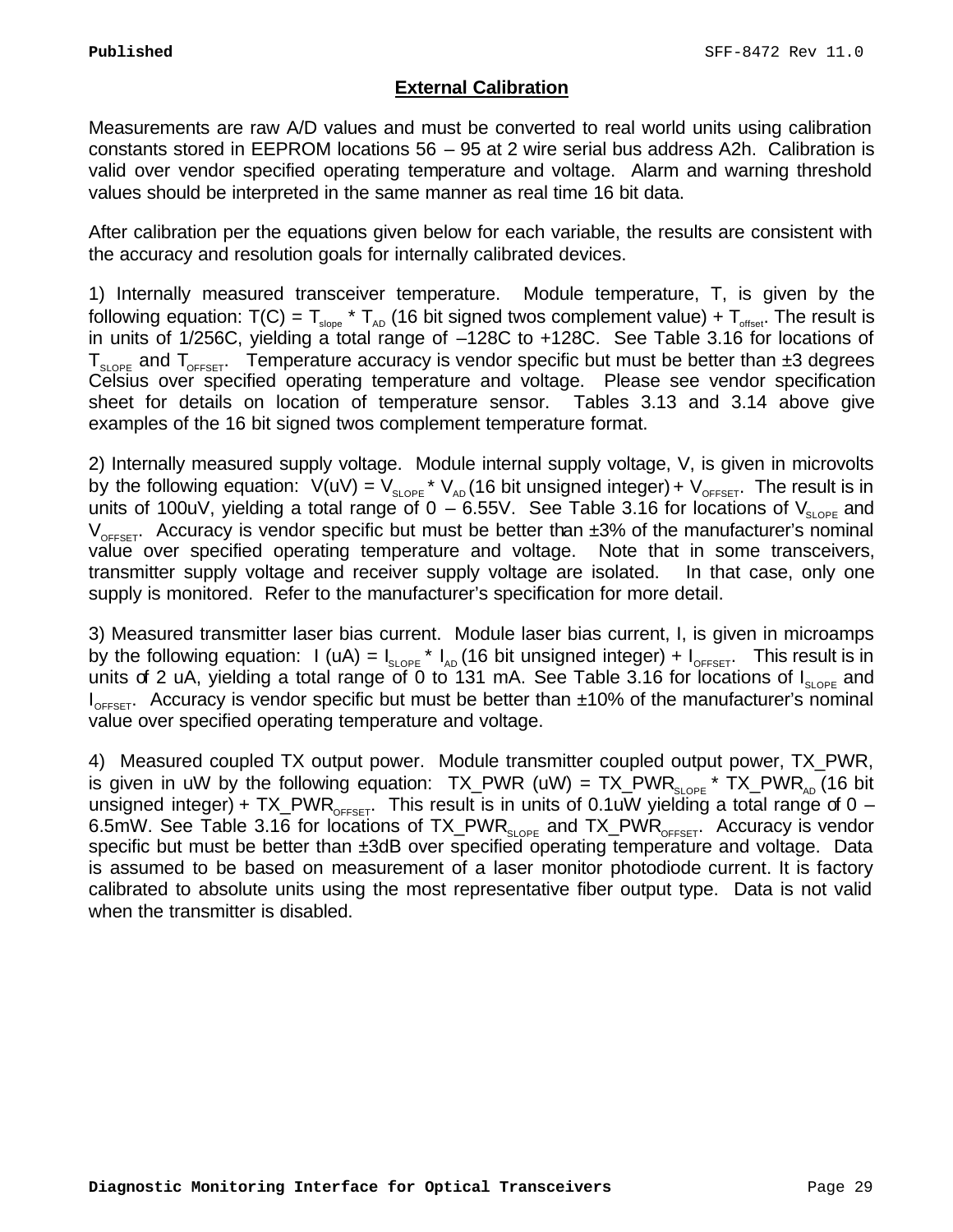5) Measured received optical power. Received power, RX\_PWR, is given in uW by the following equation:

$$
Rx_{\text{L}}PWR \text{ (uW)} = Rx_{\text{L}}PWR(4) * Rx_{\text{L}}PWR_{AD}^{4} \text{ (16 bit unsigned integer) } + Rx_{\text{L}}PWR(3) * Rx_{AD}^{3} \text{ (16 bit unsigned integer) } + Rx_{\text{L}}PWR(2) * Rx_{AD}^{2} \text{ (16 bit unsigned integer) } + Rx_{\text{L}}PWR(1) * Rx_{AD}^{2} \text{ (16 bit unsigned integer) } + Rx_{\text{L}}PWR(0)
$$

The result is in units of  $0.1$ uW yielding a total range of  $0 - 6.5$ mW. See Table 3.16 for locations of Rx\_PWR(4-0). Absolute accuracy is dependent upon the exact optical wavelength. For the vendor specified wavelength, accuracy shall be better than ±3dB over specified temperature and voltage. This accuracy shall be maintained for input power levels up to the lesser of maximum transmitted or maximum received optical power per the appropriate standard. It shall be maintained down to the minimum transmitted power minus cable plant loss (insertion loss or passive loss) per the appropriate standard. Absolute accuracy beyond this minimum required received input optical power range is vendor specific.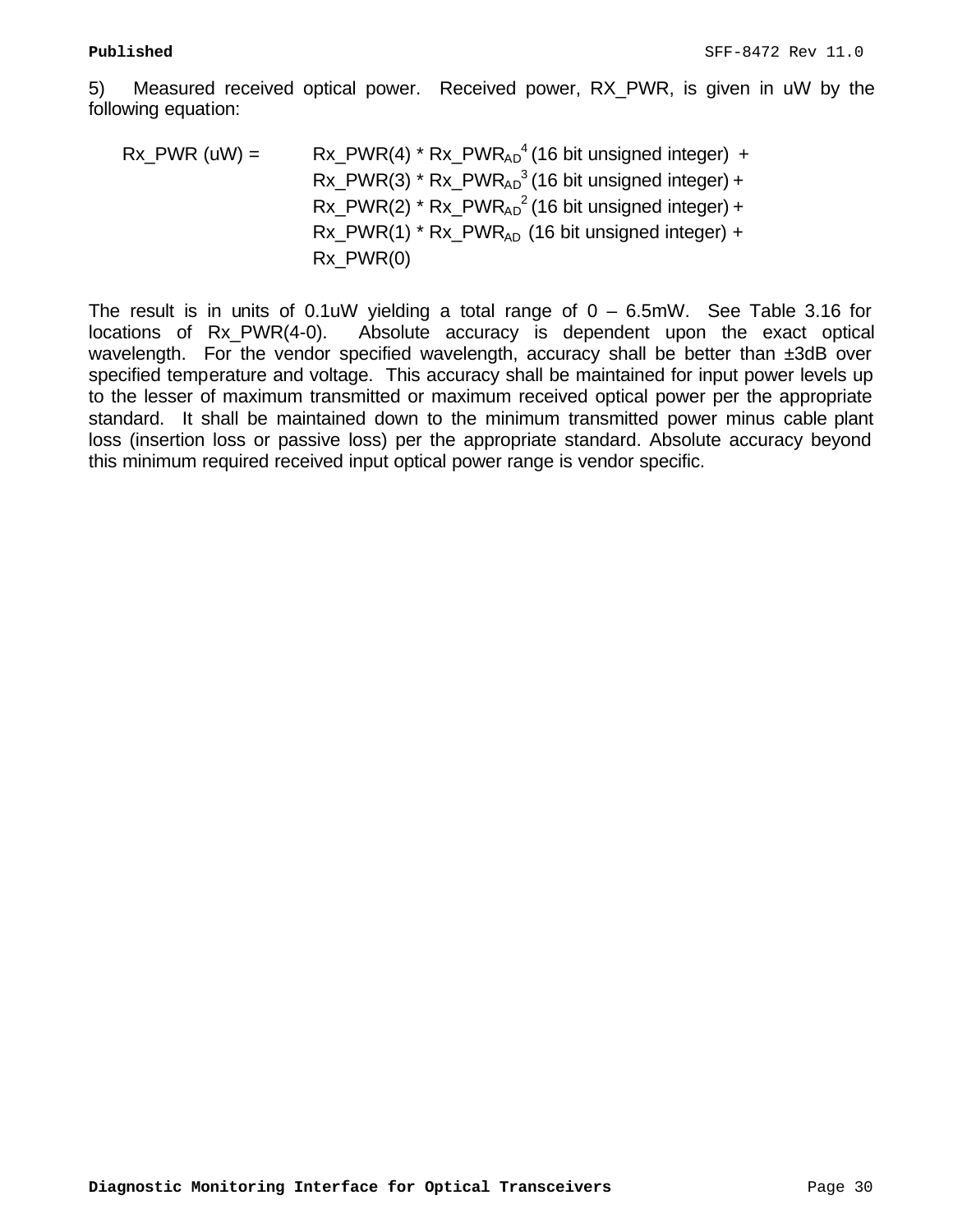# **Alarm and Warning Thresholds [Address A2h, Bytes 0-39]**

Each A/D quantity has a corresponding high alarm, low alarm, high warning and low warning threshold. These factory preset values allow the user to determine when a particular value is outside of "normal" limits as determined by the transceiver manufacturer. It is assumed that these values will vary with different technologies and different implementations. When external calibration is used, data may be compared to alarm and warning threshold values before or after calibration by the host. Comparison can be done directly before calibration. If comparison is to be done after calibration, calibration must first be applied to both data and threshold values.

The values reported in the alarm and warning thresholds area (see below) may be temperature compensated or otherwise adjusted when setting warning and/or alarm flags. Any threshold compensation or adjustment is vendor specific and optional. See vendor's data sheet for use of alarm and warning thresholds.

| <b>Address</b> | # Bytes        | <b>Name</b>               | <b>Description</b>                       |
|----------------|----------------|---------------------------|------------------------------------------|
| $00 - 01$      | $\overline{2}$ | Temp High Alarm           | MSB at low address                       |
| $02 - 03$      | $\overline{2}$ | Temp Low Alarm            | MSB at low address                       |
| $04 - 05$      | $\overline{2}$ | Temp High Warning         | MSB at low address                       |
| 06-07          | $\overline{2}$ | Temp Low Warning          | MSB at low address                       |
| 08-09          | $\overline{2}$ | Voltage High Alarm        | MSB at low address                       |
| $10 - 11$      | $\overline{2}$ | Voltage Low Alarm         | MSB at low address                       |
| $12 - 13$      | $\overline{2}$ | Voltage High Warning      | MSB at low address                       |
| $14 - 15$      | $\overline{2}$ | Voltage Low Warning       | MSB at low address                       |
| $16 - 17$      | $\overline{2}$ | Bias High Alarm           | MSB at low address                       |
| 18-19          | $\overline{2}$ | <b>Bias Low Alarm</b>     | MSB at low address                       |
| $20 - 21$      | $\overline{2}$ | Bias High Warning         | MSB at low address                       |
| $22 - 23$      | $\overline{2}$ | <b>Bias Low Warning</b>   | MSB at low address                       |
| 24-25          | $\overline{2}$ | TX Power High Alarm       | MSB at low address                       |
| $26 - 27$      | $\overline{2}$ | <b>TX Power Low Alarm</b> | MSB at low address                       |
| 28-29          | $\overline{2}$ | TX Power High Warning     | MSB at low address                       |
| 30-31          | $\overline{2}$ | TX Power Low Warning      | MSB at low address                       |
| 32-33          | $\overline{2}$ | RX Power High Alarm       | MSB at low address                       |
| 34-35          | $\overline{2}$ | RX Power Low Alarm        | MSB at low address                       |
| 36-37          | $\overline{2}$ | RX Power High Warning     | MSB at low address                       |
| 38-39          | $\overline{2}$ | RX Power Low Warning      | MSB at low address                       |
| 40-55          | 16             | Unallocated               | Reserved for future monitored quantities |

**Table 3.15: Alarm and Warning Thresholds (2-Wire Address A2h)**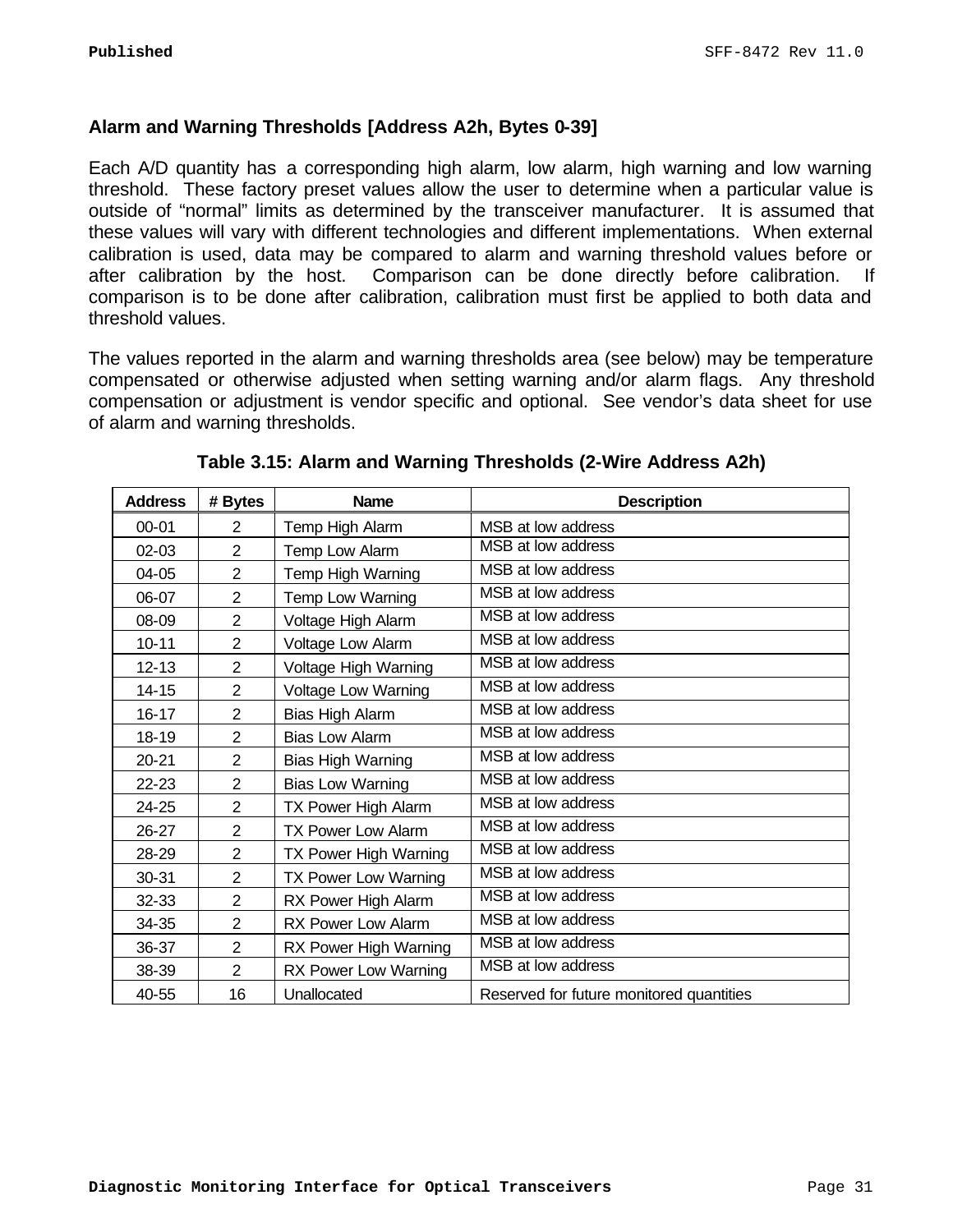# **Calibration Constants [Address A2h, Bytes 56-91]**

| <b>Address</b> | # Bytes        | <b>Name</b>    | <b>Description</b>                                                                                                                                                                                                               |
|----------------|----------------|----------------|----------------------------------------------------------------------------------------------------------------------------------------------------------------------------------------------------------------------------------|
| 56-59          | 4              | $Rx_PWR(4)$    | Single precision floating point calibration data - Rx optical power. Bit<br>7 of byte 56 is MSB. Bit 0 of byte 59 is LSB. Rx_PWR(4) should be<br>set to zero for "internally calibrated" devices.                                |
| 60-63          | 4              | Rx_PWR(3)      | Single precision floating point calibration data - Rx optical power.<br>Bit 7 of byte 60 is MSB. Bit 0 of byte 63 is LSB. Rx_PWR(3) should<br>be set to zero for "internally calibrated" devices.                                |
| 64-67          | $\overline{4}$ | Rx PWR(2)      | Single precision floating point calibration data, Rx optical power.<br>Bit 7 of byte 64 is MSB, bit 0 of byte 67 is LSB. Rx_PWR(2) should<br>be set to zero for "internally calibrated" devices.                                 |
| 68-71          | 4              | Rx_PWR(1)      | Single precision floating point calibration data, Rx optical power. Bit 7<br>of byte 68 is MSB, bit 0 of byte 71 is LSB. Rx_PWR(1) should be set<br>to 1 for "internally calibrated" devices.                                    |
| 72-75          | 4              | $Rx_PWR(0)$    | Single precision floating point calibration data, Rx optical power. Bit 7<br>of byte 72 is MSB, bit 0 of byte 75 is LSB. Rx PWR(0) should be set<br>to zero for "internally calibrated" devices.                                 |
| 76-77          | $\overline{2}$ | Tx_I(Slope)    | Fixed decimal (unsigned) calibration data, laser bias current. Bit 7 of<br>byte 76 is MSB, bit 0 of byte 77 is LSB. Tx_I(Slope) should be set to<br>1 for "internally calibrated" devices.                                       |
| 78-79          | $\overline{2}$ | Tx_I(Offset)   | Fixed decimal (signed two's complement) calibration data, laser bias<br>current. Bit 7 of byte 78 is MSB, bit 0 of byte 79 is LSB. Tx_I(Offset)<br>should be set to zero for "internally calibrated" devices.                    |
| 80-81          | $\overline{2}$ | Tx_PWR(Slope)  | Fixed decimal (unsigned) calibration data, transmitter coupled output<br>power. Bit 7 of byte 80 is MSB, bit 0 of byte 81 is LSB.<br>Tx_PWR(Slope) should be set to 1 for "internally calibrated" devices.                       |
| 82-83          | $\overline{2}$ | Tx_PWR(Offset) | Fixed decimal (signed two's complement) calibration data,<br>transmitter coupled output power. Bit 7 of byte 82 is MSB, bit 0 of<br>byte 83 is LSB. Tx_PWR(Offset) should be set to zero for "internally<br>calibrated" devices. |
| 84-85          | $\overline{2}$ | T (Slope)      | Fixed decimal (unsigned) calibration data, internal module<br>temperature. Bit 7 of byte 84 is MSB, bit 0 of byte 85 is LSB.<br>T(Slope) should be set to 1 for "internally calibrated" devices.                                 |
| 86-87          | $\overline{2}$ | T (Offset)     | Fixed decimal (signed two's complement) calibration data, internal<br>module temperature. Bit 7 of byte 86 is MSB, bit 0 of byte 87 is LSB.<br>T(Offset) should be set to zero for "internally calibrated" devices.              |
| 88-89          | $\overline{2}$ | V (Slope)      | Fixed decimal (unsigned) calibration data, internal module supply<br>voltage. Bit 7 of byte 88 is MSB, bit 0 of byte 89 is LSB. V(Slope)<br>should be set to 1 for "internally calibrated" devices.                              |
| 90-91          | $\overline{2}$ | V (Offset)     | Fixed decimal (signed two's complement) calibration data, internal<br>module supply voltage. Bit 7 of byte 90 is MSB. Bit 0 of byte 91 is<br>LSB. V(Offset) should be set to zero for "internally calibrated"<br>devices.        |
| 92-94          | 3              | Unallocated    |                                                                                                                                                                                                                                  |
| 95             | 1              | Checksum       | Byte 95 contains the low order 8 bits of the sum of bytes $0 - 94$ .                                                                                                                                                             |

# **TABLE 3.16: Calibration constants for External Calibration Option (2 Wire Address A2h)**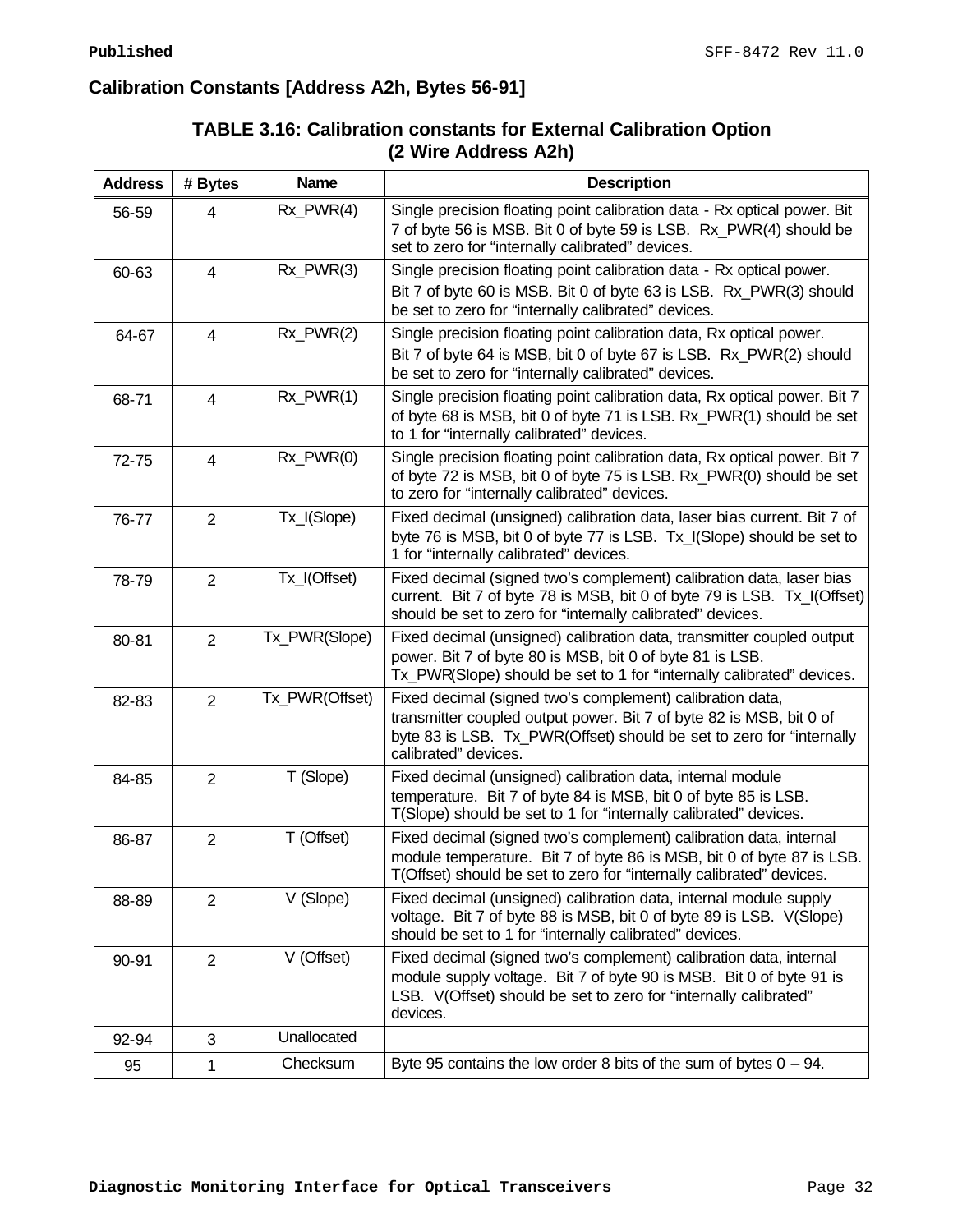The slope constants at addresses 76, 80,84, and 88, are unsigned fixed-point binary numbers. The slope will therefore always be positive. The binary point is in between the upper and lower bytes, i.e., between the eight and ninth most significant bits. The most significant byte is the integer portion in the range 0 to +255. The least significant byte represents the fractional portion in the range of 0.00391 (1/256) to 0.9961 (255/256). The smallest real number that can be represented by this format is 0.00391 (1/256); the largest real number that can be represented using this format is  $255.9961$  ( $255 + 255/256$ ). Slopes are defined, and conversion formulas found, in the "External Calibration" section. Examples of this format are illustrated below:

| Decimal  |            | <b>Binary Value</b> |                  | <b>Hexadecimal Value</b> |
|----------|------------|---------------------|------------------|--------------------------|
| Value    | <b>MSB</b> | <b>LSB</b>          | <b>High Byte</b> | Low Byte                 |
| 0.0000   | 00000000   | 00000000            | 00               | 00                       |
| 0.0039   | 00000000   | 00000001            | 00               | 01                       |
| 1.0000   | 00000001   | 00000000            | 01               | 00                       |
| 1.0313   | 00000001   | 00001000            | 01               | 08                       |
| 1.9961   | 00000001   | 11111111            | 01               | FF.                      |
| 2.0000   | 00000010   | 00000000            | 02               | 00                       |
| 255.9921 | 11111111   | 11111110            | <b>FF</b>        | FE.                      |
| 255.9961 | 11111111   | 11111111            | FF               | FF                       |

| Table 3.16a: Unsigned fixed-point binary format for slopes |  |
|------------------------------------------------------------|--|
|------------------------------------------------------------|--|

The calibration offsets are 16-bit signed twos complement binary numbers. The offsets are defined by the formulas in the "External Calibration" section. The least significant bit represents the same units as described above under "Internal Calibration" for the corresponding analog parameter, e.g., 2μA for bias current, 0.1μW for optical power, etc. The range of possible integer values is from +32767 to -32768. Examples of this format are shown below.

| Decimal  |                  | <b>Binary Value</b> | <b>Hexadecimal Value</b> |           |
|----------|------------------|---------------------|--------------------------|-----------|
| Value    | <b>High Byte</b> | Low Byte            | <b>High Byte</b>         | Low Byte  |
| +32767   | 01111111         | 1111111             | 7F                       | FF        |
| $+3$     | 00000000         | 00000011            | 00                       | 03        |
| $+2$     | 00000000         | 00000010            | 00                       | 02        |
| $+1$     | 00000000         | 00000001            | 00                       | 01        |
| 0        | 00000000         | 00000000            | 00                       | 00        |
| -1       | 11111111         | 11111111            | FF                       | FF.       |
| $-2$     | 11111111         | 11111110            | FF                       | FE.       |
| $-3$     | 11111111         | 11111101            | <b>FF</b>                | <b>FD</b> |
| $-32768$ | 10000000         | 00000000            | 80                       | 00        |

**Table 3.16b: Format for offsets**

External calibration of received optical power makes use of single-precision floating-point numbers as defined by *IEEE Standard for Binary Floating-Point Arithmetic*, IEEE Std 754- 1985. Briefly, this format utilizes four bytes (32 bits) to represent real numbers. The first and most significant bit is the sign bit; the next eight bits indicate an exponent in the range of +126 to –127; the remaining 23 bits represent the mantissa. The 32 bits are therefore arranged as in Table 3.16c below.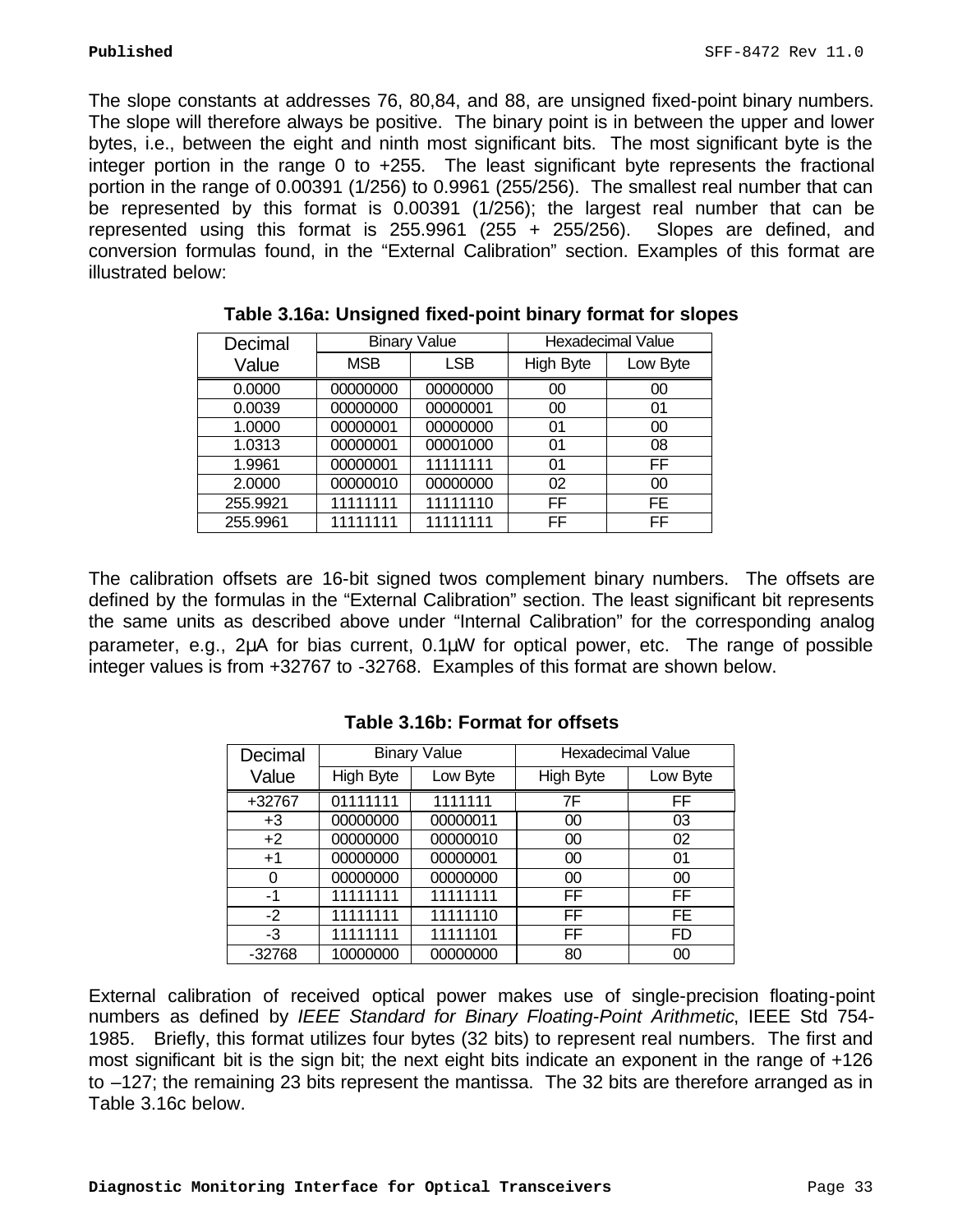| Tion<br><b>FUNCT</b> | <b>SIGN</b> | <b>EXPONENT</b> |  |        | <b>MANTISSA</b>                 |  |
|----------------------|-------------|-----------------|--|--------|---------------------------------|--|
| BIT                  | ົ<br>ັບ     |                 |  | $\cap$ |                                 |  |
| <b>BYTE</b>          |             |                 |  |        |                                 |  |
| Most Significant     |             |                 |  |        | Least Significant $\rightarrow$ |  |

Rx\_PWR(4), as an example, is stored as in Table 3.16d.

| <b>BYTE</b><br><b>ADDRESS</b> | <b>CONTENTS</b>  | <b>SIGNIFICANCE</b> |
|-------------------------------|------------------|---------------------|
| 56                            | SEEEEEEE         | Most                |
| 57                            | <b>EMMMMMMM</b>  | ond<br>Most         |
| 58                            | <b>MMMMMMMM</b>  | ∩nd<br>-east        |
| 59                            | <b>MMMMMMMMM</b> | _east               |

**Table 3.16d: Example of Floating Point Representation**

where  $S = \text{sign bit}$ ;  $E = \text{exponent bit}$ ;  $M = \text{mantissa bit}$ .

Special cases of the various bit values are reserved to represent indeterminate values such as positive and negative infinity; zero; and "NaN" or not a number. NaN indicates an invalid result. As of this writing, explanations of the IEEE single precision floating point format were posted on the worldwide web at

http://www.psc.edu/general/software/packages/ieee/ieee.html

and

.

http://research.microsoft.com/~hollasch/cgindex/coding/ieeefloat.html.

The actual IEEE standard is available at www.IEEE.org

# **CC\_DMI [Address A2h, Byte 95]**

This check sum is a one byte code that can be used to verify that the first 94 bytes of factory programmed "diagnostic management interface" information in the SFP is valid. The check code shall be the low order 8 bits of the sum of the contents of all the bytes from byte 0 to byte 94, inclusive.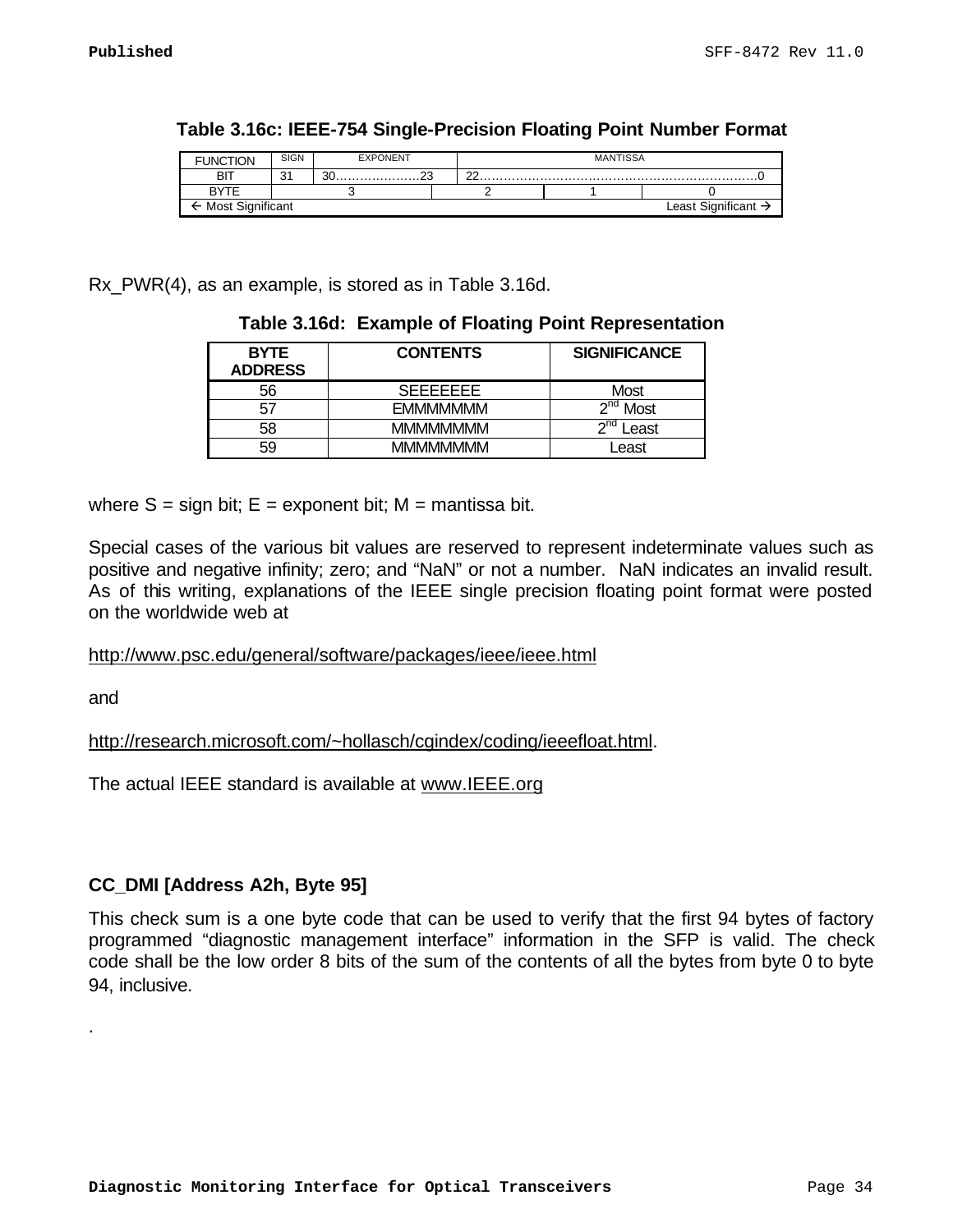# **Real Time Diagnostic and Control Registers [Address A2h, Bytes 96-111]**

# **TABLE 3.17: A/D Values and Status Bits (2 Wire Address A2h)**

| <b>Byte</b> | <b>Bit</b>     | <b>Name</b>                                         | <b>Description</b>                                                                                                                                                                                                                                                                                                                                                                                                                                                                                                                       |
|-------------|----------------|-----------------------------------------------------|------------------------------------------------------------------------------------------------------------------------------------------------------------------------------------------------------------------------------------------------------------------------------------------------------------------------------------------------------------------------------------------------------------------------------------------------------------------------------------------------------------------------------------------|
|             |                | Converted analog values. Calibrated 16 bit data.    |                                                                                                                                                                                                                                                                                                                                                                                                                                                                                                                                          |
| 96          | All            | <b>Temperature MSB</b>                              | Internally measured module temperature.                                                                                                                                                                                                                                                                                                                                                                                                                                                                                                  |
| 97          | All            | <b>Temperature LSB</b>                              |                                                                                                                                                                                                                                                                                                                                                                                                                                                                                                                                          |
| 98          | All            | Vcc MSB                                             | Internally measured supply voltage in transceiver.                                                                                                                                                                                                                                                                                                                                                                                                                                                                                       |
| 99          | All            | Vcc LSB                                             |                                                                                                                                                                                                                                                                                                                                                                                                                                                                                                                                          |
| 100         | All            | <b>TX Bias MSB</b>                                  | Internally measured TX Bias Current.                                                                                                                                                                                                                                                                                                                                                                                                                                                                                                     |
| 101         | All            | <b>TX Bias LSB</b>                                  |                                                                                                                                                                                                                                                                                                                                                                                                                                                                                                                                          |
| 102         | All            | <b>TX Power MSB</b>                                 | Measured TX output power.                                                                                                                                                                                                                                                                                                                                                                                                                                                                                                                |
| 103         | All            | <b>TX Power LSB</b>                                 |                                                                                                                                                                                                                                                                                                                                                                                                                                                                                                                                          |
| 104         | All            | <b>RX Power MSB</b>                                 | Measured RX input power.                                                                                                                                                                                                                                                                                                                                                                                                                                                                                                                 |
| 105         | All            | <b>RX Power LSB</b>                                 |                                                                                                                                                                                                                                                                                                                                                                                                                                                                                                                                          |
| 106-109     | All            | Unallocated                                         | Reserved for future diagnostic definitions                                                                                                                                                                                                                                                                                                                                                                                                                                                                                               |
|             |                | <b>Optional Status/Control Bits</b>                 |                                                                                                                                                                                                                                                                                                                                                                                                                                                                                                                                          |
| 110         | $\overline{7}$ | <b>TX Disable State</b>                             | Digital state of the TX Disable Input Pin. Updated within 100ms of<br>change on pin.                                                                                                                                                                                                                                                                                                                                                                                                                                                     |
|             | 6              | Soft TX Disable<br>Select                           | Read/write bit that allows software disable of laser.<br>Writing '1'<br>disables laser. See Table 3.11<br>for enable/disable<br>timing<br>requirements. This bit is "OR"d with the hard TX_DISABLE pin<br>value. Note, per SFP MSA TX_DISABLE pin is default enabled<br>If Soft TX Disable is not<br>unless pulled low by hardware.<br>implemented, the transceiver ignores the value of this bit. Default<br>power up value is zero/low.                                                                                                |
|             | 5              | RS(1) State                                         | Digital state of SFP input pin AS(1) per SFF-8079 or RS(1) per<br>SFF-8431. Updated within 100ms of change on pin. See A2h Byte<br>118, Bit 3 for Soft RS(1) Select control information.                                                                                                                                                                                                                                                                                                                                                 |
|             | 4              | Rate_Select State<br>[aka. "RS(0)"]                 | Digital state of the SFP Rate_Select Input Pin. Updated within<br>100ms of change on pin. Note: This pin is also known as AS(0) in<br>SFF-8079 and RS(0) in SFF-8431.                                                                                                                                                                                                                                                                                                                                                                    |
|             | 3              | Soft Rate_Select<br><b>Select</b><br>[aka. "RS(0)"] | Read/write bit that allows software rate select control. Writing '1'<br>selects full bandwidth operation. This bit is "OR'd with the hard<br>Rate_Select, AS(0) or RS(0) pin value. See Table 3.11 for timing<br>requirements. Default at power up is logic zero/low. If Soft Rate<br>Select is not implemented, the transceiver ignores the value of this<br>bit. Note: Specific transceiver behaviors of this bit are identified in<br>Table 3.6a and referenced documents. See Table 3.18a, byte 118,<br>bit 3 for Soft RS(1) Select. |
|             | $\overline{2}$ | <b>TX Fault State</b>                               | Digital state of the TX Fault Output Pin. Updated within 100ms of<br>change on pin.                                                                                                                                                                                                                                                                                                                                                                                                                                                      |
|             | 1              | Rx_LOS State                                        | Digital state of the RX_LOS Output Pin. Updated within 100ms of<br>change on pin.                                                                                                                                                                                                                                                                                                                                                                                                                                                        |
|             | 0              | Data_Ready_Bar<br><b>State</b>                      | Indicates transceiver has achieved power up and data is ready. Bit<br>remains high until data is ready to be read at which time the device<br>sets the bit low.                                                                                                                                                                                                                                                                                                                                                                          |
| 111         | $7 - 0$        | Reserved                                            | Reserved for SFF-8079.                                                                                                                                                                                                                                                                                                                                                                                                                                                                                                                   |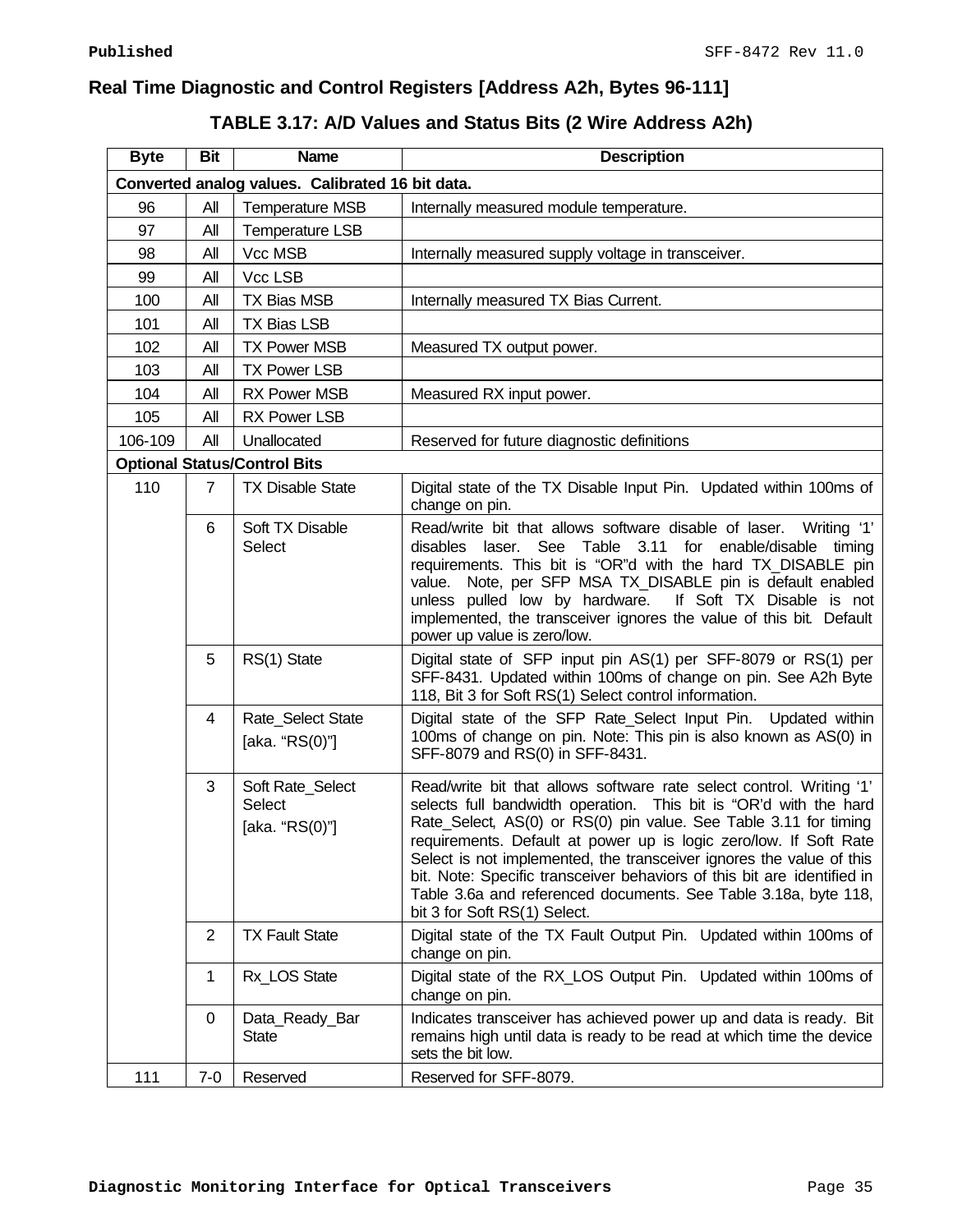The data\_ready\_bar bit is high during module power up and prior to the first valid A/D reading. Once the first valid A/D reading occurs, the bit is set low until the device is powered down. The bit must be set low within 1 second of power up.

# **Alarm and Warning Flags [Address A2h, Bytes 112-117]**

Bytes 112 – 117 contain an optional set of alarm and warning flags. The flags may be latched or non-latched. Implementation is vendor specific, and the vendor's specification sheet should be consulted for details. It is recommended that in either case, detection of an asserted flag bit should be verified by a second read of the flag at least 100ms later. For users who do not wish to set their own threshold values or read the values in locations 0 - 55, the flags alone can be monitored. Two flag types are defined.

- 1) Alarm flags associated with transceiver temperature, supply voltage, TX bias current, TX output power and received optical power as well as reserved locations for future flags. Alarm flags indicate conditions likely to be associated with an in-operational link and cause for immediate action.
- 2) Warning flags associated with transceiver temperature, supply voltage, TX bias current, TX output power and received optical power as well as reserved locations for future flags. Warning flags indicate conditions outside the normally guaranteed bounds but not necessarily causes of immediate link failures. Certain warning flags may also be defined by the manufacturer as end-of-life indicators (such as for higher than expected bias currents in a constant power control loop).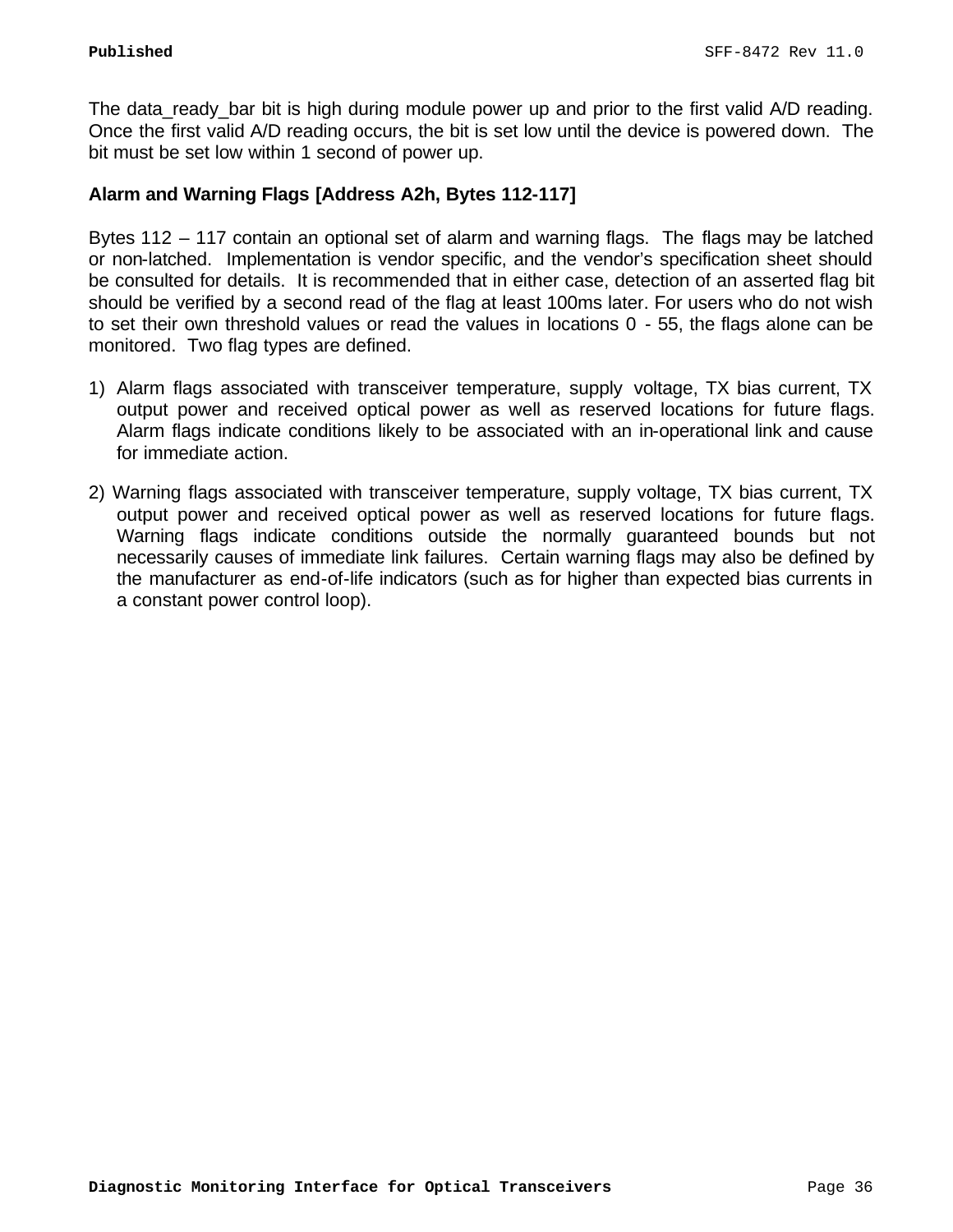# **Alarm and Warning Flags [Address A2h, Bytes 112-117]**

# **Table 3.18: Alarm and Warning Flag Bits (2-Wire Address A2h)**

| <b>Byte</b> | <b>Bit</b>     | <b>Name</b>                                                   | <b>Description</b>                                           |
|-------------|----------------|---------------------------------------------------------------|--------------------------------------------------------------|
|             |                | Reserved Optional Alarm and Warning Flag Bits (See Notes 3-6) |                                                              |
| 112         | $\overline{7}$ | Temp High Alarm                                               | Set when internal temperature exceeds high alarm level.      |
|             | 6              | Temp Low Alarm                                                | Set when internal temperature is below low alarm level.      |
|             | 5              | Vcc High Alarm                                                | Set when internal supply voltage exceeds high alarm level.   |
|             | 4              | Vcc Low Alarm                                                 | Set when internal supply voltage is below low alarm level.   |
|             | 3              | TX Bias High Alarm                                            | Set when TX Bias current exceeds high alarm level.           |
|             | $\overline{2}$ | TX Bias Low Alarm                                             | Set when TX Bias current is below low alarm level.           |
|             | 1              | TX Power High Alarm                                           | Set when TX output power exceeds high alarm level.           |
|             | 0              | <b>TX Power Low Alarm</b>                                     | Set when TX output power is below low alarm level.           |
| 113         | $\overline{7}$ | RX Power High Alarm                                           | Set when Received Power exceeds high alarm level.            |
|             | 6              | RX Power Low Alarm                                            | Set when Received Power is below low alarm level.            |
|             | 5              | Reserved Alarm                                                |                                                              |
|             | 4              | Reserved Alarm                                                |                                                              |
|             | 3              | Reserved Alarm                                                |                                                              |
|             | 2              | Reserved Alarm                                                |                                                              |
|             | 1              | Reserved Alarm                                                |                                                              |
|             | 0              | Reserved Alarm                                                |                                                              |
| 114         | All            | Unallocated                                                   |                                                              |
| 115         | All            | Unallocated                                                   |                                                              |
| 116         | 7              | Temp High Warning                                             | Set when internal temperature exceeds high warning level.    |
|             | 6              | Temp Low Warning                                              | Set when internal temperature is below low warning level.    |
|             | 5              | Vcc High Warning                                              | Set when internal supply voltage exceeds high warning level. |
|             | 4              | Vcc Low Warning                                               | Set when internal supply voltage is below low warning level. |
|             | 3              | TX Bias High Warning                                          | Set when TX Bias current exceeds high warning level.         |
|             | $\overline{2}$ | TX Bias Low Warning                                           | Set when TX Bias current is below low warning level.         |
|             | 1              | TX Power High Warning                                         | Set when TX output power exceeds high warning level.         |
|             | $\pmb{0}$      | TX Power Low Warning                                          | Set when TX output power is below low warning level.         |
| 117         | $\overline{7}$ | RX Power High Warning                                         | Set when Received Power exceeds high warning level.          |
|             | 6              | <b>RX Power Low Warning</b>                                   | Set when Received Power is below low warning level.          |
|             | 5              | <b>Reserved Warning</b>                                       |                                                              |
|             | $\overline{4}$ | <b>Reserved Warning</b>                                       |                                                              |
|             | 3              | <b>Reserved Warning</b>                                       |                                                              |
|             | $\overline{2}$ | <b>Reserved Warning</b>                                       |                                                              |
|             | 1              | <b>Reserved Warning</b>                                       |                                                              |
|             | $\pmb{0}$      | <b>Reserved Warning</b>                                       |                                                              |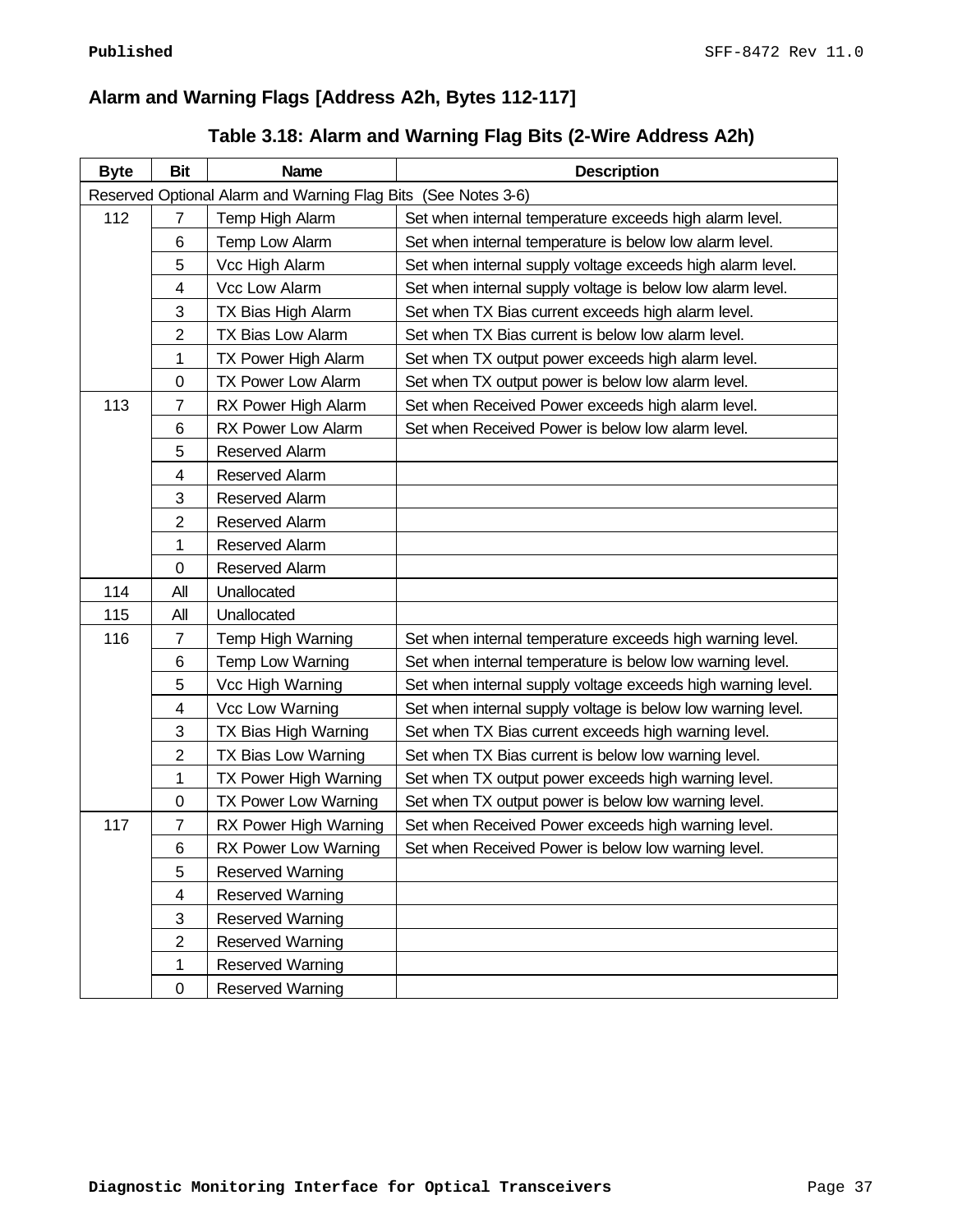# **Extended Module Control/Status Bytes [Address A2h, Bytes 118-119]**

Addresses 118 – 119 are defined for extended module control and status functions. Depending on usage, the contents may be writable by the host. See Table 3.7 for power level declaration requirement in Address 64, byte 1.

| Table 3.18a: Extended Control/Status Memory Addresses (2-Wire Address A2h) |  |  |  |
|----------------------------------------------------------------------------|--|--|--|
|----------------------------------------------------------------------------|--|--|--|

| <b>Byte</b> | <b>Bit</b>     | <b>Name</b>                           | <b>Description</b>                                                                                                                                                                                                                                                                                                                                                                                                                                                                                  |
|-------------|----------------|---------------------------------------|-----------------------------------------------------------------------------------------------------------------------------------------------------------------------------------------------------------------------------------------------------------------------------------------------------------------------------------------------------------------------------------------------------------------------------------------------------------------------------------------------------|
| 118         | $4 - 7$        | Reserved                              |                                                                                                                                                                                                                                                                                                                                                                                                                                                                                                     |
|             | 3              | Soft RS(1) Select                     | Read/write bit that allows software Tx rate control. Writing '1' selects full<br>speed Tx operation. This bit is "OR'd with the hard RS(1) pin value.<br>See Table 3.11 for timing requirements. Default at power up is logic<br>zero/low. If Soft RS(1) is not implemented, the transceiver ignores the<br>value of this bit. Note: Specific transceiver behaviors of this bit are<br>identified in Table 3.6a and referenced documents. See Table 3.17, byte<br>110, bit 3 for Soft RS(0) Select. |
|             | $\overline{2}$ | Reserved                              |                                                                                                                                                                                                                                                                                                                                                                                                                                                                                                     |
|             | 1              | Power Level<br><b>Operation State</b> | Optional.<br>SFF-8431 Power Level (maximum power dissipation) status.<br>Value of zero indicates Power Level 1 operation (1.0 Watt max).<br>Value of one indicates Power Level 2 operation (1.5 Watt max).<br>Refer to Table 3.7 for Power Level requirement declaration.<br>Refer to Table 3.11 for timing.                                                                                                                                                                                        |
|             | $\Omega$       | Power Level<br>Select                 | Optional.<br>SFF-8431 Power Level (maximum power dissipation) control bit.<br>Value of zero enables Power Level 1 only (1.0 Watt max).<br>Value of one enables Power Level 2 (1.5 Watt max).<br>Refer to Table 3.7 for Power Level requirement declaration.<br>Refer to Table 3.11 for timing.<br>If Power Level 2 is not implemented, the SFP ignores the value of this bit.                                                                                                                       |
| 119         | $7-0$          | Unallocated                           |                                                                                                                                                                                                                                                                                                                                                                                                                                                                                                     |

# **Vendor Specific Locations [Address A2h, Bytes 120-127]**

Addresses 120 – 127 are defined for vendor specific memory functions. Potential usage includes vendor password field for protected functions, scratch space for calculations or other proprietary content.

| <b>Address</b> | # Bytes | <b>Name</b>     | <b>Description</b>               |
|----------------|---------|-----------------|----------------------------------|
| 120-127        |         | Vendor Specific | Vendor specific memory addresses |